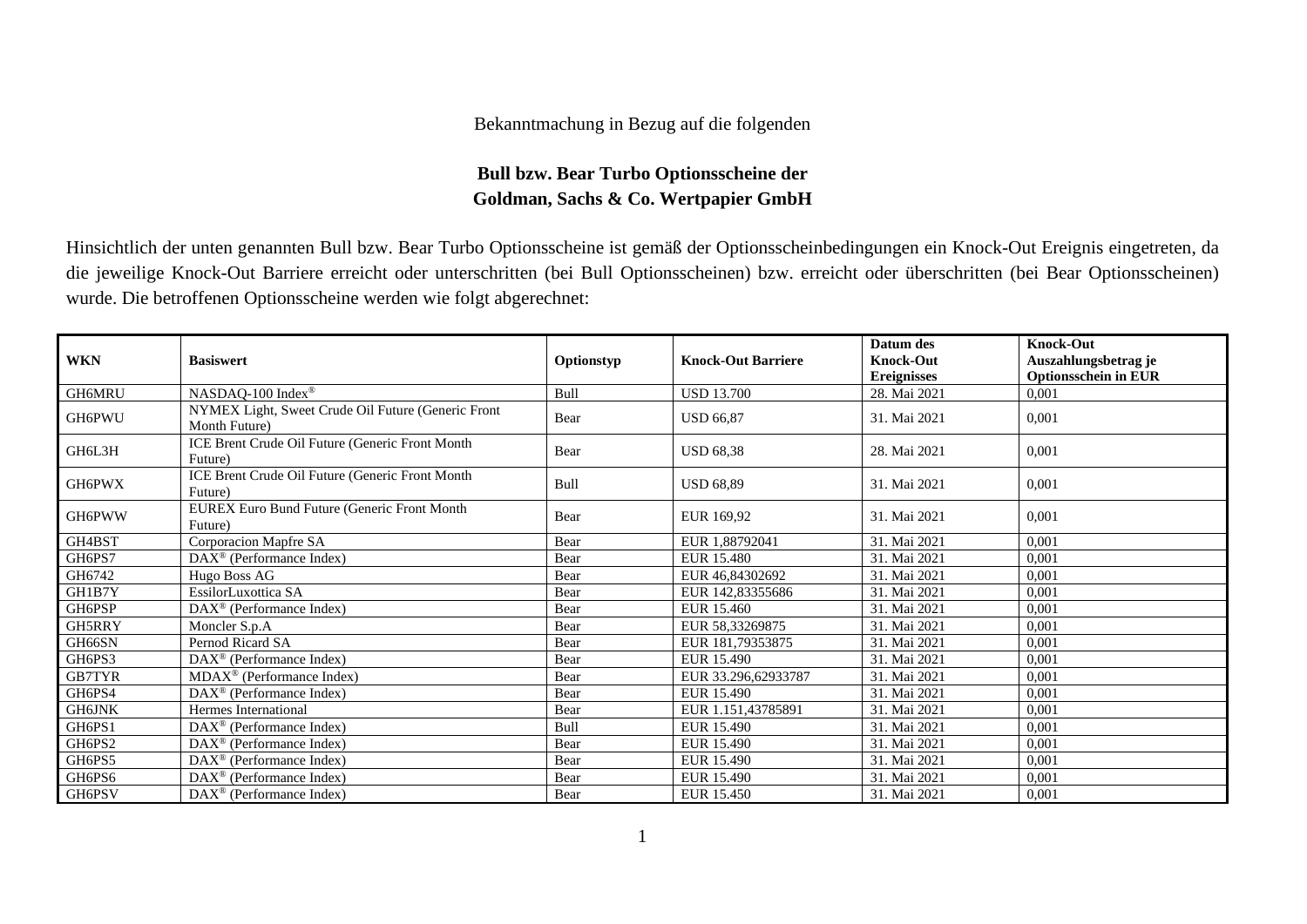|               |                                                              |            |                           | Datum des          | <b>Knock-Out</b>            |
|---------------|--------------------------------------------------------------|------------|---------------------------|--------------------|-----------------------------|
| <b>WKN</b>    | <b>Basiswert</b>                                             | Optionstyp | <b>Knock-Out Barriere</b> | <b>Knock-Out</b>   | Auszahlungsbetrag je        |
|               |                                                              |            |                           | <b>Ereignisses</b> | <b>Optionsschein in EUR</b> |
| GH6PSB        | DAX <sup>®</sup> (Performance Index)                         | Bear       | EUR 15.475                | 31. Mai 2021       | 0,001                       |
| GH6PSH        | $\overline{\text{DAX}}^{\textcircled{}}$ (Performance Index) | Bear       | <b>EUR 15.470</b>         | 31. Mai 2021       | 0,001                       |
| GH672T        | Sartorius AG                                                 | Bear       | EUR 416,403               | 31. Mai 2021       | 0,001                       |
| GH60YE        | Bayer AG                                                     | Bull       | EUR 51,84121445           | 31. Mai 2021       | 0,001                       |
| <b>GH5TUH</b> | Carl-Zeiss Meditec AG                                        | Bear       | EUR 152,51780733          | 31. Mai 2021       | 0,001                       |
| GH60Z5        | Bayer AG                                                     | Bull       | EUR 51,56055822           | 31. Mai 2021       | 0,001                       |
| GH5RP2        | Kering S.A.                                                  | Bear       | EUR 752,77041168          | 31. Mai 2021       | 0,001                       |
| <b>GH0KFU</b> | <b>LVMH Moët Hennessy Louis Vuitton SE</b>                   | Bear       | EUR 660,47661065          | 31. Mai 2021       | 0,001                       |
| GH6PS8        | $\text{DAX}^{\textcircled{D}}$ (Performance Index)           | Bull       | <b>EUR 15.480</b>         | 31. Mai 2021       | 0,001                       |
| GH6PS9        | DAX <sup>®</sup> (Performance Index)                         | Bull       | <b>EUR 15.480</b>         | 31. Mai 2021       | 0,001                       |
| GH6PSC        | DAX <sup>®</sup> (Performance Index)                         | Bull       | EUR 15.475                | 31. Mai 2021       | 0,001                       |
| GH6PSF        | DAX <sup>®</sup> (Performance Index)                         | Bull       | EUR 15.475                | 31. Mai 2021       | 0,001                       |
| GH6PSG        | $\text{DAX}^{\circledast}$ (Performance Index)               | Bull       | EUR 15.470                | 31. Mai 2021       | 0,001                       |
| GH6PSJ        | DAX <sup>®</sup> (Performance Index)                         | Bull       | EUR 15.470                | 31. Mai 2021       | 0,001                       |
| GH6PSK        | DAX <sup>®</sup> (Performance Index)                         | Bull       | <b>EUR 15.470</b>         | 31. Mai 2021       | 0,001                       |
| GH6PSA        | DAX <sup>®</sup> (Performance Index)                         | Bull       | EUR 15.475                | 31. Mai 2021       | 0,001                       |
| GH6PSL        | $\text{DAX}^{\textcircled{p}}$ (Performance Index)           | Bull       | <b>EUR 15.470</b>         | 31. Mai 2021       | 0,001                       |
| GH6PSM        | $\overline{\text{DAX}^{\otimes}}$ (Performance Index)        | Bull       | <b>EUR 15.470</b>         | 31. Mai 2021       | 0,001                       |
| GH6PSD        | $\text{DAX}^{\textcircled{n}}$ (Performance Index)           | Bull       | EUR 15.475                | 31. Mai 2021       | 0,001                       |
| GH6PSE        | $\text{DAX}^{\textcircled{n}}$ (Performance Index)           | Bull       | EUR 15.475                | 31. Mai 2021       | 0,001                       |
| GH6PST        | DAX <sup>®</sup> (Performance Index)                         | Bull       | EUR 15.460                | 31. Mai 2021       | 0,001                       |
| GH6PSU        | $\overline{\text{DAX}^{\otimes}}$ (Performance Index)        | Bull       | <b>EUR 15.450</b>         | 31. Mai 2021       | 0,001                       |
| GH6PSQ        | DAX <sup>®</sup> (Performance Index)                         | Bull       | EUR 15.460                | 31. Mai 2021       | 0,001                       |
| GH6PSR        | DAX <sup>®</sup> (Performance Index)                         | Bull       | <b>EUR 15.460</b>         | 31. Mai 2021       | 0,001                       |
| GH66X3        | Delivery Hero AG                                             | Bear       | EUR 112,16301024          | 31. Mai 2021       | 0,001                       |
| GH6PSS        | DAX <sup>®</sup> (Performance Index)                         | Bull       | EUR 15.460                | 31. Mai 2021       | 0,001                       |
| GH6PSW        | DAX <sup>®</sup> (Performance Index)                         | Bull       | <b>EUR 15.450</b>         | 31. Mai 2021       | 0,001                       |
| GH6PSZ        | $\overline{\text{DAX}^{\otimes}}$ (Performance Index)        | Bull       | EUR 15.450                | 31. Mai 2021       | 0,001                       |
| GH6PSN        | DAX <sup>®</sup> (Performance Index)                         | Bull       | EUR 15.460                | 31. Mai 2021       | 0,001                       |
| GH6JMR        | Hermes International                                         | Bear       | EUR 1.157,03595239        | 31. Mai 2021       | 0.001                       |
| GH6PSX        | $\text{DAX}^{\textcircled{p}}$ (Performance Index)           | Bull       | <b>EUR 15.450</b>         | 31. Mai 2021       | 0,001                       |
| GH6PSY        | $\text{DAX}^{\textcircled{p}}$ (Performance Index)           | Bull       | EUR 15.450                | 31. Mai 2021       | 0,001                       |
| GH5RZ9        | Infineon Technologies AG                                     | Bear       | EUR 33,28400451           | 31. Mai 2021       | 0,001                       |
| GH4T7K        | Intesa Sanpaolo S.p.A.                                       | Bear       | EUR 2,42402092            | 31. Mai 2021       | 0,001                       |
| GH5E6M        | <b>Barry Callebaut AG</b>                                    | Bear       | CHF 2.079,37429193        | 31. Mai 2021       | 0,001                       |
| GH5RXG        | Infineon Technologies AG                                     | Bear       | EUR 33,44349657           | 31. Mai 2021       | 0,001                       |
| GH5GYP        | Volkswagen AG                                                | Bear       | EUR 227,15955046          | 31. Mai 2021       | 0,001                       |
| GH5CLT        | Volkswagen AG                                                | Bear       | EUR 228,85650674          | 31. Mai 2021       | 0,001                       |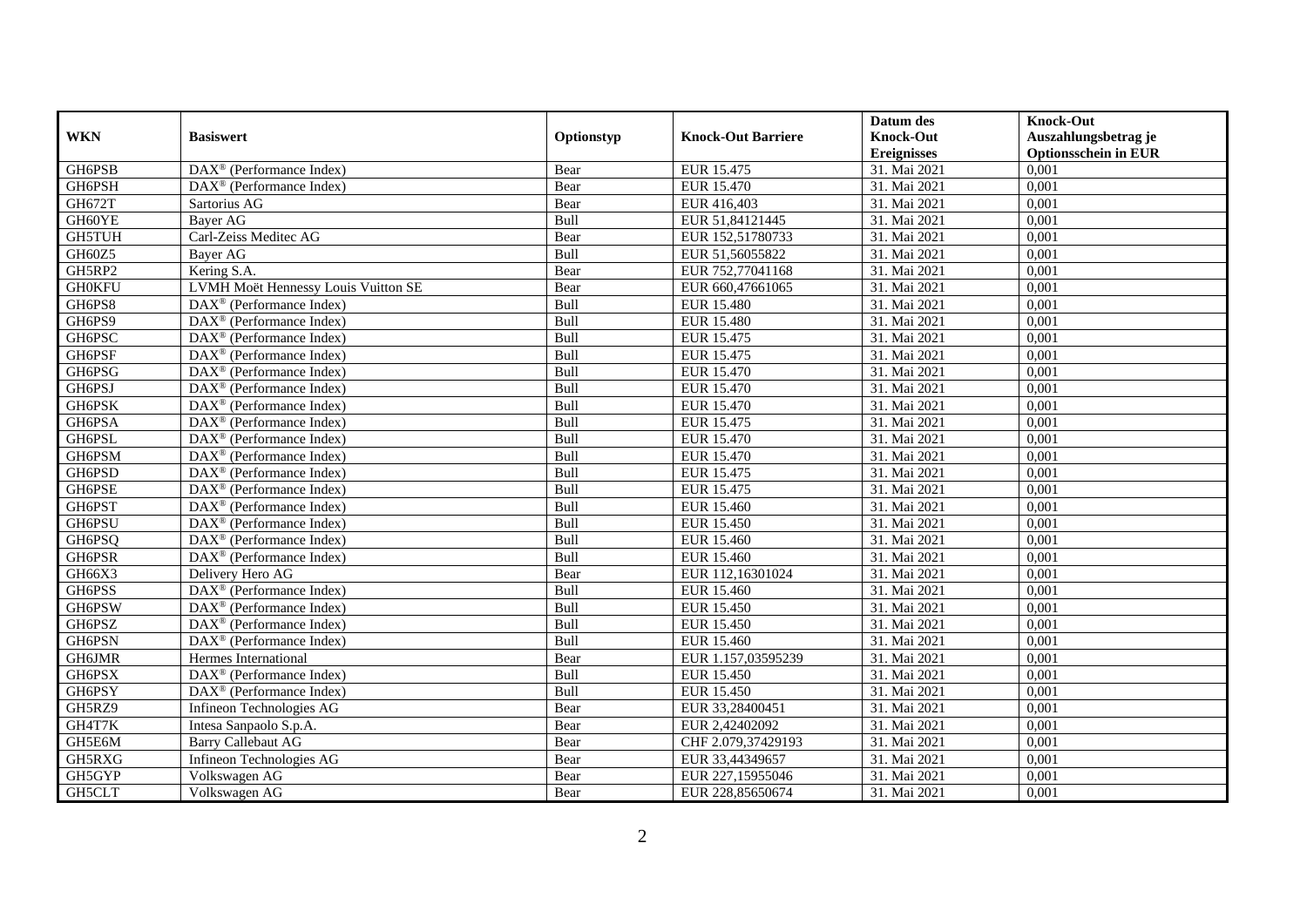|               |                                                                    |             |                           | Datum des          | <b>Knock-Out</b>            |
|---------------|--------------------------------------------------------------------|-------------|---------------------------|--------------------|-----------------------------|
| <b>WKN</b>    | <b>Basiswert</b>                                                   | Optionstyp  | <b>Knock-Out Barriere</b> | <b>Knock-Out</b>   | Auszahlungsbetrag je        |
|               |                                                                    |             |                           | <b>Ereignisses</b> | <b>Optionsschein in EUR</b> |
| GH5LHW        | Porsche Automobil Holding SE                                       | Bear        | EUR 92,19753586           | 31. Mai 2021       | 0,001                       |
| GH5LHN        | Porsche Automobil Holding SE                                       | Bear        | EUR 92,63619197           | 31. Mai 2021       | 0,001                       |
| GH6PT9        | $DAX^{\circledR}$ (Performance Index)                              | <b>Bull</b> | <b>EUR 15.425</b>         | 31. Mai 2021       | 0,001                       |
| GH6PTA        | DAX <sup>®</sup> (Performance Index)                               | Bull        | <b>EUR 15.425</b>         | 31. Mai 2021       | 0,001                       |
| GH6MPN        | DAX <sup>®</sup> (Performance Index)                               | Bull        | <b>EUR 15.430</b>         | 31. Mai 2021       | 0,001                       |
| GH6PT5        | $\text{DAX}^{\textcircled{p}}$ (Performance Index)                 | Bull        | EUR 15.430                | 31. Mai 2021       | 0,001                       |
| GH6MPS        | $\overline{\text{DAX}^{\otimes}}$ (Performance Index)              | Bull        | EUR 15.425                | 31. Mai 2021       | 0,001                       |
| GH6PT6        | $\text{DAX}^{\textcircled{n}}$ (Performance Index)                 | Bull        | EUR 15.430                | 31. Mai 2021       | 0,001                       |
| GH6MPY        | $DAX^{\circledR}$ (Performance Index)                              | Bull        | EUR 15.420                | 31. Mai 2021       | 0,001                       |
| GH6PT3        | $DAX^{\otimes}$ (Performance Index)                                | Bull        | EUR 15.440                | 31. Mai 2021       | 0,001                       |
| GH6PT4        | $\overline{\text{DAX}}^{\textcircled{}}$ (Performance Index)       | Bull        | EUR 15.440                | 31. Mai 2021       | 0,001                       |
| GH6PT1        | DAX <sup>®</sup> (Performance Index)                               | Bull        | EUR 15.440                | 31. Mai 2021       | 0,001                       |
| GH6PT2        | $\text{DAX}^{\circledast}$ (Performance Index)                     | Bull        | EUR 15.440                | 31. Mai 2021       | 0,001                       |
| GH6PT7        | DAX <sup>®</sup> (Performance Index)                               | Bull        | EUR 15.425                | 31. Mai 2021       | 0,001                       |
| GH6PT8        | $\text{DAX}^{\textcircled{n}}$ (Performance Index)                 | Bull        | EUR 15.425                | 31. Mai 2021       | 0,001                       |
| GH6PTD        | DAX <sup>®</sup> (Performance Index)                               | Bull        | <b>EUR 15.420</b>         | 31. Mai 2021       | 0,001                       |
| GH6PTE        | $\text{DAX}^{\textcircled{D}}$ (Performance Index)                 | Bull        | <b>EUR 15.420</b>         | 31. Mai 2021       | 0,001                       |
| GH6PT0        | DAX <sup>®</sup> (Performance Index)                               | Bull        | EUR 15.440                | 31. Mai 2021       | 0,001                       |
| GH6PTB        | $\text{DAX}^{\circledast}$ (Performance Index)                     | Bull        | <b>EUR 15.420</b>         | 31. Mai 2021       | 0,001                       |
| GH6PTC        | DAX <sup>®</sup> (Performance Index)                               | Bull        | EUR 15.420                | 31. Mai 2021       | 0,001                       |
| GH6S27        | $\text{DAX}^{\circledast}$ (Performance Index)/ X-DAX <sup>®</sup> | Bear        | <b>EUR 15.500</b>         | 1. Juni 2021       | 0,001                       |
| GH6S8N        | DAX <sup>®</sup> (Performance Index)/ X-DAX <sup>®</sup>           | Bull        | <b>EUR 15.670</b>         | 1. Juni 2021       | 0,001                       |
| GH6S8P        | $\text{DAX}^{\circledR}$ (Performance Index)/ X-DAX <sup>®</sup>   | Bear        | EUR 15.375                | 1. Juni 2021       | 0,001                       |
| GH6S9Q        | $\text{DAX}^{\circledR}$ (Performance Index)/ X-DAX <sup>®</sup>   | Bear        | <b>EUR 15.250</b>         | 1. Juni 2021       | 0,001                       |
| GH6S9R        | $\text{DAX}^{\circledast}$ (Performance Index)/ X-DAX <sup>®</sup> | Bear        | EUR 15.310                | 1. Juni 2021       | 0,001                       |
| GH6S84        | DAX <sup>®</sup> (Performance Index)/ X-DAX <sup>®</sup>           | Bear        | EUR 15.475                | 1. Juni 2021       | 0,001                       |
| GH44ZB        | GBP/USD (WM-Fixing)                                                | Bear        | <b>USD 1,42216</b>        | 1. Juni 2021       | 0,001                       |
| <b>GH6S85</b> | $\text{DAX}^{\circledR}$ (Performance Index)/ X-DAX <sup>®</sup>   | Bear        | <b>EUR 15.485</b>         | 1. Juni 2021       | 0,001                       |
| GH6S96        | $\text{DAX}^{\circledR}$ (Performance Index)/ X-DAX <sup>®</sup>   | Bear        | EUR 15.415                | 1. Juni 2021       | 0,001                       |
| GH6S97        | $\text{DAX}^{\circledR}$ (Performance Index)/ X-DAX <sup>®</sup>   | Bear        | EUR 15.315                | 1. Juni 2021       | 0,001                       |
| <b>GH6S80</b> | $\text{DAX}^{\circledast}$ (Performance Index)/ X-DAX <sup>®</sup> | Bear        | EUR 15.455                | 1. Juni 2021       | 0,001                       |
| GH6S81        | DAX <sup>®</sup> (Performance Index)/ X-DAX <sup>®</sup>           | Bear        | EUR 15.450                | . Juni 2021        | 0,001                       |
| GH6S92        | $\text{DAX}^{\circledast}$ (Performance Index)/ X-DAX <sup>®</sup> | Bear        | <b>EUR 15.280</b>         | 1. Juni 2021       | 0,001                       |
| GH6S93        | DAX <sup>®</sup> (Performance Index)/ X-DAX <sup>®</sup>           | Bear        | <b>EUR 15.300</b>         | 1. Juni 2021       | 0,001                       |
| GH6S7W        | DAX <sup>®</sup> (Performance Index)/ X-DAX <sup>®</sup>           | Bear        | <b>EUR 15.410</b>         | 1. Juni 2021       | 0,001                       |
| GH6S7X        | DAX <sup>®</sup> (Performance Index)/ X-DAX <sup>®</sup>           | Bear        | EUR 15.430                | 1. Juni 2021       | 0,001                       |
| GH6S8Y        | DAX <sup>®</sup> (Performance Index)/ X-DAX <sup>®</sup>           | Bear        | EUR 15.265                | 1. Juni 2021       | 0,001                       |
| GH6S8Z        | $\text{DAX}^{\circledast}$ (Performance Index)/ X-DAX <sup>®</sup> | Bear        | EUR 15.275                | 1. Juni 2021       | 0,001                       |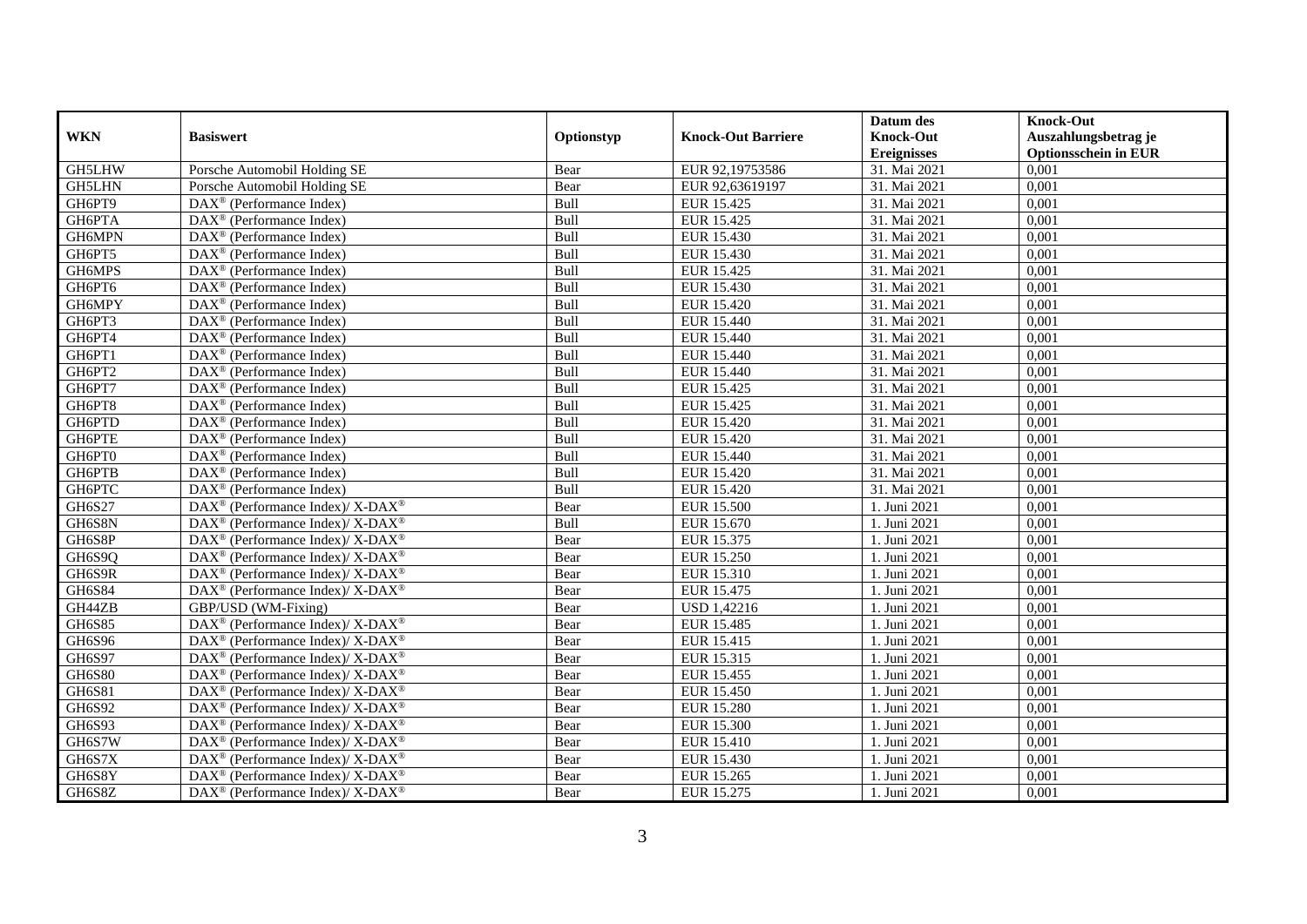|               |                                                                          |            |                           | Datum des          | <b>Knock-Out</b>            |
|---------------|--------------------------------------------------------------------------|------------|---------------------------|--------------------|-----------------------------|
| <b>WKN</b>    | <b>Basiswert</b>                                                         | Optionstyp | <b>Knock-Out Barriere</b> | <b>Knock-Out</b>   | Auszahlungsbetrag je        |
|               |                                                                          |            |                           | <b>Ereignisses</b> | <b>Optionsschein in EUR</b> |
| GH6S8H        | DAX <sup>®</sup> (Performance Index)/X-DAX <sup>®</sup>                  | Bear       | EUR 15.365                | 1. Juni 2021       | 0,001                       |
| GH6S8J        | $\text{DAX}^{\circledast}$ (Performance Index)/ X-DAX <sup>®</sup>       | Bear       | <b>EUR 15.480</b>         | 1. Juni 2021       | 0,001                       |
| GH6S8K        | $DAX^{\circledcirc}$ (Performance Index)/X-DAX <sup>®</sup>              | Bear       | EUR 15.320                | 1. Juni 2021       | 0,001                       |
| GH6S9K        | DAX <sup>®</sup> (Performance Index)/X-DAX <sup>®</sup>                  | Bear       | EUR 15.230                | 1. Juni 2021       | 0,001                       |
| GH6S9L        | DAX <sup>®</sup> (Performance Index)/ X-DAX <sup>®</sup>                 | Bear       | EUR 15.325                | 1. Juni 2021       | 0,001                       |
| GH6S9M        | DAX <sup>®</sup> (Performance Index)/ X-DAX <sup>®</sup>                 | Bear       | <b>EUR 15.380</b>         | 1. Juni 2021       | 0,001                       |
| GH6S86        | $\text{DAX}^{\circledast}$ (Performance Index)/ X-DAX <sup>®</sup>       | Bear       | EUR 15.470                | 1. Juni 2021       | 0,001                       |
| GH6S87        | DAX <sup>®</sup> (Performance Index)/ X-DAX <sup>®</sup>                 | Bull       | EUR 15.665                | 1. Juni 2021       | 0,001                       |
| <b>GH6S98</b> | $DAX^{\circledcirc}$ (Performance Index)/X-DAX <sup>®</sup>              | Bear       | <b>EUR 15.200</b>         | 1. Juni 2021       | 0,001                       |
| GH6S99        | $\overline{\text{DAX}^{\otimes}}$ (Performance Index)/X-DAX <sup>®</sup> | Bear       | EUR 15.305                | 1. Juni 2021       | 0,001                       |
| GH6S7Y        | $\text{DAX}^{\circledast}$ (Performance Index)/ X-DAX <sup>®</sup>       | Bear       | EUR 15.440                | 1. Juni 2021       | 0,001                       |
| GH6S7Z        | DAX <sup>®</sup> (Performance Index)/ X-DAX <sup>®</sup>                 | Bear       | EUR 15.445                | 1. Juni 2021       | 0,001                       |
| GH6S90        | $\text{DAX}^{\circledast}$ (Performance Index)/ X-DAX <sup>®</sup>       | Bull       | EUR 15.525                | 1. Juni 2021       | 0,001                       |
| GH6S91        | $\text{DAX}^{\circledast}$ (Performance Index)/ X-DAX <sup>®</sup>       | Bear       | EUR 15.270                | 1. Juni 2021       | 0,001                       |
| GH6S7U        | DAX <sup>®</sup> (Performance Index)/ X-DAX <sup>®</sup>                 | Bull       | EUR 15.755                | 1. Juni 2021       | 0,001                       |
| GH6S8W        | DAX <sup>®</sup> (Performance Index)/ X-DAX <sup>®</sup>                 | Bear       | EUR 15.245                | 1. Juni 2021       | 0,001                       |
| GH6S8X        | $DAX^{\circledcirc}$ (Performance Index)/ X-DAX <sup>®</sup>             | Bear       | EUR 15.255                | 1. Juni 2021       | 0,001                       |
| <b>GH6S88</b> | $\text{DAX}^{\circledast}$ (Performance Index)/ X-DAX <sup>®</sup>       | Bear       | EUR 15.335                | 1. Juni 2021       | 0,001                       |
| GH6S89        | DAX <sup>®</sup> (Performance Index)/X-DAX <sup>®</sup>                  | Bull       | EUR 15.660                | 1. Juni 2021       | 0,001                       |
| GH6S9A        | $\text{DAX}^{\circledast}$ (Performance Index)/ X-DAX <sup>®</sup>       | Bear       | EUR 15.205                | 1. Juni 2021       | 0,001                       |
| GH6S9B        | DAX <sup>®</sup> (Performance Index)/ X-DAX <sup>®</sup>                 | Bear       | EUR 15.355                | 1. Juni 2021       | 0,001                       |
| GH6S82        | $\text{DAX}^{\circledast}$ (Performance Index)/ X-DAX <sup>®</sup>       | Bear       | EUR 15.465                | 1. Juni 2021       | 0,001                       |
| <b>GH6S83</b> | $\text{DAX}^{\circledR}$ (Performance Index)/ X-DAX <sup>®</sup>         | Bear       | EUR 15.460                | 1. Juni 2021       | 0,001                       |
| GH6S94        | $\text{DAX}^{\circledast}$ (Performance Index)/ X-DAX <sup>®</sup>       | Bear       | EUR 15.295                | 1. Juni 2021       | 0,001                       |
| GH6S95        | $\text{DAX}^{\circledast}$ (Performance Index)/ X-DAX <sup>®</sup>       | Bear       | EUR 15.285                | 1. Juni 2021       | 0,001                       |
| GH6S7Q        | $\text{DAX}^{\circledast}$ (Performance Index)/ X-DAX <sup>®</sup>       | Bull       | EUR 15.745                | 1. Juni 2021       | 0,001                       |
| GH6S7R        | $DAX^{\circledcirc}$ (Performance Index)/X-DAX <sup>®</sup>              | Bear       | <b>EUR 15.420</b>         | 1. Juni $2021$     | 0,001                       |
| GH6S8S        | DAX <sup>®</sup> (Performance Index)/ X-DAX <sup>®</sup>                 | Bear       | <b>EUR 15.400</b>         | 1. Juni 2021       | 0,001                       |
| GH6S8L        | $\text{DAX}^{\circledast}$ (Performance Index)/ X-DAX <sup>®</sup>       | Bull       | EUR 15.730                | 1. Juni 2021       | 0,001                       |
| GH6S8M        | $\text{DAX}^{\circledR}$ (Performance Index)/ X-DAX <sup>®</sup>         | Bear       | EUR 15.390                | 1. Juni 2021       | 0,001                       |
| GH6S9N        | $\text{DAX}^{\circledast}$ (Performance Index)/ X-DAX <sup>®</sup>       | Bear       | EUR 15.395                | 1. Juni 2021       | 0,001                       |
| GH6S9P        | DAX <sup>®</sup> (Performance Index)/ X-DAX <sup>®</sup>                 | Bear       | EUR 15.290                | . Juni 2021        | 0,001                       |
| GH6S7S        | $\text{DAX}^{\circledast}$ (Performance Index)/ X-DAX <sup>®</sup>       | Bull       | EUR 15.740                | 1. Juni 2021       | 0,001                       |
| GH6S7T        | DAX <sup>®</sup> (Performance Index)/ X-DAX <sup>®</sup>                 | Bear       | <b>EUR 15.425</b>         | 1. Juni 2021       | 0,001                       |
| GH6S8U        | DAX <sup>®</sup> (Performance Index)/ X-DAX <sup>®</sup>                 | Bear       | EUR 15.405                | 1. Juni 2021       | 0,001                       |
| GH6S8V        | DAX <sup>®</sup> (Performance Index)/ X-DAX <sup>®</sup>                 | Bear       | EUR 15.260                | 1. Juni 2021       | 0,001                       |
| GH6S5S        | DAX <sup>®</sup> (Performance Index)/ X-DAX <sup>®</sup>                 | Bull       | EUR 15.505                | 1. Juni 2021       | 0,001                       |
| GH6S8A        | $\text{DAX}^{\circledast}$ (Performance Index)/ X-DAX <sup>®</sup>       | Bear       | EUR 15.340                | 1. Juni 2021       | 0,001                       |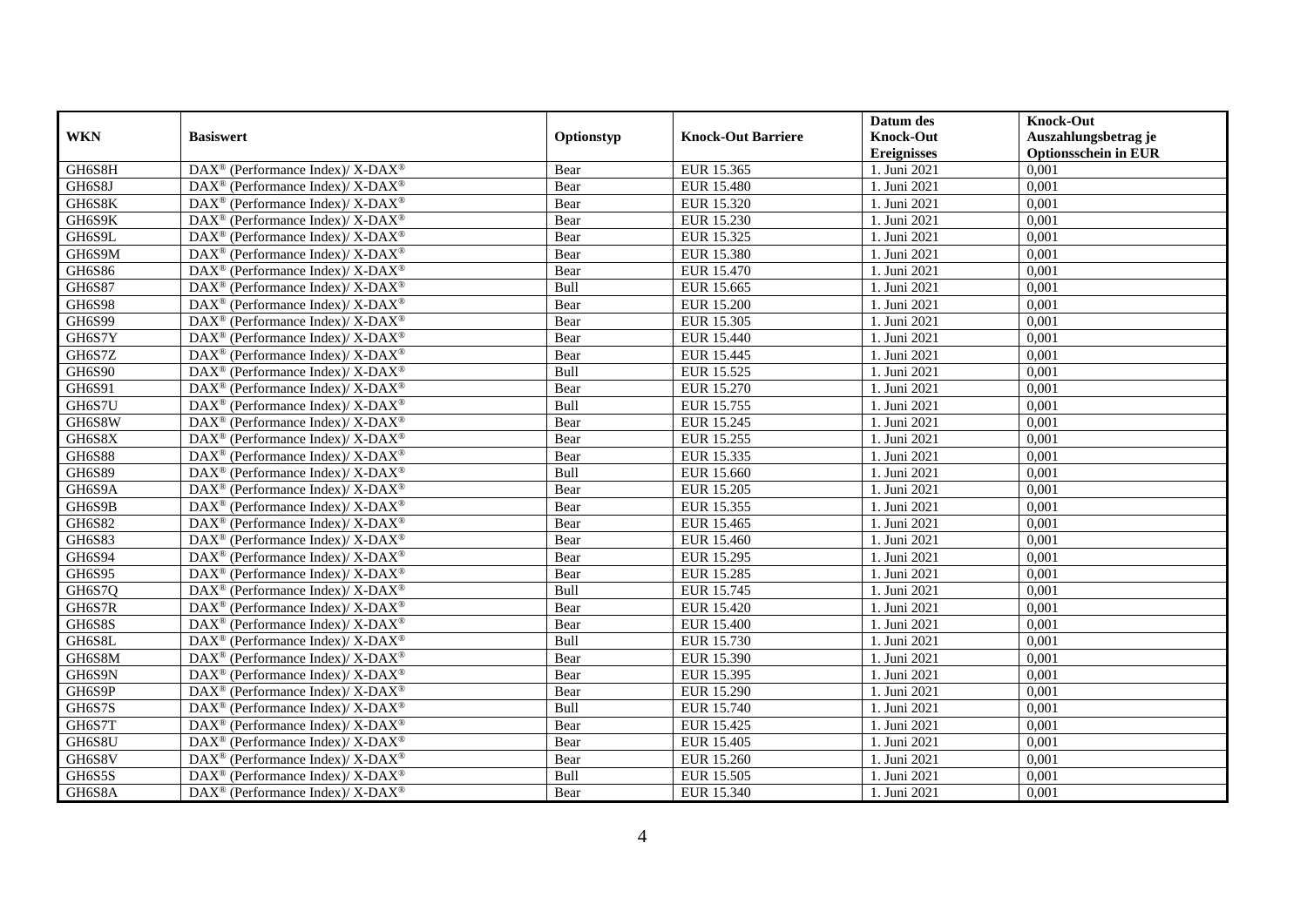|               |                                                                          |             |                           | Datum des          | <b>Knock-Out</b>            |
|---------------|--------------------------------------------------------------------------|-------------|---------------------------|--------------------|-----------------------------|
| <b>WKN</b>    | <b>Basiswert</b>                                                         | Optionstyp  | <b>Knock-Out Barriere</b> | <b>Knock-Out</b>   | Auszahlungsbetrag je        |
|               |                                                                          |             |                           | <b>Ereignisses</b> | <b>Optionsschein in EUR</b> |
| GH6S5T        | DAX <sup>®</sup> (Performance Index)/X-DAX <sup>®</sup>                  | Bull        | <b>EUR 15.500</b>         | 1. Juni 2021       | 0,001                       |
| GH6S8B        | $\text{DAX}^{\circledast}$ (Performance Index)/ X-DAX <sup>®</sup>       | Bear        | EUR 15.330                | 1. Juni 2021       | 0,001                       |
| GH6S66        | $DAX^{\circledcirc}$ (Performance Index)/X-DAX <sup>®</sup>              | <b>Bull</b> | EUR 15.515                | 1. Juni 2021       | 0,001                       |
| GH6S9C        | DAX <sup>®</sup> (Performance Index)/ X-DAX <sup>®</sup>                 | Bear        | EUR 15.210                | 1. Juni 2021       | 0,001                       |
| GH6S74        | DAX <sup>®</sup> (Performance Index)/ X-DAX <sup>®</sup>                 | Bull        | <b>EUR 15.690</b>         | 1. Juni 2021       | 0,001                       |
| GH6S9D        | DAX <sup>®</sup> (Performance Index)/ X-DAX <sup>®</sup>                 | Bear        | EUR 15.195                | 1. Juni 2021       | 0,001                       |
| GH6S75        | $\text{DAX}^{\circledast}$ (Performance Index)/ X-DAX <sup>®</sup>       | Bull        | EUR 15.715                | 1. Juni 2021       | 0,001                       |
| GH6S7J        | DAX <sup>®</sup> (Performance Index)/ X-DAX <sup>®</sup>                 | Bull        | EUR 15.775                | 1. Juni 2021       | 0,001                       |
| GH6S8C        | $DAX^{\circledcirc}$ (Performance Index)/X-DAX <sup>®</sup>              | Bear        | EUR 15.345                | 1. Juni 2021       | 0,001                       |
| GH6S7K        | $\overline{\text{DAX}^{\otimes}}$ (Performance Index)/X-DAX <sup>®</sup> | Bull        | EUR 15.785                | 1. Juni 2021       | 0,001                       |
| GH6S8D        | $\text{DAX}^{\circledast}$ (Performance Index)/ X-DAX <sup>®</sup>       | Bull        | EUR 15.635                | 1. Juni 2021       | 0,001                       |
| GH6S7N        | DAX <sup>®</sup> (Performance Index)/ X-DAX <sup>®</sup>                 | Bull        | EUR 15.790                | 1. Juni 2021       | 0,001                       |
| GH6S9E        | $\text{DAX}^{\circledast}$ (Performance Index)/ X-DAX <sup>®</sup>       | Bear        | EUR 15.215                | 1. Juni 2021       | 0,001                       |
| GH6S7P        | $\text{DAX}^{\circledast}$ (Performance Index)/ X-DAX <sup>®</sup>       | Bull        | EUR 15.750                | 1. Juni 2021       | 0,001                       |
| GH6S9F        | DAX <sup>®</sup> (Performance Index)/X-DAX <sup>®</sup>                  | Bear        | EUR 15.220                | 1. Juni 2021       | 0,001                       |
| GH6S7L        | $\text{DAX}^{\circledR}$ (Performance Index)/ X-DAX <sup>®</sup>         | Bull        | <b>EUR 15.760</b>         | 1. Juni 2021       | 0,001                       |
| GH6S8Q        | $DAX^{\circledast}$ (Performance Index)/ X-DAX <sup>®</sup>              | Bear        | EUR 15.385                | 1. Juni 2021       | 0,001                       |
| GH6S7M        | $\text{DAX}^{\circledast}$ (Performance Index)/ X-DAX <sup>®</sup>       | Bull        | <b>EUR 15.780</b>         | 1. Juni 2021       | 0,001                       |
| GH6S8R        | DAX <sup>®</sup> (Performance Index)/X-DAX <sup>®</sup>                  | Bull        | <b>EUR 15.805</b>         | 1. Juni 2021       | 0,001                       |
| GH6S6U        | $\text{DAX}^{\circledast}$ (Performance Index)/ X-DAX <sup>®</sup>       | Bull        | EUR 15.645                | 1. Juni 2021       | 0,001                       |
| GH6S9S        | DAX <sup>®</sup> (Performance Index)/ X-DAX <sup>®</sup>                 | Bear        | EUR 15.435                | 1. Juni 2021       | 0,001                       |
| GH6S6V        | $\text{DAX}^{\circledast}$ (Performance Index)/ X-DAX <sup>®</sup>       | Bull        | EUR 15.735                | 1. Juni 2021       | 0,001                       |
| GH6S8E        | $\text{DAX}^{\circledR}$ (Performance Index)/ X-DAX <sup>®</sup>         | Bear        | EUR 15.370                | 1. Juni 2021       | 0,001                       |
| GH6S6W        | $\text{DAX}^{\circledast}$ (Performance Index)/ X-DAX <sup>®</sup>       | Bull        | EUR 15.610                | 1. Juni 2021       | 0,001                       |
| GH6S8F        | $\text{DAX}^{\circledast}$ (Performance Index)/ X-DAX <sup>®</sup>       | Bear        | EUR 15.350                | 1. Juni 2021       | 0,001                       |
| GH6S6X        | DAX <sup>®</sup> (Performance Index)/ X-DAX <sup>®</sup>                 | Bull        | EUR 15.620                | 1. Juni 2021       | 0,001                       |
| GH6S6Y        | $DAX^{\circledcirc}$ (Performance Index)/X-DAX <sup>®</sup>              | Bull        | EUR 15.710                | 1. Juni $2021$     | 0,001                       |
| GH6S8G        | DAX <sup>®</sup> (Performance Index)/ X-DAX <sup>®</sup>                 | Bear        | EUR 15.360                | 1. Juni 2021       | 0,001                       |
| GH6S6Z        | $\text{DAX}^{\circledast}$ (Performance Index)/ X-DAX <sup>®</sup>       | Bull        | EUR 15.725                | 1. Juni 2021       | 0,001                       |
| GH6S9G        | DAX <sup>®</sup> (Performance Index)/ X-DAX <sup>®</sup>                 | Bear        | EUR 15.235                | 1. Juni 2021       | 0,001                       |
| GH6S70        | $\text{DAX}^{\circledast}$ (Performance Index)/ X-DAX <sup>®</sup>       | Bull        | EUR 15.720                | 1. Juni 2021       | 0,001                       |
| GH6S9H        | DAX <sup>®</sup> (Performance Index)/ X-DAX <sup>®</sup>                 | Bear        | EUR 15.225                | . Juni 2021        | 0,001                       |
| GH6S71        | $\text{DAX}^{\circledast}$ (Performance Index)/ X-DAX <sup>®</sup>       | Bull        | EUR 15.705                | 1. Juni 2021       | 0,001                       |
| GH6S9J        | DAX <sup>®</sup> (Performance Index)/ X-DAX <sup>®</sup>                 | Bear        | EUR 15.240                | 1. Juni 2021       | 0,001                       |
| GH6S76        | DAX <sup>®</sup> (Performance Index)/ X-DAX <sup>®</sup>                 | Bull        | EUR 15.675                | 1. Juni 2021       | 0,001                       |
| <b>GH6S77</b> | DAX <sup>®</sup> (Performance Index)/ X-DAX <sup>®</sup>                 | Bull        | EUR 15.680                | 1. Juni 2021       | 0,001                       |
| GH6S72        | DAX <sup>®</sup> (Performance Index)/ X-DAX <sup>®</sup>                 | Bull        | EUR 15.695                | 1. Juni 2021       | 0,001                       |
| GH6S73        | $\text{DAX}^{\circledast}$ (Performance Index)/ X-DAX <sup>®</sup>       | Bull        | EUR 15.700                | 1. Juni 2021       | 0,001                       |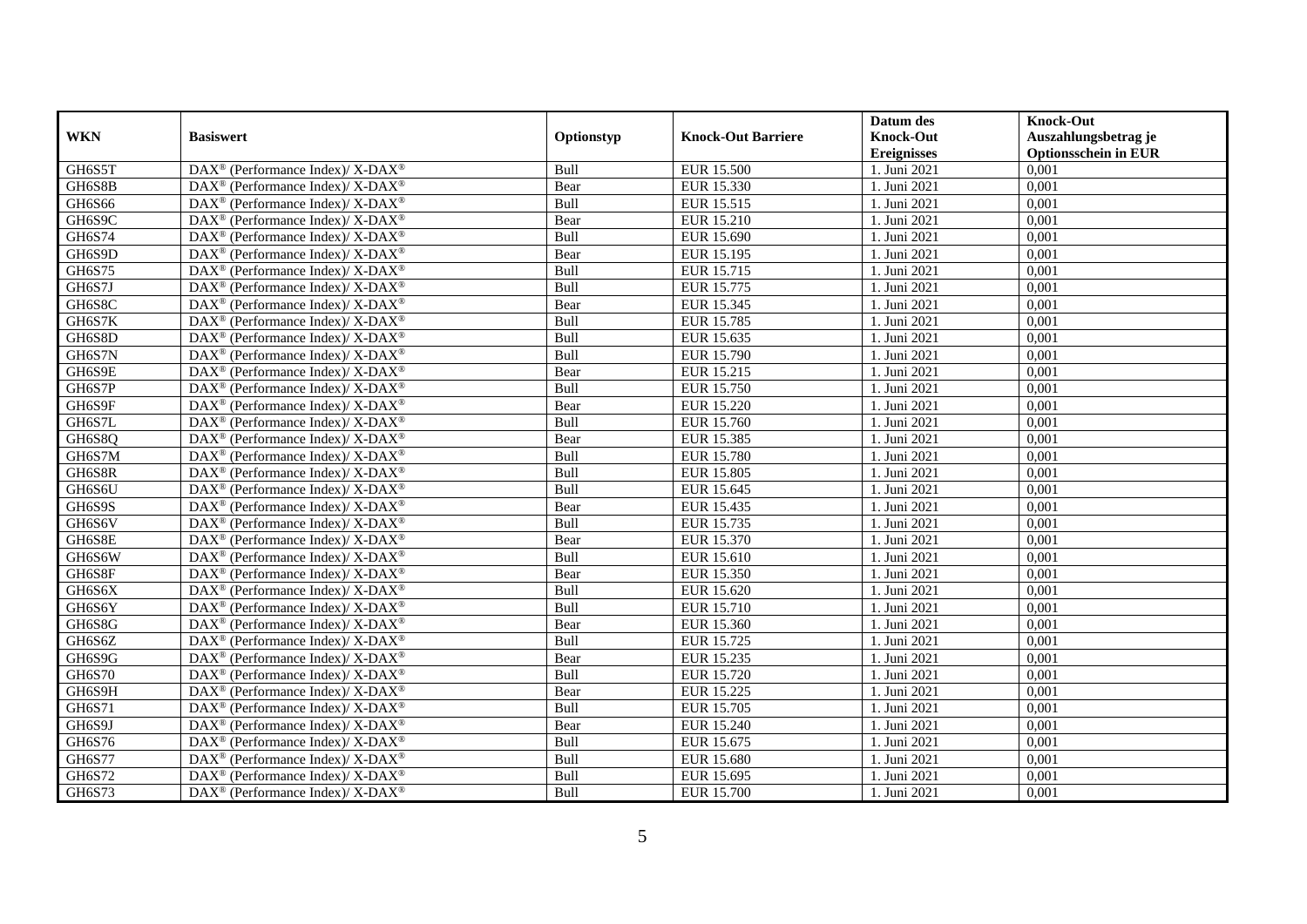|            |                                                                    |            |                           | Datum des                          | <b>Knock-Out</b>                     |
|------------|--------------------------------------------------------------------|------------|---------------------------|------------------------------------|--------------------------------------|
| <b>WKN</b> | <b>Basiswert</b>                                                   | Optionstyp | <b>Knock-Out Barriere</b> | <b>Knock-Out</b>                   | Auszahlungsbetrag je                 |
| GH6S6N     | DAX <sup>®</sup> (Performance Index)/ X-DAX <sup>®</sup>           | Bull       | EUR 15.650                | <b>Ereignisses</b><br>1. Juni 2021 | <b>Optionsschein in EUR</b><br>0,001 |
| GH6S6P     | DAX <sup>®</sup> (Performance Index)/ X-DAX <sup>®</sup>           | Bull       | EUR 15.640                | 1. Juni 2021                       | 0,001                                |
|            |                                                                    |            |                           |                                    |                                      |
| GH6S6Q     | $\text{DAX}^{\circledR}$ (Performance Index)/ X-DAX <sup>®</sup>   | Bull       | EUR 15.625                | 1. Juni 2021                       | 0,001                                |
| GH6S6R     | DAX <sup>®</sup> (Performance Index)/ X-DAX <sup>®</sup>           | Bull       | EUR 15.555                | 1. Juni 2021                       | 0,001                                |
| GH6S6G     | $\text{DAX}^{\circledast}$ (Performance Index)/ X-DAX <sup>®</sup> | Bull       | EUR 15.575                | 1. Juni 2021                       | 0,001                                |
| GH6S6L     | $\text{DAX}^{\circledast}$ (Performance Index)/ X-DAX <sup>®</sup> | Bull       | EUR 15.565                | 1. Juni 2021                       | 0,001                                |
| GH6S6M     | DAX <sup>®</sup> (Performance Index)/X-DAX <sup>®</sup>            | Bull       | EUR 15.655                | 1. Juni 2021                       | 0,001                                |
| GH6S6S     | DAX <sup>®</sup> (Performance Index)/ X-DAX <sup>®</sup>           | Bull       | EUR 15.630                | 1. Juni 2021                       | 0,001                                |
| GH6S6T     | DAX <sup>®</sup> (Performance Index)/ X-DAX <sup>®</sup>           | Bull       | EUR 15.615                | 1. Juni 2021                       | 0,001                                |
| GH6S6J     | DAX <sup>®</sup> (Performance Index)/ X-DAX <sup>®</sup>           | Bull       | EUR 15.530                | 1. Juni 2021                       | 0,001                                |
| GH6S6K     | $\text{DAX}^{\circledR}$ (Performance Index)/ X-DAX <sup>®</sup>   | Bull       | <b>EUR 15.560</b>         | 1. Juni 2021                       | 0,001                                |
| GH6S5Y     | DAX <sup>®</sup> (Performance Index)/ X-DAX <sup>®</sup>           | Bull       | <b>EUR 15.550</b>         | 1. Juni 2021                       | 0,001                                |
| GH6S5Z     | $\text{DAX}^{\circledast}$ (Performance Index)/ X-DAX <sup>®</sup> | Bull       | EUR 15.545                | 1. Juni 2021                       | 0,001                                |
| GH6S64     | $\text{DAX}^{\circledast}$ (Performance Index)/ X-DAX <sup>®</sup> | Bull       | EUR 15.535                | 1. Juni 2021                       | 0,001                                |
| GH6S65     | DAX <sup>®</sup> (Performance Index)/X-DAX <sup>®</sup>            | Bull       | EUR 15.520                | 1. Juni 2021                       | 0,001                                |
| GH6S60     | DAX <sup>®</sup> (Performance Index)/ X-DAX <sup>®</sup>           | Bull       | <b>EUR 15.540</b>         | 1. Juni 2021                       | 0,001                                |
| GH6S6D     | $\text{DAX}^{\circledR}$ (Performance Index)/ X-DAX <sup>®</sup>   | Bull       | EUR 15.605                | 1. Juni 2021                       | 0,001                                |
| GH6S6E     | DAX <sup>®</sup> (Performance Index)/ X-DAX <sup>®</sup>           | Bull       | <b>EUR 15.580</b>         | 1. Juni 2021                       | 0,001                                |
| GH6S6F     | DAX <sup>®</sup> (Performance Index)/ X-DAX <sup>®</sup>           | Bull       | EUR 15.570                | 1. Juni 2021                       | 0,001                                |
| GH6S7F     | DAX <sup>®</sup> (Performance Index)/X-DAX <sup>®</sup>            | Bull       | EUR 15.795                | 1. Juni 2021                       | 0,001                                |
| GH6S7G     | $\text{DAX}^{\circledast}$ (Performance Index)/ X-DAX <sup>®</sup> | Bull       | EUR 15.765                | 1. Juni 2021                       | 0,001                                |
| GH6S7H     | DAX <sup>®</sup> (Performance Index)/ X-DAX <sup>®</sup>           | Bull       | EUR 15.770                | 1. Juni 2021                       | 0,001                                |
| GH5W59     | Cotton No. 2 Future (Generic Front Month Future)                   | Bear       | <b>USD 0,83</b>           | 1. Juni 2021                       | 0,001                                |
| GH6S6A     | DAX <sup>®</sup> (Performance Index)/ X-DAX <sup>®</sup>           | Bull       | EUR 15.595                | 1. Juni 2021                       | 0,001                                |
| GH6S6B     | $\text{DAX}^{\circledR}$ (Performance Index)/ X-DAX <sup>®</sup>   | Bull       | EUR 15.590                | 1. Juni 2021                       | 0,001                                |
| GH6S6C     | DAX <sup>®</sup> (Performance Index)/ X-DAX <sup>®</sup>           | Bull       | EUR 15.585                | 1. Juni 2021                       | 0,001                                |
| GH6S7D     | DAX <sup>®</sup> (Performance Index)/ X-DAX <sup>®</sup>           | Bull       | EUR 15.685                | 1. Juni 2021                       | 0,001                                |
| GH6S7E     | DAX <sup>®</sup> (Performance Index)/ X-DAX <sup>®</sup>           | Bull       | <b>EUR 15.800</b>         | 1. Juni 2021                       | 0,001                                |
| GH6S68     | $\text{DAX}^{\circledast}$ (Performance Index)/ X-DAX <sup>®</sup> | Bull       | EUR 15.600                | 1. Juni 2021                       | 0,001                                |
| GH6S69     | DAX <sup>®</sup> (Performance Index)/ X-DAX <sup>®</sup>           | Bull       | EUR 15.510                | . Juni 2021                        | 0,001                                |
| GH6S7A     | DAX <sup>®</sup> (Performance Index)/ X-DAX <sup>®</sup>           | Bear       | EUR 15.495                | 1. Juni 2021                       | 0,001                                |
| GH6S7B     | DAX <sup>®</sup> (Performance Index)/ X-DAX <sup>®</sup>           | Bear       | EUR 15.490                | 1. Juni 2021                       | 0,001                                |
|            | ICE Brent Crude Oil Future (Generic Front Month                    |            |                           |                                    |                                      |
| GH2X8Z     | Future)                                                            | Bear       | <b>USD 69,88</b>          | 1. Juni 2021                       | 0,001                                |
| GH6S2G     | ICE Brent Crude Oil Future (Generic Front Month                    | Bull       | <b>USD 69,41</b>          | 1. Juni 2021                       | 0,001                                |
|            | Future)                                                            |            |                           |                                    |                                      |
| GH3UX5     | 1 Feinunze Gold, Feinheit mind. 0,995, LBMA                        | Bear       | USD 1.913,49218389        | 1. Juni 2021                       | 0,001                                |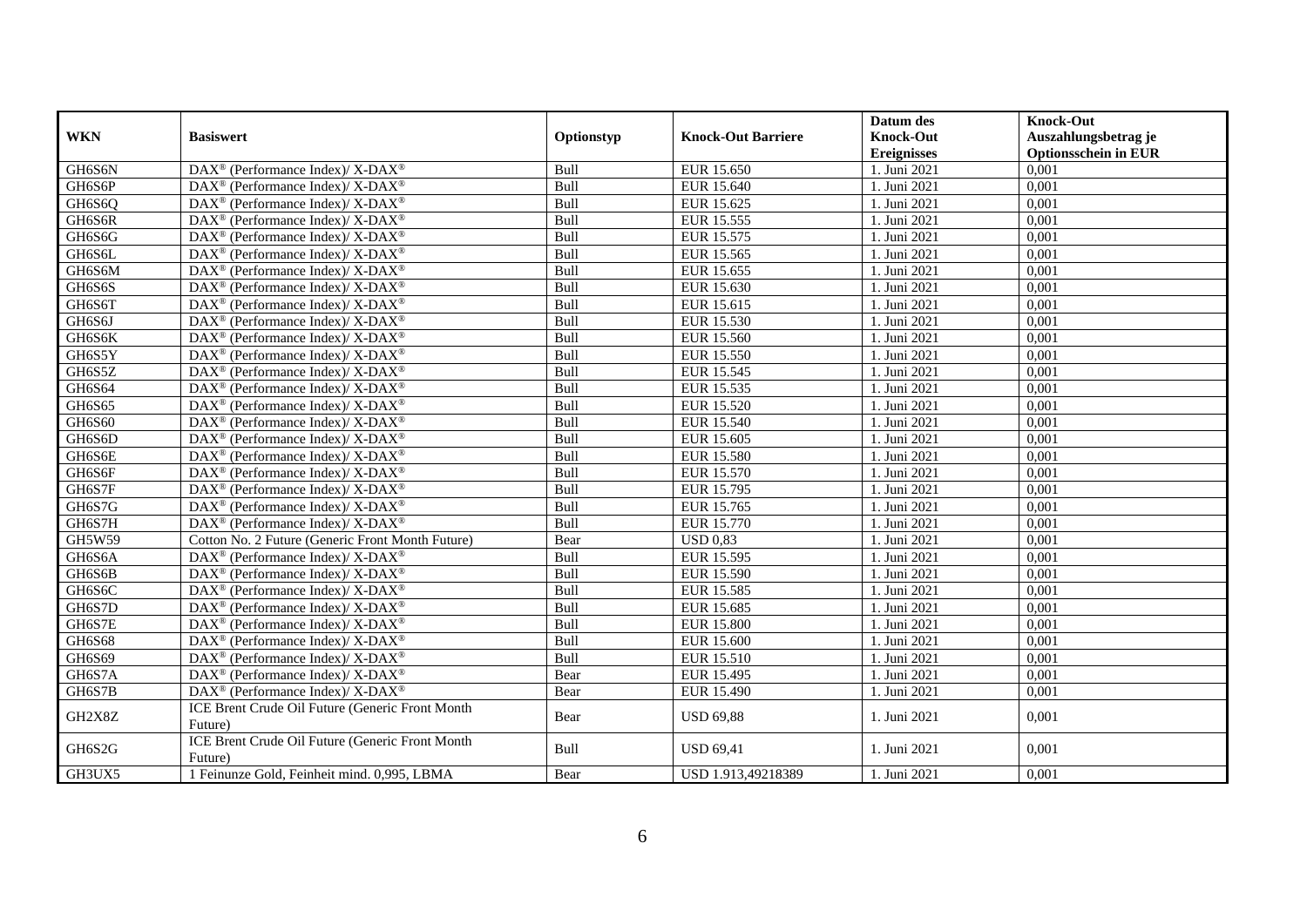|               |                                                                     |            |                           | Datum des          | <b>Knock-Out</b>            |
|---------------|---------------------------------------------------------------------|------------|---------------------------|--------------------|-----------------------------|
| <b>WKN</b>    | <b>Basiswert</b>                                                    | Optionstyp | <b>Knock-Out Barriere</b> | <b>Knock-Out</b>   | Auszahlungsbetrag je        |
|               |                                                                     |            |                           | <b>Ereignisses</b> | <b>Optionsschein in EUR</b> |
| GH6S2E        | EUREX Euro Bund Future (Generic Front Month                         | Bear       | EUR 169,95                | 1. Juni 2021       | 0,001                       |
|               | Future)                                                             |            |                           |                    |                             |
| GH6RZ7        | DAX <sup>®</sup> (Performance Index)                                | Bear       | EUR 15.525                | 1. Juni 2021       | 0,001                       |
| GH6RZK        | DAX <sup>®</sup> (Performance Index)                                | Bear       | <b>EUR 15.510</b>         | 1. Juni 2021       | 0,001                       |
| GH3GU7        | Unicredit S.p.A.                                                    | Bear       | EUR 10,60485131           | 1. Juni 2021       | 0,001                       |
| GH6S2V        | DAX <sup>®</sup> (Performance Index)                                | Bull       | <b>EUR 15.595</b>         | 1. Juni 2021       | 0,001                       |
| GH6S3W        | DAX <sup>®</sup> (Performance Index)                                | Bear       | <b>EUR 15.385</b>         | 1. Juni 2021       | 0,001                       |
| GH6RZ5        | DAX <sup>®</sup> (Performance Index)                                | Bear       | EUR 15.525                | 1. Juni 2021       | 0,001                       |
| GH5RTC        | <b>AIXTRON SE</b>                                                   | Bear       | EUR 16,90455548           | 1. Juni 2021       | 0,001                       |
| GH5WJE        | Volkswagen AG                                                       | Bear       | EUR 231,47338859          | 1. Juni 2021       | 0,001                       |
| GH6S3X        | DAX <sup>®</sup> (Performance Index)                                | Bull       | EUR 15.515                | 1. Juni 2021       | 0,001                       |
| GH6RZ6        | DAX <sup>®</sup> (Performance Index)                                | Bear       | EUR 15.525                | 1. Juni 2021       | 0,001                       |
| GH6RZ2        | $DAX^{\circledR}$ (Performance Index)                               | Bear       | <b>EUR 15.530</b>         | 1. Juni 2021       | 0,001                       |
| GH6S4Y        | $DAX^{\circledast}$ (Performance Index)                             | Bull       | EUR 15.750                | 1. Juni 2021       | 0,001                       |
| GH5WJF        | Volkswagen AG                                                       | Bear       | EUR 230,41634141          | 1. Juni 2021       | 0,001                       |
| GH6RZ3        | DAX <sup>®</sup> (Performance Index)                                | Bull       | EUR 15.525                | 1. Juni 2021       | 0,001                       |
| GH6S3C        | DAX <sup>®</sup> (Performance Index)                                | Bull       | EUR 15.705                | 1. Juni 2021       | 0,001                       |
| GH6RZ4        | $DAX^{\circledR}$ (Performance Index)                               | Bear       | <b>EUR 15.525</b>         | 1. Juni 2021       | 0.001                       |
| GH6S4E        | $DAX^{\circledast}$ (Performance Index)                             | Bull       | EUR 15.535                | 1. Juni 2021       | 0,001                       |
| GH2CCP        | NYMEX Light, Sweet Crude Oil Future (Generic Front<br>Month Future) | Bear       | <b>USD 67,81</b>          | 1. Juni 2021       | 0.001                       |
| <b>GH6RYX</b> | DAX <sup>®</sup> (Performance Index)                                | Bear       | EUR 15.540                | 1. Juni 2021       | 0,001                       |
| GH6S4F        | $DAX^{\circledR}$ (Performance Index)                               | Bear       | EUR 15.440                | 1. Juni 2021       | 0.001                       |
| GH6RYY        | $DAX^{\circledR}$ (Performance Index)                               | Bear       | <b>EUR 15.540</b>         | 1. Juni 2021       | 0,001                       |
| GH6S2L        | DAX <sup>®</sup> (Performance Index)                                | Bull       | <b>EUR 15.805</b>         | 1. Juni 2021       | 0,001                       |
| GH6RYV        | DAX <sup>®</sup> (Performance Index)                                | Bear       | <b>EUR 15.540</b>         | 1. Juni 2021       | 0,001                       |
| GH6S2M        | $\overline{\text{DAX}^{\otimes}}$ (Performance Index)               | Bull       | EUR 15.720                | 1. Juni 2021       | 0,001                       |
| GH6RYW        | $DAX^{\circledR}$ (Performance Index)                               | Bear       | EUR 15.540                | 1. Juni 2021       | 0,001                       |
| GH6S3N        | $DAX^{\circledast}$ (Performance Index)                             | Bull       | EUR 15.795                | 1. Juni 2021       | 0,001                       |
| GH6RZH        | $DAX^{\circledast}$ (Performance Index)                             | Bear       | <b>EUR 15.510</b>         | 1. Juni 2021       | 0,001                       |
| GH6S3P        | DAX <sup>®</sup> (Performance Index)                                | Bull       | EUR 15.605                | 1. Juni 2021       | 0,001                       |
| GH6RZJ        | DAX <sup>®</sup> (Performance Index)                                | Bear       | EUR 15.510                | 1. Juni 2021       | 0,001                       |
| GH6S4Q        | $\overline{\text{DAX}^{\otimes}}$ (Performance Index)               | Bull       | EUR 15.690                | 1. Juni 2021       | 0,001                       |
| GH6S0F        | $\overline{\text{DAX}}^{\textcirc}$ (Performance Index)             | Bear       | EUR 15.460                | 1. Juni 2021       | 0,001                       |
| GH6R18        | Ceconomy AG                                                         | Bear       | <b>EUR 4,68</b>           | 1. Juni 2021       | 0,001                       |
| GH6S4R        | DAX <sup>®</sup> (Performance Index)                                | Bull       | EUR 15.695                | 1. Juni 2021       | 0,001                       |
| GH5RTG        | <b>AIXTRON SE</b>                                                   | Bear       | EUR 16,9939995            | 1. Juni 2021       | 0,001                       |
| GH6RZN        | DAX <sup>®</sup> (Performance Index)                                | Bear       | <b>EUR 15.500</b>         | 1. Juni 2021       | 0,001                       |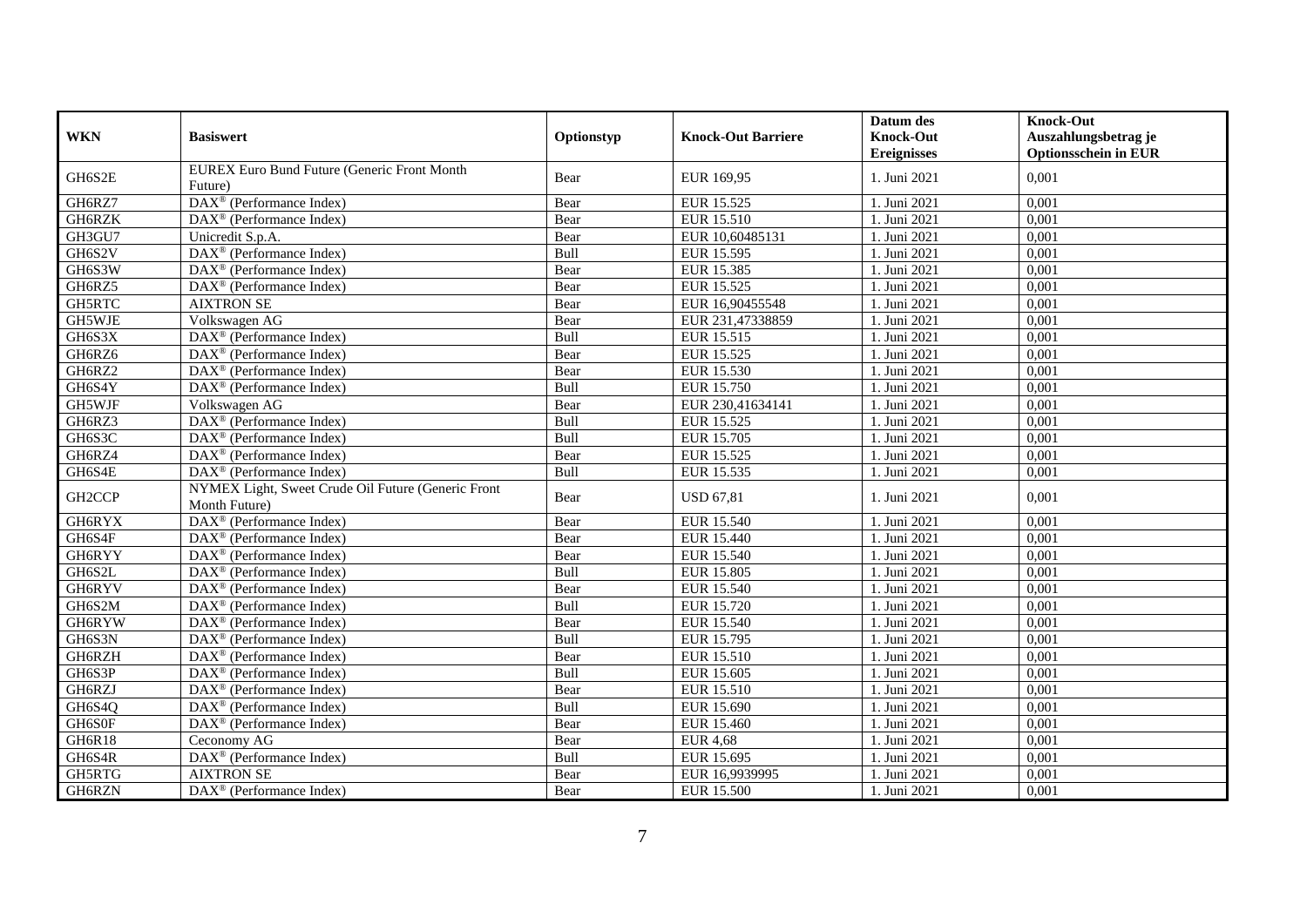|               |                                                              |            |                           | Datum des          | <b>Knock-Out</b>            |
|---------------|--------------------------------------------------------------|------------|---------------------------|--------------------|-----------------------------|
| <b>WKN</b>    | <b>Basiswert</b>                                             | Optionstyp | <b>Knock-Out Barriere</b> | <b>Knock-Out</b>   | Auszahlungsbetrag je        |
|               |                                                              |            |                           | <b>Ereignisses</b> | <b>Optionsschein in EUR</b> |
| GH6R1K        | Ceconomy AG                                                  | Bear       | <b>EUR 4,74</b>           | 1. Juni 2021       | 0,001                       |
| GH66WS        | Delivery Hero AG                                             | Bear       | EUR 112,6629731           | 1. Juni 2021       | 0,001                       |
| GH6S2Q        | $\text{DAX}^{\textcircled{n}}$ (Performance Index)           | Bear       | EUR 15.445                | 1. Juni 2021       | 0,001                       |
| GH6RZ8        | $\text{DAX}^{\circledast}$ (Performance Index)               | Bear       | EUR 15.525                | 1. Juni 2021       | 0,001                       |
| GH6R2P        | Ceconomy AG                                                  | Bear       | <b>EUR 4,71</b>           | 1. Juni 2021       | 0,001                       |
| GH66X2        | Delivery Hero AG                                             | Bear       | EUR 113,69071963          | 1. Juni 2021       | 0,001                       |
| GH6S2R        | DAX <sup>®</sup> (Performance Index)                         | Bull       | <b>EUR 15.800</b>         | 1. Juni 2021       | 0,001                       |
| GH6RZU        | $\text{DAX}^{\textcircled{}}$ (Performance Index)            | Bear       | EUR 15.490                | 1. Juni 2021       | 0,001                       |
| GH55WY        | Porsche Automobil Holding SE                                 | Bear       | EUR 93,62529937           | 1. Juni 2021       | 0,001                       |
| GH6S3S        | $\text{DAX}^{\circledR}$ (Performance Index)                 | Bull       | EUR 15.560                | 1. Juni 2021       | 0,001                       |
| GH6RZG        | $\overline{\text{DAX}}^{\textcirc}$ (Performance Index)      | Bear       | <b>EUR 15.510</b>         | 1. Juni 2021       | 0,001                       |
| GH66WV        | Delivery Hero AG                                             | Bear       | EUR 113,17185731          | 1. Juni 2021       | 0,001                       |
| GH6RZL        | $\text{DAX}^{\circledast}$ (Performance Index)               | Bear       | EUR 15.510                | 1. Juni 2021       | 0,001                       |
| GH6S3T        | DAX <sup>®</sup> (Performance Index)                         | Bull       | EUR 15.585                | 1. Juni 2021       | 0,001                       |
| GH6RYU        | $\text{DAX}^{\otimes}$ (Performance Index)                   | Bear       | EUR 15.540                | 1. Juni 2021       | 0,001                       |
| GH6S4U        | DAX <sup>®</sup> (Performance Index)                         | Bear       | EUR 15.335                | 1. Juni 2021       | 0,001                       |
| GH6RZP        | DAX <sup>®</sup> (Performance Index)                         | Bear       | <b>EUR 15.500</b>         | 1. Juni 2021       | 0,001                       |
| GH6S4V        | $\overline{\text{DAX}}^{\textcircled{}}$ (Performance Index) | Bear       | <b>EUR 15.480</b>         | 1. Juni 2021       | 0,001                       |
| GH6BHX        | Rio Tinto Plc                                                | Bear       | GBP 61,76539283           | 1. Juni 2021       | 0,001                       |
| GH6S5G        | DAX <sup>®</sup> (Performance Index)                         | Bear       | EUR 15.270                | 1. Juni 2021       | 0,001                       |
| GH6RZQ        | $\overline{\text{DAX}^{\otimes}}$ (Performance Index)        | Bear       | <b>EUR 15.500</b>         | 1. Juni 2021       | 0,001                       |
| GH6RZ9        | $\overline{\text{DAX}^{\otimes}}$ (Performance Index)        | Bull       | EUR 15.520                | 1. Juni 2021       | 0,001                       |
| GH55WZ        | Porsche Automobil Holding SE                                 | Bear       | EUR 94,08327082           | 1. Juni 2021       | 0,001                       |
| GH6S5H        | DAX <sup>®</sup> (Performance Index)                         | Bear       | <b>EUR 15.280</b>         | 1. Juni 2021       | 0,001                       |
| GH6S37        | $\overline{\text{DAX}^{\otimes}}$ (Performance Index)        | Bear       | EUR 15.345                | 1. Juni 2021       | 0,001                       |
| GH6RZA        | $\text{DAX}^{\otimes}$ (Performance Index)                   | Bear       | EUR 15.520                | 1. Juni 2021       | 0,001                       |
| <b>GH6S38</b> | DAX <sup>®</sup> (Performance Index)                         | Bull       | EUR 15.615                | 1. Juni 2021       | 0,001                       |
| <b>GH55X0</b> | Porsche Automobil Holding SE                                 | Bear       | EUR 93,16732788           | 1. Juni 2021       | 0,001                       |
| <b>GH6S61</b> | $\text{DAX}^{\textcircled{D}}$ (Performance Index)           | Bear       | EUR 15.275                | 1. Juni 2021       | 0,001                       |
| GH6RZR        | $DAX^{\otimes}$ (Performance Index)                          | Bear       | <b>EUR 15.500</b>         | 1. Juni 2021       | 0,001                       |
| GH6S39        | DAX <sup>®</sup> (Performance Index)                         | Bear       | EUR 15.375                | 1. Juni 2021       | 0,001                       |
| GH6S5W        | DAX <sup>®</sup> (Performance Index)                         | Bear       | <b>EUR 15.200</b>         | 1. Juni 2021       | 0,001                       |
| GH6RZS        | $\overline{\text{DAX}^{\otimes}}$ (Performance Index)        | Bear       | <b>EUR 15.500</b>         | 1. Juni 2021       | 0,001                       |
| GH6S49        | DAX <sup>®</sup> (Performance Index)                         | Bear       | EUR 15.340                | 1. Juni 2021       | 0,001                       |
| GH6RYZ        | $\text{DAX}^{\textcircled{n}}$ (Performance Index)           | Bull       | EUR 15.530                | 1. Juni 2021       | 0,001                       |
| GH6S5X        | $\text{DAX}^{\circledast}$ (Performance Index)               | Bear       | EUR 15.210                | 1. Juni 2021       | 0,001                       |
| GH6S4A        | $\text{DAX}^{\otimes}$ (Performance Index)                   | Bull       | EUR 15.785                | 1. Juni 2021       | 0,001                       |
| GH6RZ0        | $\overline{\text{DAX}}^{\textcirc}$ (Performance Index)      | Bear       | EUR 15.530                | 1. Juni 2021       | 0,001                       |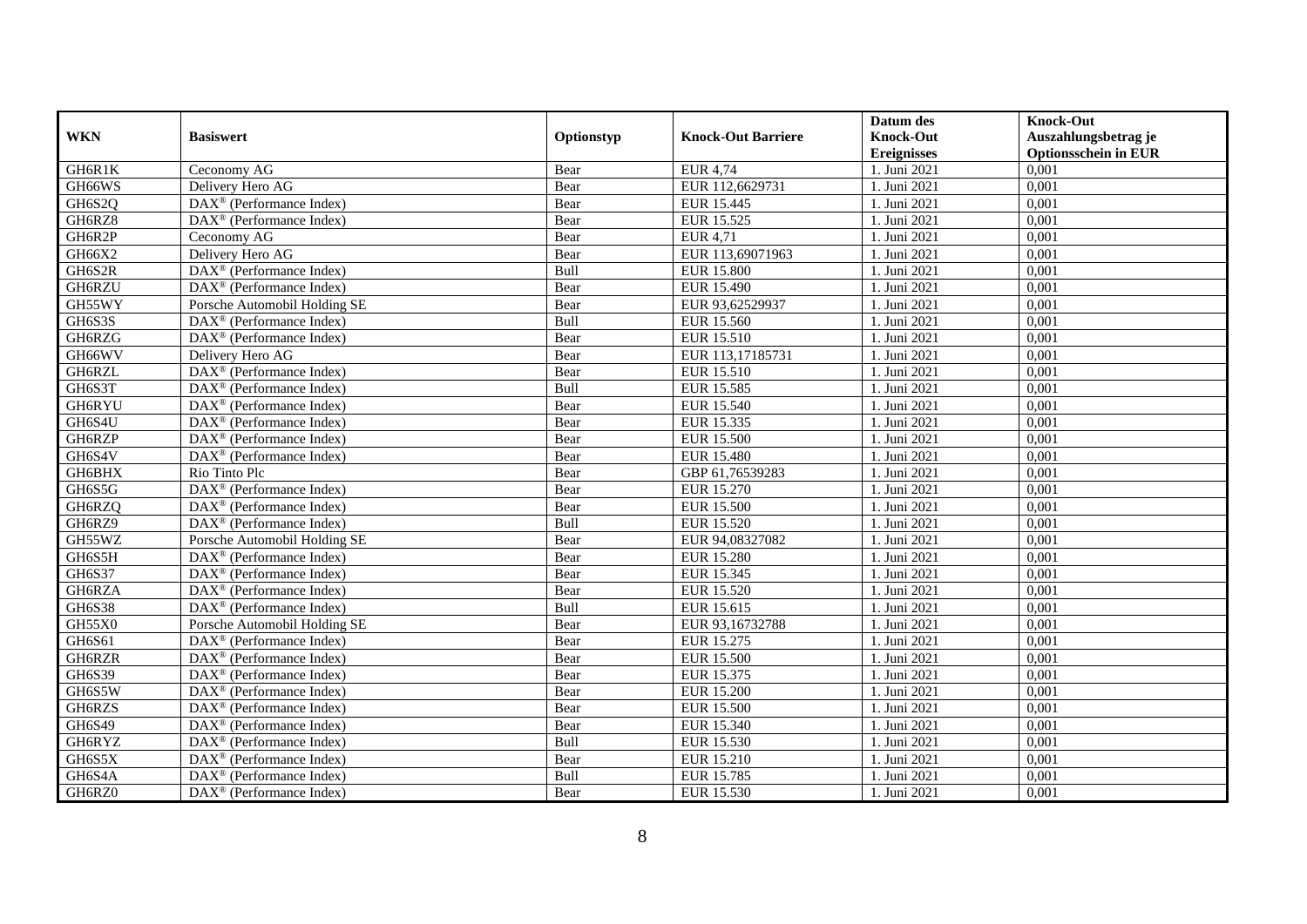|               |                                                              |            |                           | Datum des          | <b>Knock-Out</b>            |
|---------------|--------------------------------------------------------------|------------|---------------------------|--------------------|-----------------------------|
| <b>WKN</b>    | <b>Basiswert</b>                                             | Optionstyp | <b>Knock-Out Barriere</b> | <b>Knock-Out</b>   | Auszahlungsbetrag je        |
|               |                                                              |            |                           | <b>Ereignisses</b> | <b>Optionsschein in EUR</b> |
| GH6S5C        | DAX <sup>®</sup> (Performance Index)                         | Bull       | EUR 15.770                | 1. Juni 2021       | 0,001                       |
| GH6S4B        | $\text{DAX}^{\circledast}$ (Performance Index)               | Bear       | EUR 15.470                | 1. Juni 2021       | 0,001                       |
| GH6RZ1        | $DAX^{\circledR}$ (Performance Index)                        | Bear       | EUR 15.530                | 1. Juni 2021       | 0,001                       |
| GH6S5B        | $\text{DAX}^{\otimes}$ (Performance Index)                   | Bull       | EUR 15.525                | 1. Juni 2021       | 0,001                       |
| GH6S5D        | $\overline{\text{DAX}}^{\textcircled{}}$ (Performance Index) | Bear       | EUR 15.295                | 1. Juni 2021       | 0,001                       |
| GH6RZB        | $\text{DAX}^{\textcircled{D}}$ (Performance Index)           | Bear       | <b>EUR 15.520</b>         | 1. Juni 2021       | 0,001                       |
| GH6S3G        | $\overline{\text{DAX}}^{\textcirc}$ (Performance Index)      | Bear       | EUR 15.410                | 1. Juni 2021       | 0,001                       |
| GH6S62        | $\text{DAX}^{\textcircled{n}}$ (Performance Index)           | Bear       | EUR 15.305                | 1. Juni 2021       | 0,001                       |
| GH6RZC        | $\text{DAX}^{\circledast}$ (Performance Index)               | Bear       | EUR 15.520                | 1. Juni 2021       | 0,001                       |
| GH6S3H        | DAX <sup>®</sup> (Performance Index)                         | Bear       | EUR 15.435                | 1. Juni 2021       | 0,001                       |
| GH6S0A        | $\overline{\text{DAX}^{\otimes}}$ (Performance Index)        | Bear       | EUR 15.470                | 1. Juni 2021       | 0,001                       |
| GH6S63        | DAX <sup>®</sup> (Performance Index)                         | Bear       | EUR 15.290                | 1. Juni 2021       | 0,001                       |
| GH6S4J        | $\text{DAX}^{\textcircled{n}}$ (Performance Index)           | Bull       | <b>EUR 15.780</b>         | 1. Juni 2021       | 0,001                       |
| GH6RZD        | DAX <sup>®</sup> (Performance Index)                         | Bear       | EUR 15.520                | 1. Juni 2021       | 0.001                       |
| GH6R81        | Julius Baer Group Ltd                                        | Bear       | CHF 62,07                 | . Juni 2021        | 0,001                       |
| GH6S5U        | DAX <sup>®</sup> (Performance Index)                         | Bear       | <b>EUR 15.205</b>         | 1. Juni 2021       | 0,001                       |
| GH6S4K        | DAX <sup>®</sup> (Performance Index)                         | Bear       | EUR 15.360                | 1. Juni 2021       | 0,001                       |
| GH6RZE        | DAX <sup>®</sup> (Performance Index)                         | Bear       | EUR 15.520                | 1. Juni 2021       | 0,001                       |
| GH6S5V        | DAX <sup>®</sup> (Performance Index)                         | Bear       | EUR 15.195                | 1. Juni 2021       | 0,001                       |
| GH6S2Y        | $\text{DAX}^{\circledast}$ (Performance Index)               | Bear       | EUR 15.320                | 1. Juni 2021       | 0,001                       |
| GH6S04        | DAX <sup>®</sup> (Performance Index)                         | Bear       | EUR 15.475                | 1. Juni 2021       | 0,001                       |
| GH6S5Q        | $DAX^{\circledR}$ (Performance Index)                        | Bear       | EUR 15.235                | 1. Juni 2021       | 0,001                       |
| GH6S2Z        | $\overline{\text{DAX}}^{\textcirc}$ (Performance Index)      | Bear       | EUR 15.310                | 1. Juni 2021       | 0,001                       |
| <b>GH6S00</b> | $\text{DAX}^{\textcircled{p}}$ (Performance Index)           | Bear       | <b>EUR 15.480</b>         | 1. Juni 2021       | 0,001                       |
| GH6S40        | $DAX^{\circledR}$ (Performance Index)                        | Bull       | EUR 15.735                | 1. Juni 2021       | 0,001                       |
| GH6S5R        | $\text{DAX}^{\circledast}$ (Performance Index)               | Bear       | EUR 15.230                | 1. Juni 2021       | 0,001                       |
| GH6S41        | DAX <sup>®</sup> (Performance Index)                         | Bear       | EUR 15.460                | 1. Juni 2021       | 0,001                       |
| GH6S7V        | DAX <sup>®</sup> (Performance Index)                         | Bull       | EUR 15.575                | 1. Juni 2021       | 0,001                       |
| GH6S52        | $\text{DAX}^{\otimes}$ (Performance Index)                   | Bear       | EUR 15.495                | 1. Juni 2021       | 0,001                       |
| GH6S5L        | $\text{DAX}^{\textcircled{n}}$ (Performance Index)           | Bear       | EUR 15.250                | 1. Juni 2021       | 0,001                       |
| GH6S53        | DAX <sup>®</sup> (Performance Index)                         | Bull       | EUR 15.650                | 1. Juni 2021       | 0,001                       |
| GH6S5M        | DAX <sup>®</sup> (Performance Index)                         | Bear       | EUR 15.225                | 1. Juni 2021       | 0,001                       |
| GH6S3A        | $\overline{\text{DAX}}^{\textcirc}$ (Performance Index)      | Bull       | <b>EUR 15.700</b>         | 1. Juni 2021       | 0,001                       |
| GH6S8T        | $\overline{\text{DAX}}^{\textcirc}$ (Performance Index)      | Bull       | EUR 15.765                | 1. Juni 2021       | 0,001                       |
| GH6S3B        | $\text{DAX}^{\otimes}$ (Performance Index)                   | Bear       | EUR 15.355                | 1. Juni 2021       | 0,001                       |
| GH6S4C        | $\text{DAX}^{\circledast}$ (Performance Index)               | Bear       | EUR 15.465                | . Juni 2021        | 0,001                       |
| GH6S5E        | $\text{DAX}^{\otimes}$ (Performance Index)                   | Bear       | EUR 15.265                | 1. Juni 2021       | 0,001                       |
| GH6S4D        | $\overline{\text{DAX}}^{\textcirc}$ (Performance Index)      | Bull       | EUR 15.610                | 1. Juni 2021       | 0,001                       |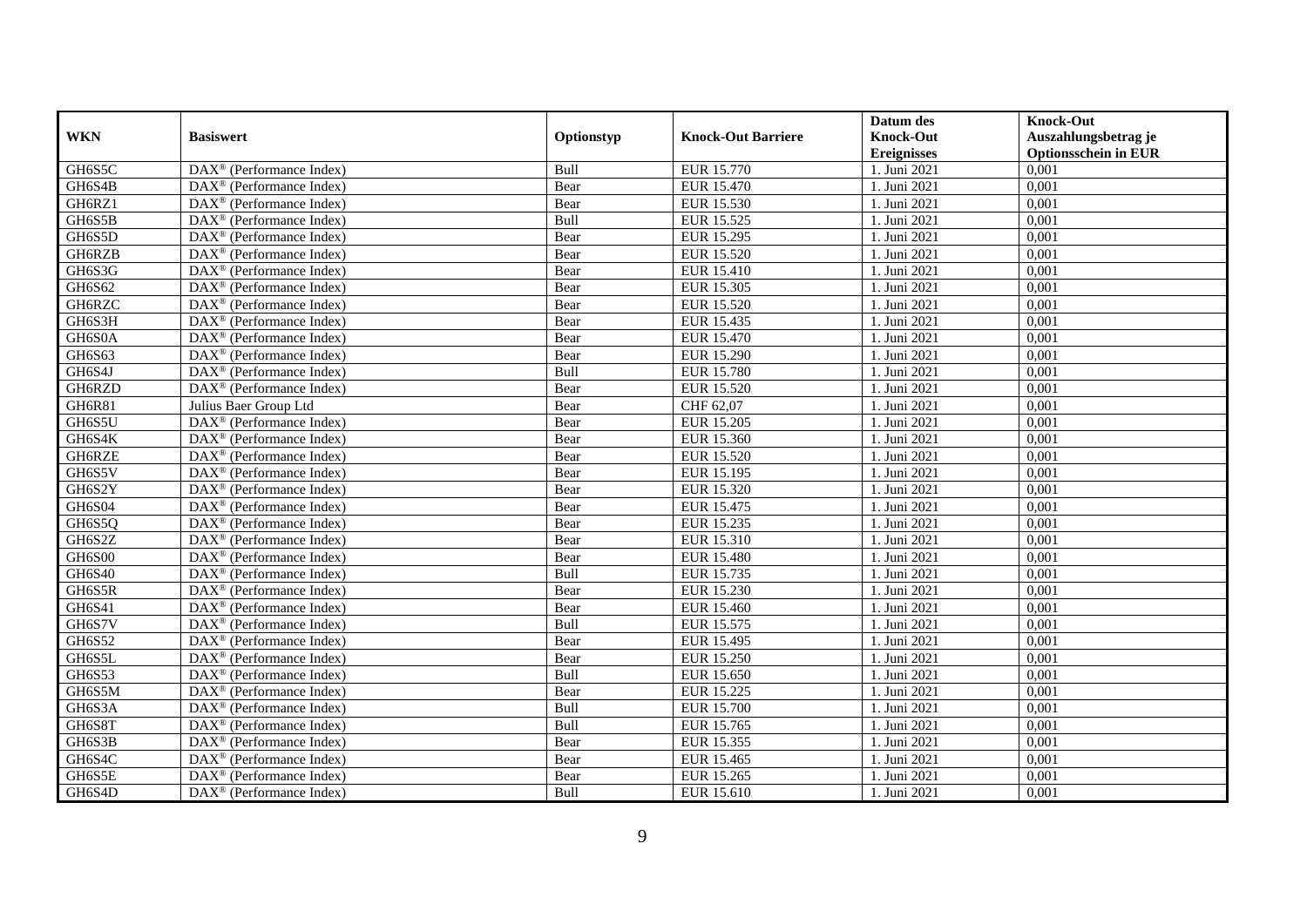|               |                                                              |             |                           | Datum des          | <b>Knock-Out</b>            |
|---------------|--------------------------------------------------------------|-------------|---------------------------|--------------------|-----------------------------|
| <b>WKN</b>    | <b>Basiswert</b>                                             | Optionstyp  | <b>Knock-Out Barriere</b> | <b>Knock-Out</b>   | Auszahlungsbetrag je        |
|               |                                                              |             |                           | <b>Ereignisses</b> | <b>Optionsschein in EUR</b> |
| GH6S5F        | $\overline{\text{DAX}}^{\textcircled{}}$ (Performance Index) | Bear        | <b>EUR 15.285</b>         | 1. Juni 2021       | 0,001                       |
| GH6S32        | $DAX^{\circledR}$ (Performance Index)                        | Bear        | EUR 15.325                | 1. Juni 2021       | 0,001                       |
| GH6S6H        | DAX <sup>®</sup> (Performance Index)                         | Bull        | EUR 15.520                | 1. Juni 2021       | 0,001                       |
| GH6S33        | $\text{DAX}^{\otimes}$ (Performance Index)                   | Bear        | EUR 15.365                | 1. Juni 2021       | 0,001                       |
| GH6S5N        | DAX <sup>®</sup> (Performance Index)                         | Bear        | EUR 15.220                | 1. Juni 2021       | 0,001                       |
| GH6S44        | $\text{DAX}^{\circledast}$ (Performance Index)               | Bull        | EUR 15.635                | 1. Juni 2021       | 0,001                       |
| GH6S5P        | $\text{DAX}^{\textcircled{n}}$ (Performance Index)           | Bear        | EUR 15.260                | 1. Juni 2021       | 0,001                       |
| GH6S45        | $\text{DAX}^{\textcircled{}}$ (Performance Index)            | Bull        | EUR 15.640                | 1. Juni 2021       | 0,001                       |
| GH6S67        | $\text{DAX}^{\textcircled{p}}$ (Performance Index)           | Bull        | EUR 15.730                | 1. Juni 2021       | 0,001                       |
| <b>GH6S56</b> | $DAX^{\otimes}$ (Performance Index)                          | Bull        | EUR 15.685                | 1. Juni 2021       | 0,001                       |
| <b>GH6S78</b> | $\overline{\text{DAX}}^{\textcircled{}}$ (Performance Index) | Bear        | EUR 15.255                | 1. Juni 2021       | 0,001                       |
| <b>GH6S57</b> | $\overline{\text{DAX}^{\otimes}}$ (Performance Index)        | Bull        | EUR 15.775                | 1. Juni 2021       | 0,001                       |
| GH6S79        | $\text{DAX}^{\textcircled{n}}$ (Performance Index)           | Bull        | <b>EUR 15.600</b>         | 1. Juni 2021       | 0,001                       |
| GH6S30        | DAX <sup>®</sup> (Performance Index)                         | Bear        | EUR 15.315                | 1. Juni 2021       | 0,001                       |
| GH6S5J        | DAX <sup>®</sup> (Performance Index)                         | Bear        | EUR 15.240                | 1. Juni 2021       | 0,001                       |
| GH6S31        | DAX <sup>®</sup> (Performance Index)                         | Bear        | EUR 15.425                | 1. Juni 2021       | 0,001                       |
| GH6S5K        | DAX <sup>®</sup> (Performance Index)                         | Bear        | EUR 15.245                | 1. Juni 2021       | 0,001                       |
| GH6S42        | $\overline{\text{DAX}}^{\textcirc}$ (Performance Index)      | <b>Bull</b> | EUR 15.570                | 1. Juni 2021       | 0,001                       |
| GH6S7C        | DAX <sup>®</sup> (Performance Index)                         | Bear        | EUR 15.215                | 1. Juni 2021       | 0,001                       |
| GH6S43        | DAX <sup>®</sup> (Performance Index)                         | Bull        | EUR 15.590                | 1. Juni 2021       | 0,001                       |
| GH6S54        | DAX <sup>®</sup> (Performance Index)                         | Bull        | EUR 15.555                | 1. Juni 2021       | 0,001                       |
| <b>GH6S55</b> | $\overline{\text{DAX}^{\otimes}}$ (Performance Index)        | Bear        | EUR 15.350                | 1. Juni 2021       | 0,001                       |
| GH6S2N        | $\text{DAX}^{\circledast}$ (Performance Index)               | Bull        | EUR 15.665                | 1. Juni 2021       | 0,001                       |
| GH6S2P        | DAX <sup>®</sup> (Performance Index)                         | Bear        | EUR 15.395                | 1. Juni 2021       | 0,001                       |
| GH6S3Q        | DAX <sup>®</sup> (Performance Index)                         | Bear        | EUR 15.455                | 1. Juni 2021       | 0,001                       |
| GH6S3R        | $\text{DAX}^{\otimes}$ (Performance Index)                   | Bear        | EUR 15.415                | 1. Juni 2021       | 0,001                       |
| GH6S4S        | $\text{DAX}^{\circledast}$ (Performance Index)               | Bull        | EUR 15.715                | 1. Juni 2021       | 0,001                       |
| GH55X3        | Porsche Automobil Holding SE                                 | Bear        | EUR 94,54124229           | 1. Juni 2021       | 0,001                       |
| GH6S4T        | $\text{DAX}^{\textcircled{p}}$ (Performance Index)           | Bull        | EUR 15.725                | 1. Juni 2021       | 0,001                       |
| GH6S2K        | $DAX^{\otimes}$ (Performance Index)                          | Bear        | EUR 15.430                | 1. Juni 2021       | 0,001                       |
| GH6S3L        | DAX <sup>®</sup> (Performance Index)                         | Bull        | EUR 15.710                | 1. Juni 2021       | 0,001                       |
| GH6S3M        | $\text{DAX}^{\otimes}$ (Performance Index)                   | Bear        | EUR 15.475                | 1. Juni 2021       | 0,001                       |
| GH6S4N        | $\overline{\text{DAX}^{\otimes}}$ (Performance Index)        | Bull        | EUR 15.565                | 1. Juni 2021       | 0,001                       |
| GH6S4P        | $\text{DAX}^{\circledast}$ (Performance Index)               | Bear        | <b>EUR 15.400</b>         | 1. Juni 2021       | 0,001                       |
| GH6S2W        | $\text{DAX}^{\textcircled{n}}$ (Performance Index)           | Bull        | EUR 15.670                | 1. Juni 2021       | 0,001                       |
| GH6S2X        | $\text{DAX}^{\textcircled{n}}$ (Performance Index)           | Bull        | <b>EUR 15.680</b>         | 1. Juni 2021       | 0,001                       |
| GH6S3Y        | $\text{DAX}^{\otimes}$ (Performance Index)                   | Bull        | EUR 15.630                | 1. Juni 2021       | 0,001                       |
| GH6S3Z        | $\overline{\text{DAX}}^{\textcirc}$ (Performance Index)      | Bear        | EUR 15.390                | 1. Juni 2021       | 0,001                       |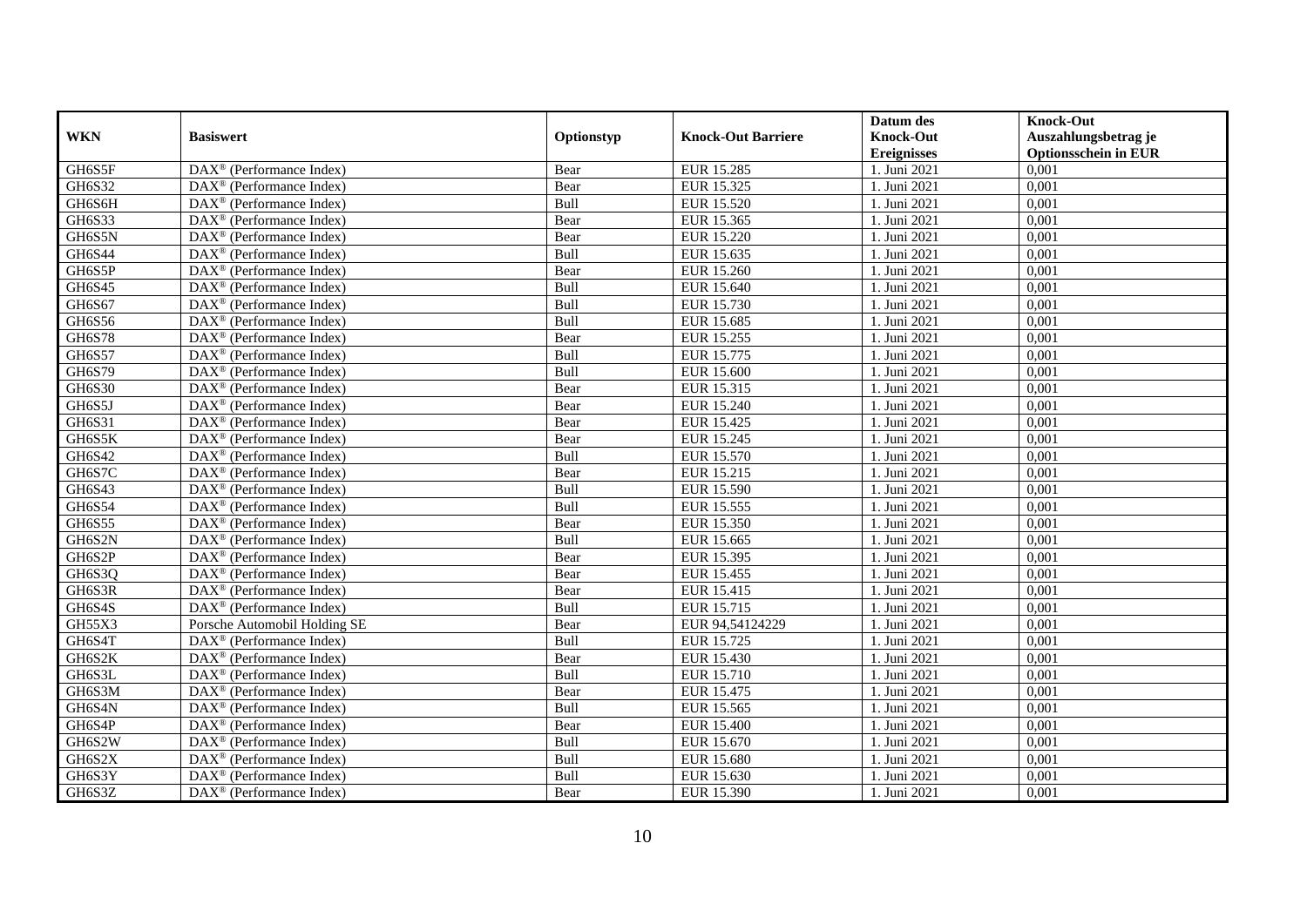| <b>WKN</b>    | <b>Basiswert</b>                                             | Optionstyp | <b>Knock-Out Barriere</b> | Datum des<br><b>Knock-Out</b> | <b>Knock-Out</b><br>Auszahlungsbetrag je |
|---------------|--------------------------------------------------------------|------------|---------------------------|-------------------------------|------------------------------------------|
|               |                                                              |            |                           | <b>Ereignisses</b>            | <b>Optionsschein in EUR</b>              |
| GH6S50        | $\overline{\text{DAX}}^{\textcircled{}}$ (Performance Index) | Bull       | EUR 15.545                | 1. Juni 2021                  | 0,001                                    |
| GH6S51        | $DAX^{\circledR}$ (Performance Index)                        | Bull       | EUR 15.760                | 1. Juni 2021                  | 0,001                                    |
| GH6S3J        | DAX <sup>®</sup> (Performance Index)                         | Bear       | EUR 15.485                | 1. Juni 2021                  | 0,001                                    |
| GH6S3K        | $\text{DAX}^{\textcircled{n}}$ (Performance Index)           | Bear       | EUR 15.450                | 1. Juni 2021                  | 0,001                                    |
| GH6S4L        | $\text{DAX}^{\textcircled{n}}$ (Performance Index)           | Bull       | EUR 15.790                | 1. Juni 2021                  | 0,001                                    |
| GH6S4M        | $\text{DAX}^{\textcircled{p}}$ (Performance Index)           | Bull       | <b>EUR 15.580</b>         | 1. Juni 2021                  | 0,001                                    |
| GH6S2S        | $\overline{\text{DAX}}^{\textcirc}$ (Performance Index)      | Bull       | EUR 15.745                | 1. Juni 2021                  | 0,001                                    |
| GH6S2T        | $\text{DAX}^{\textcircled{}}$ (Performance Index)            | Bull       | EUR 15.530                | 1. Juni 2021                  | 0,001                                    |
| GH6S3U        | $\text{DAX}^{\textcircled{p}}$ (Performance Index)           | Bear       | EUR 15.370                | 1. Juni 2021                  | 0,001                                    |
| GH6S3V        | DAX <sup>®</sup> (Performance Index)                         | Bull       | EUR 15.740                | 1. Juni 2021                  | 0,001                                    |
| GH6S4W        | DAX <sup>®</sup> (Performance Index)                         | Bull       | EUR 15.645                | 1. Juni 2021                  | 0,001                                    |
| GH6S4X        | DAX <sup>®</sup> (Performance Index)                         | Bear       | EUR 15.420                | 1. Juni 2021                  | 0,001                                    |
| GH6S3E        | $\text{DAX}^{\circledast}$ (Performance Index)               | Bull       | EUR 15.625                | 1. Juni 2021                  | 0,001                                    |
| GH6S3F        | DAX <sup>®</sup> (Performance Index)                         | Bear       | EUR 15.405                | 1. Juni 2021                  | 0,001                                    |
| GH6S4G        | DAX <sup>®</sup> (Performance Index)                         | Bull       | EUR 15.660                | 1. Juni 2021                  | 0,001                                    |
| GH6S4H        | DAX <sup>®</sup> (Performance Index)                         | Bear       | <b>EUR 15.380</b>         | 1. Juni 2021                  | 0,001                                    |
| GH6S34        | $\text{DAX}^{\textcircled{p}}$ (Performance Index)           | Bear       | EUR 15.330                | 1. Juni 2021                  | 0,001                                    |
| GH6S35        | $\overline{\text{DAX}^{\otimes}}$ (Performance Index)        | Bull       | EUR 15.540                | 1. Juni 2021                  | 0,001                                    |
| GH6S36        | $\text{DAX}^{\textcircled{n}}$ (Performance Index)           | Bull       | EUR 15.620                | 1. Juni 2021                  | 0,001                                    |
| GH6S46        | $\text{DAX}^{\textcircled{n}}$ (Performance Index)           | Bull       | EUR 15.675                | 1. Juni 2021                  | 0,001                                    |
| <b>GH6S47</b> | DAX <sup>®</sup> (Performance Index)                         | Bull       | EUR 15.755                | 1. Juni 2021                  | 0,001                                    |
| GH6S48        | $\overline{\text{DAX}}^{\textcirc}$ (Performance Index)      | Bull       | EUR 15.550                | 1. Juni 2021                  | 0,001                                    |
| <b>GH6S58</b> | $\overline{\text{DAX}^{\otimes}}$ (Performance Index)        | Bull       | EUR 15.655                | 1. Juni 2021                  | 0,001                                    |
| <b>GH6S59</b> | $\text{DAX}^{\textcircled{p}}$ (Performance Index)           | Bear       | <b>EUR 15.490</b>         | 1. Juni 2021                  | 0,001                                    |
| GH6S5A        | $\text{DAX}^{\textcircled{}}$ (Performance Index)            | Bear       | <b>EUR 15.300</b>         | 1. Juni 2021                  | 0,001                                    |
| GH36QJ        | Bayerische Motoren Werke AG (BMW)                            | Bear       | EUR 88,36924853           | 1. Juni 2021                  | 0,001                                    |
| GH42ER        | Kion Group AG                                                | Bear       | EUR 88,54914174           | 1. Juni 2021                  | 0,001                                    |
| GH55VF        | Volkswagen AG                                                | Bear       | EUR 233,59814969          | 1. Juni 2021                  | 0,001                                    |
| GH3NV3        | Continental AG                                               | Bear       | EUR 122,89118611          | 1. Juni 2021                  | 0,001                                    |
| GH6F34        | $\text{DAX}^{\circledast}$ (Performance Index)               | Bear       | EUR 15.550                | 1. Juni 2021                  | 0.001                                    |
| GH6RYT        | $DAX^{\circledR}$ (Performance Index)                        | Bear       | EUR 15.550                | 1. Juni 2021                  | 0,001                                    |
| <b>GH1ZTQ</b> | EURO STOXX <sup>®</sup> Banks (Price EUR) Index              | Bear       | EUR 99,24438378           | 1. Juni 2021                  | 0,001                                    |
| <b>GH344W</b> | EURO STOXX <sup>®</sup> Banks (Price EUR) Index              | Bear       | EUR 99,37997316           | 1. Juni 2021                  | 0,001                                    |
| GH6F2V        | DAX <sup>®</sup> (Performance Index)                         | Bear       | EUR 15.570                | 1. Juni 2021                  | 0,001                                    |
| GH4XEU        | DAX <sup>®</sup> (Performance Index)                         | Bear       | EUR 15.590                | 1. Juni 2021                  | 0,001                                    |
| GH6F2W        | $\text{DAX}^{\circledast}$ (Performance Index)               | Bear       | EUR 15.570                | 1. Juni 2021                  | 0,001                                    |
| <b>GH1ZTR</b> | EURO STOXX <sup>®</sup> Banks (Price EUR) Index              | Bear       | EUR 99,4820544            | 1. Juni 2021                  | 0,001                                    |
| GH4XET        | DAX <sup>®</sup> (Performance Index)                         | Bear       | EUR 15.590                | 1. Juni 2021                  | 0,001                                    |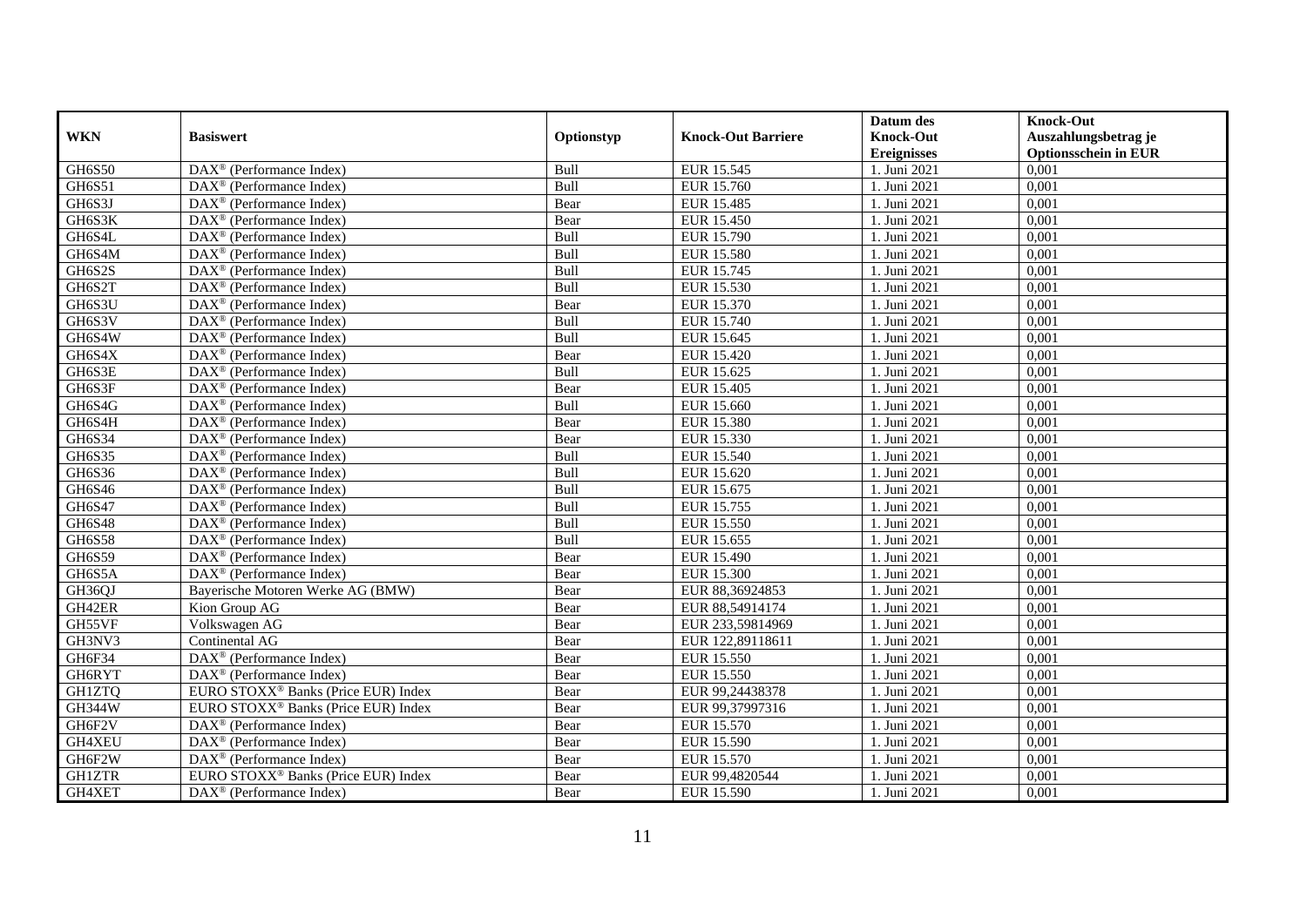|               |                                                              |            |                           | Datum des                              | <b>Knock-Out</b>                                    |
|---------------|--------------------------------------------------------------|------------|---------------------------|----------------------------------------|-----------------------------------------------------|
| <b>WKN</b>    | <b>Basiswert</b>                                             | Optionstyp | <b>Knock-Out Barriere</b> | <b>Knock-Out</b><br><b>Ereignisses</b> | Auszahlungsbetrag je<br><b>Optionsschein in EUR</b> |
| GH5ZC3        | $\overline{\text{DAX}^{\otimes}}$ (Performance Index)        | Bear       | EUR 15.575                | 1. Juni 2021                           | 0,001                                               |
| GH4KKX        | $\text{DAX}^{\textcircled{p}}$ (Performance Index)           | Bear       | EUR 15.575                | 1. Juni 2021                           | 0,001                                               |
| GH5ZC4        | DAX <sup>®</sup> (Performance Index)                         | Bear       | EUR 15.570                | 1. Juni 2021                           | 0,001                                               |
| GH6BKB        | Rio Tinto Plc                                                | Bear       | GBP 62,42459656           | 1. Juni 2021                           | 0,001                                               |
| GH6HEZ        | DAX <sup>®</sup> (Performance Index)                         | Bear       | EUR 15.550                | 1. Juni 2021                           | 0,001                                               |
| GH5RXK        | Infineon Technologies AG                                     | Bear       | EUR 33,59871773           | 1. Juni 2021                           | 0,001                                               |
| GH6R62        | Akzo Nobel N.V.                                              | Bear       | EUR 106,24                | 1. Juni 2021                           | 0,001                                               |
| GH6HF0        | DAX <sup>®</sup> (Performance Index)                         | Bear       | EUR 15.550                | 1. Juni 2021                           | 0,001                                               |
| GH6JP1        | Lanxess AG                                                   | Bear       | EUR 61,82789041           | 1. Juni 2021                           | 0,001                                               |
| GH5WZ9        | DAX <sup>®</sup> (Performance Index)                         | Bear       | EUR 15.590                | 1. Juni 2021                           | 0,001                                               |
| GH6R3G        | ING Groep N.V.                                               | Bear       | EUR 11,52                 | 1. Juni 2021                           | 0,001                                               |
| GH42HY        | DAX <sup>®</sup> (Performance Index)                         | Bear       | EUR 15.575                | 1. Juni 2021                           | 0,001                                               |
| GH6HF1        | $\text{DAX}^{\textcircled{n}}$ (Performance Index)           | Bear       | <b>EUR 15.550</b>         | 1. Juni 2021                           | 0,001                                               |
| GH0J93        | $AEX-Index^{\circledR}$                                      | Bear       | EUR 715,6825757           | 1. Juni 2021                           | 0,001                                               |
| GH55X1        | Porsche Automobil Holding SE                                 | Bear       | EUR 94,9992138            | 1. Juni 2021                           | 0,001                                               |
| GH55XD        | Bayerische Motoren Werke AG (BMW)                            | Bear       | EUR 88,83332704           | 1. Juni 2021                           | 0,001                                               |
| GH5UE6        | DAX <sup>®</sup> (Performance Index)                         | Bear       | EUR 15.575                | 1. Juni 2021                           | 0,001                                               |
| GH6HF2        | $\text{DAX}^{\textcircled{p}}$ (Performance Index)           | Bear       | EUR 15.550                | 1. Juni 2021                           | 0,001                                               |
| GH6HEV        | $\overline{\text{DAX}}^{\textcircled{}}$ (Performance Index) | Bear       | EUR 15.560                | 1. Juni 2021                           | 0,001                                               |
| GH55X2        | Porsche Automobil Holding SE                                 | Bear       | EUR 95,92511264           | 1. Juni 2021                           | 0,001                                               |
| GH0J95        | $AEX-Index^{\circledR}$                                      | Bear       | EUR 716,34422514          | 1. Juni 2021                           | 0,001                                               |
| GH5ZC1        | DAX <sup>®</sup> (Performance Index)                         | Bear       | EUR 15.590                | 1. Juni 2021                           | 0,001                                               |
| GH0J96        | $AEX-Index^{\circledR}$                                      | Bear       | EUR 717,01574988          | 1. Juni 2021                           | 0,001                                               |
| GH6RAG        | ENI S.p.A.                                                   | Bear       | EUR 10,22                 | 1. Juni 2021                           | 0,001                                               |
| GH68VK        | DAX <sup>®</sup> (Performance Index)                         | Bear       | EUR 15.575                | 1. Juni 2021                           | 0,001                                               |
| GH5ZC2        | $\text{DAX}^{\otimes}$ (Performance Index)                   | Bear       | <b>EUR 15.580</b>         | 1. Juni 2021                           | 0,001                                               |
| GH55X4        | Porsche Automobil Holding SE                                 | Bear       | EUR 95,46714116           | 1. Juni 2021                           | 0,001                                               |
| GH6F2Y        | $\overline{\text{DAX}}^{\textcircled{}}$ (Performance Index) | Bear       | EUR 15.560                | 1. Juni 2021                           | 0,001                                               |
| GH6F2T        | $\overline{\text{DAX}}^{\textcirc}$ (Performance Index)      | Bear       | <b>EUR 15.580</b>         | 1. Juni 2021                           | 0,001                                               |
| <b>GH5CLU</b> | Volkswagen AG                                                | Bear       | EUR 235,60889241          | 1. Juni 2021                           | 0,001                                               |
| GH6F2U        | DAX <sup>®</sup> (Performance Index)                         | Bear       | <b>EUR 15.580</b>         | 1. Juni 2021                           | 0,001                                               |
| GH6HEW        | DAX <sup>®</sup> (Performance Index)                         | Bear       | EUR 15.560                | 1. Juni 2021                           | 0,001                                               |
| <b>GH6HEX</b> | $\overline{\text{DAX}^{\otimes}}$ (Performance Index)        | Bear       | EUR 15.560                | 1. Juni 2021                           | 0,001                                               |
| GH64D4        | DAX <sup>®</sup> (Performance Index)                         | Bear       | EUR 15.568,94360481       | 1. Juni 2021                           | 0,001                                               |
| GH6HEY        | $\text{DAX}^{\textcircled{n}}$ (Performance Index)           | Bear       | EUR 15.560                | 1. Juni 2021                           | 0,001                                               |
| GH6RYP        | $\text{DAX}^{\textcircled{n}}$ (Performance Index)           | Bear       | <b>EUR 15.580</b>         | 1. Juni 2021                           | 0,001                                               |
| GH6RYR        | $\text{DAX}^{\otimes}$ (Performance Index)                   | Bear       | EUR 15.570                | 1. Juni 2021                           | 0,001                                               |
| GH0DM1        | $\overline{\text{DAX}}^{\textcirc}$ (Performance Index)      | Bear       | EUR 15.579,14275895       | 1. Juni 2021                           | 0,001                                               |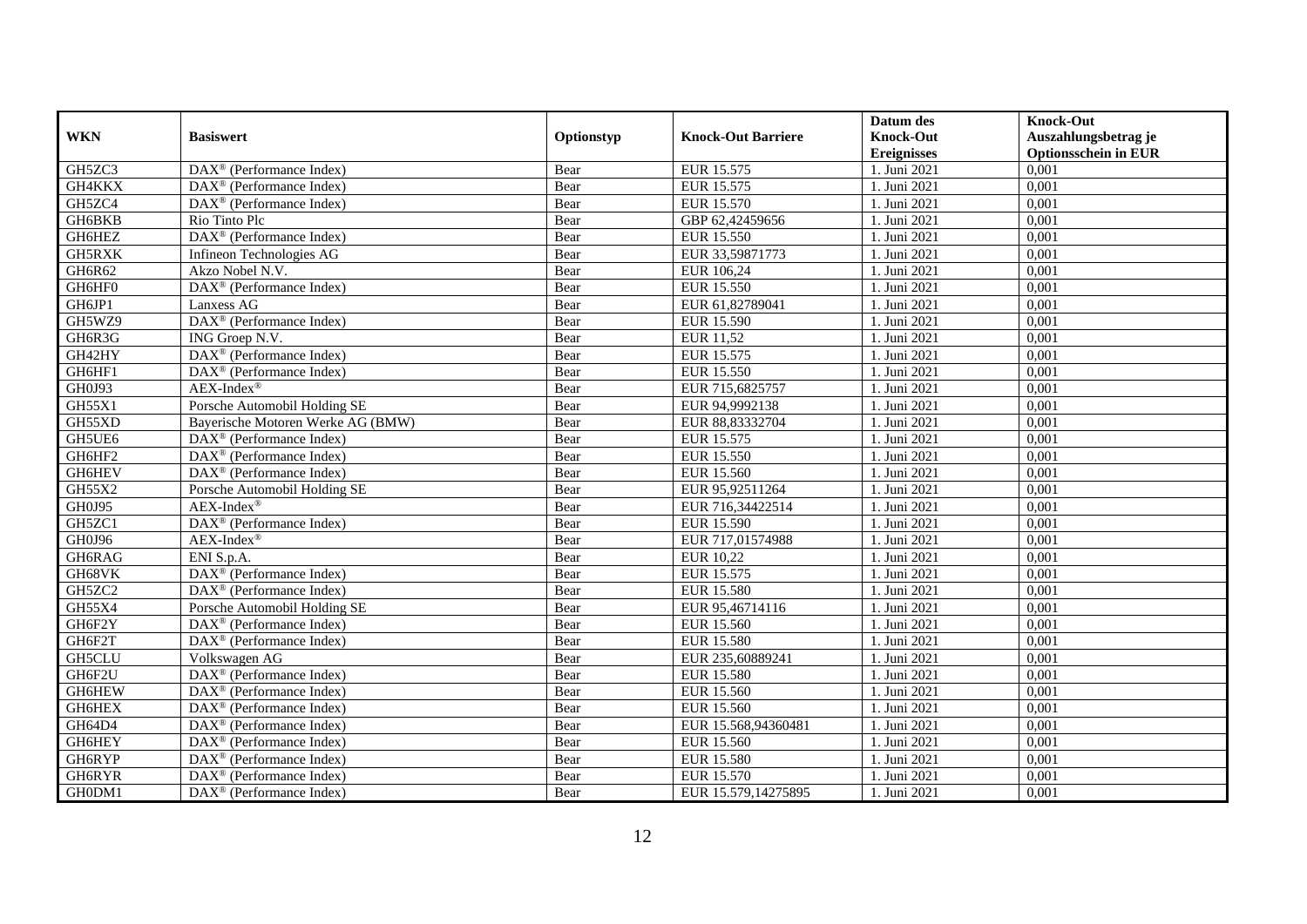|               |                                                             |            |                           | Datum des          | <b>Knock-Out</b>            |
|---------------|-------------------------------------------------------------|------------|---------------------------|--------------------|-----------------------------|
| <b>WKN</b>    | <b>Basiswert</b>                                            | Optionstyp | <b>Knock-Out Barriere</b> | <b>Knock-Out</b>   | Auszahlungsbetrag je        |
|               |                                                             |            |                           | <b>Ereignisses</b> | <b>Optionsschein in EUR</b> |
| GH6RYS        | DAX <sup>®</sup> (Performance Index)                        | Bear       | EUR 15.560                | 1. Juni 2021       | 0,001                       |
| GH6RYN        | $DAX^{\circledast}$ (Performance Index)                     | Bear       | EUR 15.590                | 1. Juni 2021       | 0,001                       |
| GH4VT8        | Compagnie Generale des Etablissements Michelin SCA          | Bear       | EUR 126,46854294          | 1. Juni 2021       | 0,001                       |
| <b>GH1PKR</b> | DAX <sup>®</sup> (Performance Index)                        | Bear       | EUR 15.589,43845037       | 1. Juni 2021       | 0,001                       |
| <b>GH5NKB</b> | Barclays PLC                                                | Bear       | GBP 1,8644668             | 1. Juni 2021       | 0,001                       |
| GH6RYQ        | DAX <sup>®</sup> (Performance Index)                        | Bear       | EUR 15.575                | 1. Juni 2021       | 0,001                       |
| GD3YNT        | $DAX^{\circledR}$ (Performance Index)                       | Bear       | EUR 15.564,58079857       | 1. Juni 2021       | 0,001                       |
| GH4XX4        | DAX <sup>®</sup> (Performance Index)                        | Bear       | EUR 15.569,20052522       | 1. Juni 2021       | 0,001                       |
| GH6F2S        | $DAX^{\circledR}$ (Performance Index)                       | Bear       | EUR 15.590                | 1. Juni 2021       | 0,001                       |
| GH5YMX        | British American Tobacco plc.                               | Bull       | GBP 27,04379988           | 1. Juni 2021       | 0,001                       |
| GH60QN        | Société Générale S.A.                                       | Bear       | EUR 26,77355173           | 1. Juni 2021       | 0,001                       |
| GH60Q9        | Société Générale S.A.                                       | Bear       | EUR 26,55416991           | 1. Juni 2021       | 0,001                       |
| GH55RN        | <b>UBS</b> Group AG                                         | Bear       | CHF 14,80897989           | 1. Juni 2021       | 0,001                       |
| GH3NV4        | Continental AG                                              | Bear       | EUR 123,47709157          | 1. Juni 2021       | 0,001                       |
| GH6RE2        | KBC Groep N.V.                                              | Bear       | EUR 68,37                 | 1. Juni 2021       | 0,001                       |
| <b>GH646A</b> | Lonza Group AG                                              | Bear       | CHF 584,20523073          | 1. Juni 2021       | 0,001                       |
| <b>GH1ZTT</b> | EURO STOXX <sup>®</sup> Banks (Price EUR) Index             | Bear       | EUR 99,71972506           | 1. Juni 2021       | 0,001                       |
| GH4XX0        | $DAX^{\circledR}$ (Performance Index)                       | Bear       | EUR 15.600.02153458       | 1. Juni 2021       | 0,001                       |
| GH4KKV        | $\text{DAX}^{\textcircled{}}$ (Performance Index)           | Bear       | <b>EUR 15.600</b>         | 1. Juni 2021       | 0,001                       |
| GH5UE4        | $\text{DAX}^{\textcircled{}}$ (Performance Index)           | Bear       | EUR 15.600                | 1. Juni 2021       | 0,001                       |
| GH6CVE        | EURO STOXX $50^{\circ}$ Index (Price EUR)                   | Bear       | EUR 4.078,48407233        | 1. Juni 2021       | 0,001                       |
| GH68VJ        | $\overline{\text{DAX}}^{\textcirc}$ (Performance Index)     | Bear       | <b>EUR 15.600</b>         | 1. Juni 2021       | 0,001                       |
| GH6S26        | DAX <sup>®</sup> (Performance Index)/ X-DAX <sup>®</sup>    | Bear       | <b>EUR 15.600</b>         | 1. Juni 2021       | 0,001                       |
| GH2KNB        | $DAX^{\circledast}$ (Performance Index)                     | Bear       | EUR 15.600                | 1. Juni 2021       | 0,001                       |
| GH0J99        | $AEX-Index^{\circledR}$                                     | Bear       | EUR 717,62802249          | 1. Juni 2021       | 0,001                       |
| <b>GH344Z</b> | EURO STOXX <sup>®</sup> Banks (Price EUR) Index             | Bear       | EUR 99,63786074           | 1. Juni 2021       | 0,001                       |
| GH6HHG        | $DAX^{\circledcirc}$ (Performance Index)/X-DAX <sup>®</sup> | Bear       | EUR 15.600                | 1. Juni 2021       | 0,001                       |
| GH5ZC0        | $\overline{\text{DAX}^{\otimes}}$ (Performance Index)       | Bear       | EUR 15.600                | 1. Juni 2021       | 0,001                       |
| GH0J97        | $AEX-Index^{\circledR}$                                     | Bear       | EUR 718,32917332          | 1. Juni 2021       | 0,001                       |
| GH6HHF        | DAX <sup>®</sup> (Performance Index)/ X-DAX <sup>®</sup>    | Bear       | <b>EUR 15.600</b>         | 1. Juni 2021       | 0,001                       |
| GB9GBZ        | MDAX <sup>®</sup> (Performance Index)                       | Bear       | EUR 33.402,37464332       | 1. Juni 2021       | 0,001                       |
| GH6RYM        | $\text{DAX}^{\circledast}$ (Performance Index)              | Bear       | <b>EUR 15.600</b>         | 1. Juni 2021       | 0,001                       |
| GH23RQ        | ICE Brent Crude Oil Future (Generic Front Month             | Bear       | <b>USD 70.65</b>          | 1. Juni 2021       | 0,001                       |
|               | Future)                                                     |            |                           |                    |                             |
| GB9BFM        | DAX <sup>®</sup> (Performance Index)                        | Bear       | EUR 15.597,49637144       | 1. Juni 2021       | 0,001                       |
| GB6N6B        | EURO STOXX 50 <sup>®</sup> Index (Price EUR)                | Bear       | EUR 4.078,54534324        | 1. Juni 2021       | 0,001                       |
| GB78ET        | CAC 40 <sup>®</sup> Index                                   | Bear       | EUR 6.496,01              | 1. Juni 2021       | 0,001                       |
| GH09T3        | MDAX <sup>®</sup> (Performance Index)                       | Bear       | EUR 33.449,82544999       | 1. Juni 2021       | 0,001                       |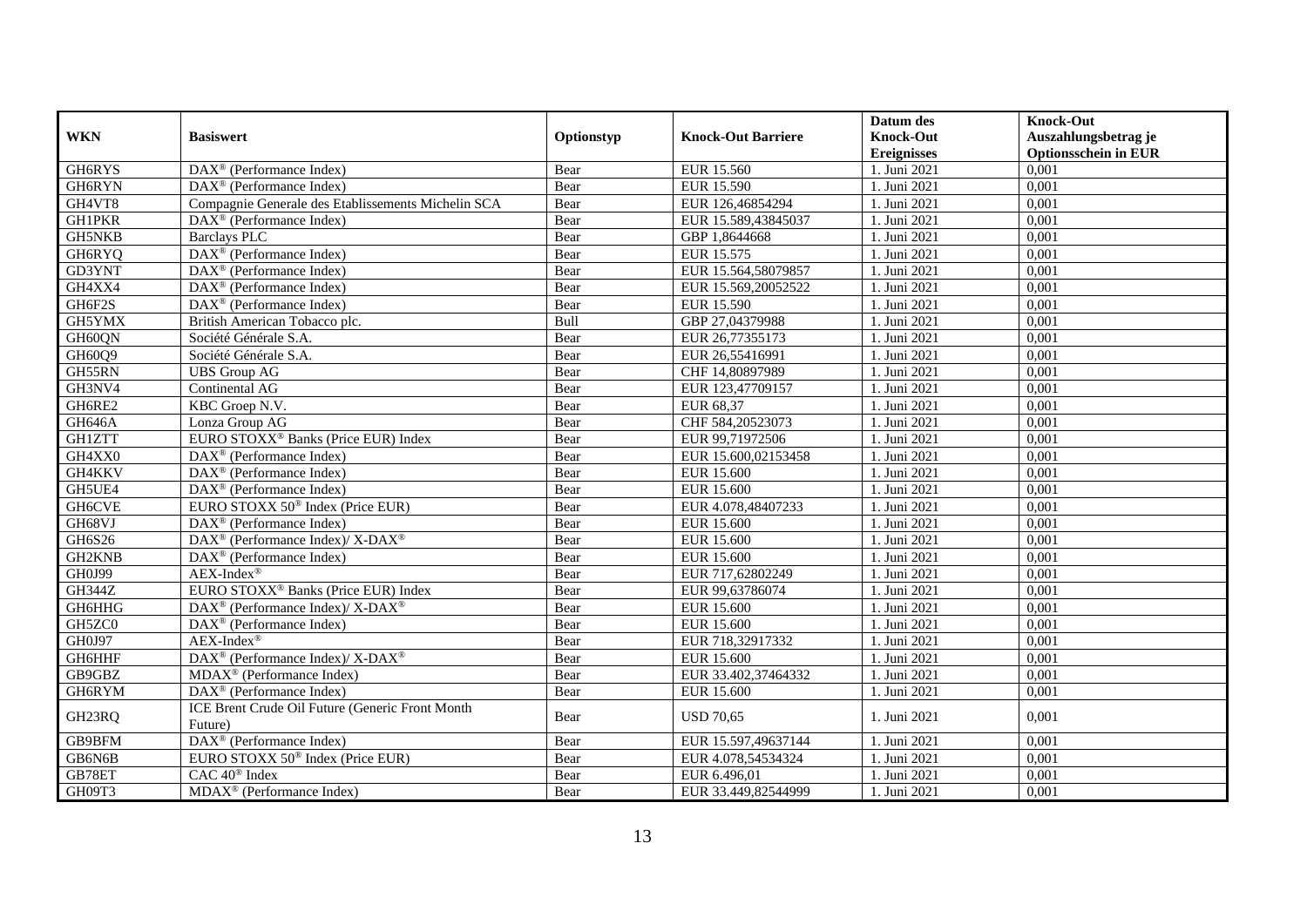| <b>WKN</b>    | <b>Basiswert</b>                                         | Optionstyp | <b>Knock-Out Barriere</b> | Datum des<br><b>Knock-Out</b> | <b>Knock-Out</b><br>Auszahlungsbetrag je |
|---------------|----------------------------------------------------------|------------|---------------------------|-------------------------------|------------------------------------------|
|               |                                                          |            |                           | <b>Ereignisses</b>            | <b>Optionsschein in EUR</b>              |
| GH6D0B        | MDAX <sup>®</sup> (Performance Index)                    | Bear       | EUR 33.401,37576236       | 1. Juni 2021                  | 0,001                                    |
| GH5A6C        | DAX <sup>®</sup> (Performance Index)/ X-DAX <sup>®</sup> | Bear       | EUR 15.608,14232006       | 1. Juni 2021                  | 0,001                                    |
| <b>GH6CUX</b> | CAC 40 <sup>®</sup> Index                                | Bear       | EUR 6.496,63              | 1. Juni 2021                  | 0,001                                    |
| GH1PL2        | DAX <sup>®</sup> (Performance Index)                     | Bear       | EUR 15.608,16362282       | 1. Juni 2021                  | 0,001                                    |
| GB2H8V        | DAX <sup>®</sup> (Performance Index)/X-DAX <sup>®</sup>  | Bear       | EUR 15.603,81327225       | 1. Juni 2021                  | 0,001                                    |
| GH5RTD        | <b>AIXTRON SE</b>                                        | Bear       | EUR 17,0735053            | 1. Juni 2021                  | 0,001                                    |
| GH5GV3        | ING Groep N.V.                                           | Bear       | EUR 11,58655034           | 1. Juni 2021                  | 0,001                                    |
| GH6BH2        | Rio Tinto Plc                                            | Bear       | GBP 63,09378823           | 1. Juni 2021                  | 0,001                                    |
| GH6R5L        | Akzo Nobel N.V.                                          | Bear       | <b>EUR 106,8</b>          | 1. Juni 2021                  | 0,001                                    |
| GH4VVK        | Compagnie Generale des Etablissements Michelin SCA       | Bear       | EUR 127,33327978          | 1. Juni 2021                  | 0,001                                    |
| GH5TJ5        | STMicroelectronics N.V.                                  | Bear       | EUR 31,13856585           | 1. Juni 2021                  | 0,001                                    |
| GH6R7Z        | Julius Baer Group Ltd                                    | Bear       | CHF 62,62                 | 1. Juni 2021                  | 0,001                                    |
| GH42F3        | Kion Group AG                                            | Bear       | EUR 89,70894612           | 1. Juni 2021                  | 0,001                                    |
| GH55W5        | Porsche Automobil Holding SE                             | Bear       | EUR 96,38308412           | 1. Juni 2021                  | 0,001                                    |
| GH5RTF        | <b>AIXTRON SE</b>                                        | Bear       | EUR 17,16294931           | 1. Juni 2021                  | 0,001                                    |
| GH5RV3        | <b>AIXTRON SE</b>                                        | Bear       | EUR 17,24245512           | 1. Juni 2021                  | 0,001                                    |
| GH1E0E        | Aalberts Industries N.V.                                 | Bear       | EUR 46,7488842            | 1. Juni 2021                  | 0,001                                    |
| GH6JT5        | Sodexo S.A.                                              | Bear       | EUR 80,47776721           | 1. Juni 2021                  | 0,001                                    |
| GH66R9        | Banco Bilbao Vizcaya Argentaria S.A.                     | Bear       | EUR 5,20235856            | 1. Juni 2021                  | 0,001                                    |
| GH5RTK        | <b>AIXTRON SE</b>                                        | Bear       | EUR 17,33189911           | 1. Juni 2021                  | 0,001                                    |
| GH5WZ7        | DAX <sup>®</sup> (Performance Index)                     | Bear       | EUR 15.610                | 1. Juni 2021                  | 0,001                                    |
| GH6F2R        | $DAX^{\circledR}$ (Performance Index)                    | Bear       | EUR 15.610                | 1. Juni 2021                  | 0,001                                    |
| GH4XEL        | $\overline{\text{DAX}^{\otimes}}$ (Performance Index)    | Bear       | EUR 15.610                | 1. Juni 2021                  | 0,001                                    |
| GH5RXJ        | Infineon Technologies AG                                 | Bear       | EUR 33,75818954           | 1. Juni 2021                  | 0,001                                    |
| GH60RF        | <b>NESTE OYJ</b>                                         | Bear       | EUR 54,81554295           | 1. Juni 2021                  | 0,001                                    |
| GH5ZBZ        | DAX <sup>®</sup> (Performance Index)                     | Bear       | EUR 15.610                | 1. Juni 2021                  | 0,001                                    |
| GH66VN        | Delivery Hero AG                                         | Bear       | EUR 114,89807238          | 1. Juni 2021                  | 0,001                                    |
| GH4XEM        | $\overline{\text{DAX}^{\otimes}}$ (Performance Index)    | Bear       | EUR 15.610                | 1. Juni 2021                  | 0,001                                    |
| GH6JPA        | Lanxess AG                                               | Bear       | EUR 62,28750304           | 1. Juni 2021                  | 0,001                                    |
| GH6RYL        | DAX <sup>®</sup> (Performance Index)                     | Bear       | EUR 15.610                | 1. Juni 2021                  | 0,001                                    |
| GH66VQ        | Delivery Hero AG                                         | Bear       | EUR 114,25947259          | 1. Juni 2021                  | 0,001                                    |
| GB9GBY        | MDAX <sup>®</sup> (Performance Index)                    | Bear       | EUR 33.497,80999948       | 1. Juni 2021                  | 0,001                                    |
| GH5WBC        | Deutsche Post AG                                         | Bear       | EUR 56,50216348           | 1. Juni 2021                  | 0,001                                    |
| <b>GH642N</b> | Credit Suisse Group AG                                   | Bear       | CHF 9,94364391            | 1. Juni 2021                  | 0,001                                    |
| GH3NV6        | Continental AG                                           | Bear       | EUR 124,07292763          | 1. Juni 2021                  | 0,001                                    |
| GH5A45        | Geberit AG                                               | Bear       | CHF 655,31726835          | 1. Juni 2021                  | 0,001                                    |
| GH2SLB        | Dialog Semiconductor PLC                                 | Bear       | EUR 65,48631913           | 1. Juni 2021                  | 0,001                                    |
| GH6JSS        | ABB Ltd                                                  | Bear       | CHF 31,06391895           | 1. Juni 2021                  | 0,001                                    |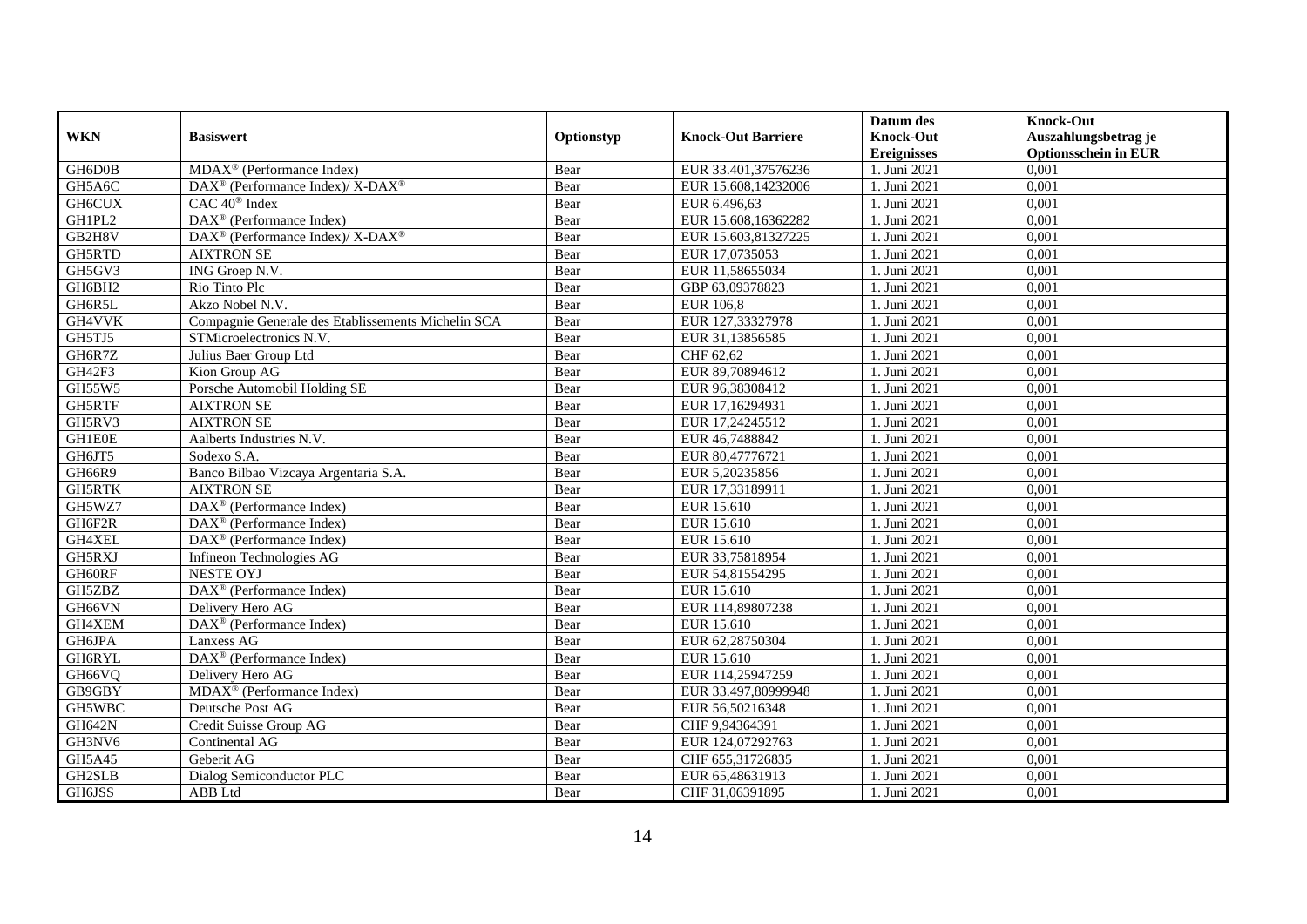| <b>WKN</b>    | <b>Basiswert</b>                                                    | Optionstyp | <b>Knock-Out Barriere</b> | Datum des<br><b>Knock-Out</b> | <b>Knock-Out</b><br>Auszahlungsbetrag je |
|---------------|---------------------------------------------------------------------|------------|---------------------------|-------------------------------|------------------------------------------|
|               |                                                                     |            |                           | <b>Ereignisses</b>            | <b>Optionsschein in EUR</b>              |
| GH5W9Y        | DAX <sup>®</sup> (Performance Index)/ X-DAX <sup>®</sup>            | Bear       | EUR 15.644,28477339       | 1. Juni 2021                  | 0,001                                    |
| GH09RW        | $MDAX^{\circledcirc}$ (Performance Index)                           | Bear       | EUR 33.543,05232776       | 1. Juni 2021                  | 0,001                                    |
| GH3UKT        | $DAX^{\circledR}$ (Performance Index)                               | Bear       | EUR 15.618,62989036       | 1. Juni 2021                  | 0,001                                    |
| GH0J9B        | $AEX-Index^{\circledR}$                                             | Bear       | EUR 719,62284601          | 1. Juni 2021                  | 0,001                                    |
| GH5UE0        | DAX <sup>®</sup> (Performance Index)                                | Bear       | EUR 15.650                | 1. Juni 2021                  | 0,001                                    |
| GH5ZBU        | $DAX^{\circledR}$ (Performance Index)                               | Bear       | EUR 15.640                | 1. Juni 2021                  | 0,001                                    |
| GH30A7        | DAX <sup>®</sup> (Performance Index)                                | Bear       | EUR 15.650                | 1. Juni 2021                  | 0,001                                    |
| GH4KKR        | $DAX^{\circledast}$ (Performance Index)                             | Bear       | EUR 15.650                | 1. Juni 2021                  | 0,001                                    |
| GH4G0Q        | DAX <sup>®</sup> (Performance Index)                                | Bear       | EUR 15.643,28679545       | 1. Juni 2021                  | 0.001                                    |
| GH45FW        | DAX <sup>®</sup> (Performance Index)/ X-DAX <sup>®</sup>            | Bear       | EUR 15.628,87276892       | 1. Juni 2021                  | 0,001                                    |
| GH68VG        | DAX <sup>®</sup> (Performance Index)                                | Bear       | EUR 15.650                | 1. Juni 2021                  | 0,001                                    |
| GH5UE2        | $DAX^{\circledR}$ (Performance Index)                               | Bear       | EUR 15.625                | 1. Juni 2021                  | 0,001                                    |
| GF88FL        | EURO STOXX 50 <sup>®</sup> Index (Price EUR)                        | Bear       | EUR 4.085,63623853        | 1. Juni 2021                  | 0,001                                    |
| <b>GH0JAZ</b> | $AEX-Index^{\circledR}$                                             | Bear       | EUR 718,97107203          | 1. Juni 2021                  | 0,001                                    |
| GH6F2M        | $DAX^{\circledR}$ (Performance Index)                               | Bear       | EUR 15.630                | 1. Juni 2021                  | 0,001                                    |
| GH4XE8        | DAX <sup>®</sup> (Performance Index)                                | Bear       | EUR 15.640                | 1. Juni 2021                  | 0,001                                    |
| GH42HR        | $DAX^{\circledR}$ (Performance Index)                               | Bear       | EUR 15.625                | 1. Juni 2021                  | 0,001                                    |
| GH68VH        | $\overline{\text{DAX}}^{\textcirc}$ (Performance Index)             | Bear       | EUR 15.625                | 1. Juni 2021                  | 0,001                                    |
| GH4XE7        | DAX <sup>®</sup> (Performance Index)                                | Bear       | EUR 15.640                | 1. Juni 2021                  | 0,001                                    |
| GH5ZBX        | $DAX^{\circledR}$ (Performance Index)                               | Bear       | EUR 15.625                | 1. Juni 2021                  | 0,001                                    |
| GH36EC        | DAX <sup>®</sup> (Performance Index)/ X-DAX <sup>®</sup>            | Bear       | EUR 15.619,20727794       | 1. Juni 2021                  | 0,001                                    |
| GL9ZLQ        | $DAX^{\circledR}$ (Performance Index)                               | Bear       | EUR 15.644,29349031       | 1. Juni 2021                  | 0,001                                    |
| GH4KKT        | $DAX^{\circledR}$ (Performance Index)                               | Bear       | EUR 15.625                | 1. Juni 2021                  | 0,001                                    |
| GH6F2N        | $DAX^{\circledR}$ (Performance Index)                               | Bear       | EUR 15.630                | 1. Juni 2021                  | 0,001                                    |
| GH4JSX        | <b>LINDE PLC</b>                                                    | Bear       | EUR 249,57600595          | 1. Juni 2021                  | 0,001                                    |
| GH04T8        | NYMEX Light, Sweet Crude Oil Future (Generic Front<br>Month Future) | Bear       | <b>USD 68,42</b>          | 1. Juni 2021                  | 0.001                                    |
| GH5ZBY        | DAX <sup>®</sup> (Performance Index)                                | Bear       | EUR 15.620                | 1. Juni 2021                  | 0,001                                    |
| GH643H        | OMV AG                                                              | Bear       | EUR 48,14630304           | 1. Juni 2021                  | 0,001                                    |
| GH6F2P        | DAX <sup>®</sup> (Performance Index)                                | Bear       | EUR 15.620                | 1. Juni 2021                  | 0,001                                    |
| GH5ZBS        | DAX <sup>®</sup> (Performance Index)                                | Bear       | EUR 15.650                | 1. Juni 2021                  | 0,001                                    |
| GB9BFL        | DAX <sup>®</sup> (Performance Index)                                | Bear       | EUR 15.621,34575428       | 1. Juni 2021                  | 0,001                                    |
| GH6F2Q        | $\overline{\text{DAX}}^{\textcirc}$ (Performance Index)             | Bear       | EUR 15.620                | 1. Juni 2021                  | 0,001                                    |
| GH6F2L        | $\overline{\text{DAX}}^{\textcirc}$ (Performance Index)             | Bear       | EUR 15.640                | 1. Juni 2021                  | 0,001                                    |
| GH5ZBV        | DAX <sup>®</sup> (Performance Index)                                | Bear       | EUR 15.640                | 1. Juni 2021                  | 0,001                                    |
| GH5ZBW        | $DAX^{\circledast}$ (Performance Index)                             | Bear       | EUR 15.630                | 1. Juni 2021                  | 0,001                                    |
| GH6JTM        | Sika AG                                                             | Bear       | CHF 292,59819353          | 1. Juni 2021                  | 0,001                                    |
| GH6RYH        | DAX <sup>®</sup> (Performance Index)                                | Bear       | EUR 15.630                | 1. Juni 2021                  | 0,001                                    |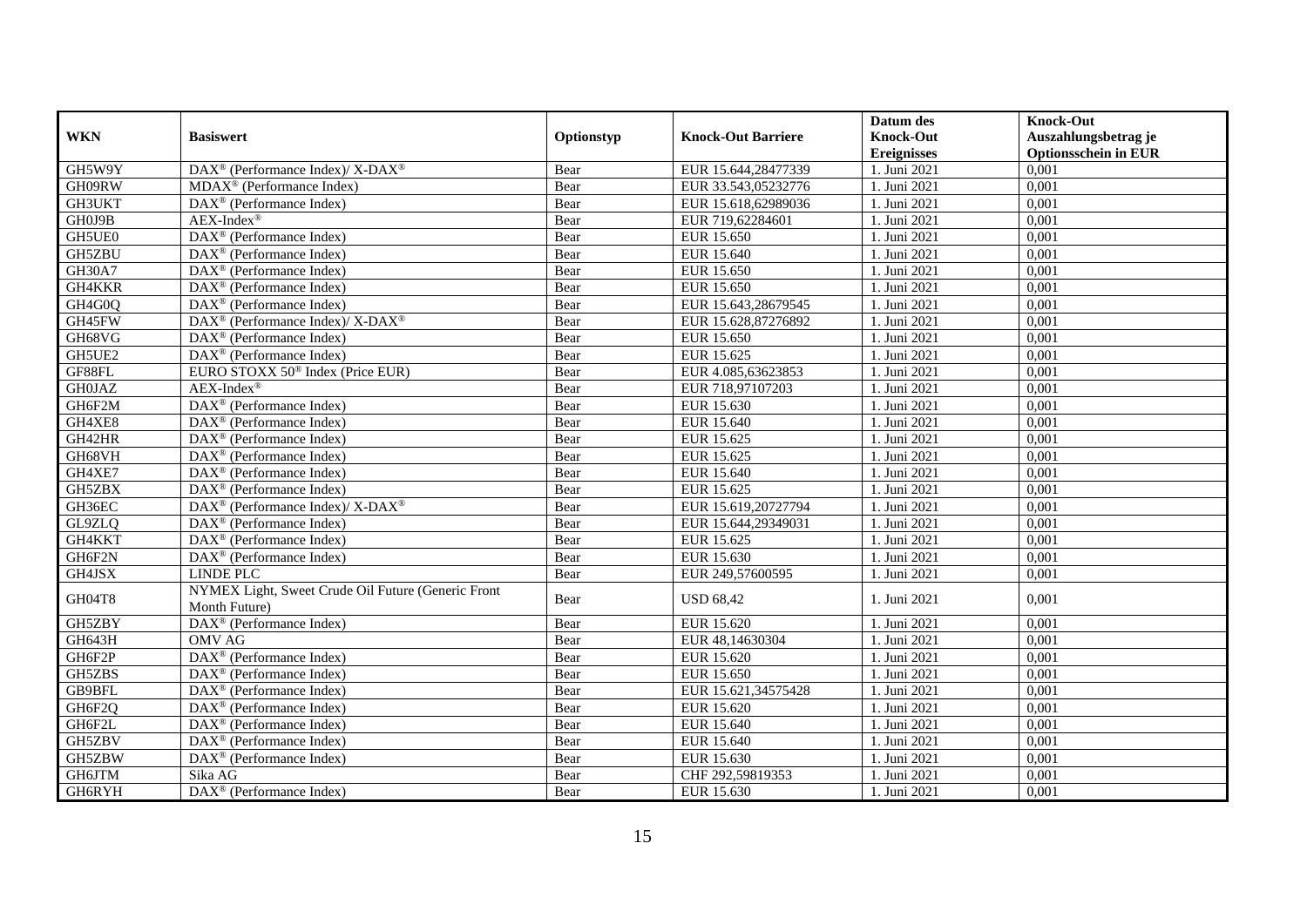| <b>WKN</b>    | <b>Basiswert</b>                                            | Optionstyp | <b>Knock-Out Barriere</b> | Datum des<br><b>Knock-Out</b><br><b>Ereignisses</b> | <b>Knock-Out</b><br>Auszahlungsbetrag je<br><b>Optionsschein in EUR</b> |
|---------------|-------------------------------------------------------------|------------|---------------------------|-----------------------------------------------------|-------------------------------------------------------------------------|
| GH6RYJ        | $\overline{\text{DAX}^{\otimes}}$ (Performance Index)       | Bear       | EUR 15.625                | 1. Juni 2021                                        | 0,001                                                                   |
| GH6RYF        | $DAX^{\circledR}$ (Performance Index)                       | Bear       | EUR 15.650                | 1. Juni 2021                                        | 0,001                                                                   |
| GH6RYG        | DAX <sup>®</sup> (Performance Index)                        | Bear       | EUR 15.640                | 1. Juni 2021                                        | 0,001                                                                   |
| GH6CWX        | TecDAX <sup>®</sup> (Performance Index)                     | Bear       | EUR 3.440,38              | 1. Juni 2021                                        | 0,001                                                                   |
| GH6RYK        | DAX <sup>®</sup> (Performance Index)                        | Bear       | EUR 15.620                | 1. Juni 2021                                        | 0,001                                                                   |
| GH2PF6        | $DAX^{\circledR}$ (Performance Index)                       | Bear       | EUR 15.632,60521879       | 1. Juni 2021                                        | 0,001                                                                   |
| GH6CWY        | TecDAX <sup>®</sup> (Performance Index)                     | Bear       | EUR 3.437,06              | 1. Juni 2021                                        | 0,001                                                                   |
| GH6CX0        | TecDAX <sup>®</sup> (Performance Index)                     | Bear       | EUR 3.443,68              | 1. Juni 2021                                        | 0,001                                                                   |
| <b>GH6JUS</b> | Tenaris SA                                                  | Bear       | EUR 9,59391493            | 1. Juni 2021                                        | 0,001                                                                   |
| GH66VS        | Delivery Hero AG                                            | Bear       | EUR 115,60651903          | 1. Juni 2021                                        | 0,001                                                                   |
| GH0J9C        | $AEX-Index^{\circledR}$                                     | Bear       | EUR 720,28449542          | 1. Juni 2021                                        | 0,001                                                                   |
| GH66TK        | COMPAGNIE DE SAINT GOBAIN SA                                | Bear       | EUR 56,06750429           | 1. Juni 2021                                        | 0,001                                                                   |
| GH5WA0        | DAX <sup>®</sup> (Performance Index)/ X-DAX <sup>®</sup>    | Bear       | EUR 15.651,85825801       | 1. Juni 2021                                        | 0,001                                                                   |
| GH29YB        | EURO STOXX 50 <sup>®</sup> Index (Price EUR)                | Bear       | EUR 4.091,32499519        | 1. Juni 2021                                        | 0,001                                                                   |
| GH0J9D        | $AEX-Index^{\circledR}$                                     | Bear       | EUR 720,96589561          | 1. Juni 2021                                        | 0,001                                                                   |
| GH646B        | Lonza Group AG                                              | Bear       | CHF 588,49733449          | 1. Juni 2021                                        | 0,001                                                                   |
| GH09RZ        | MDAX <sup>®</sup> (Performance Index)                       | Bear       | EUR 33.574,79249702       | 1. Juni 2021                                        | 0,001                                                                   |
| GH4XE0        | $\overline{\text{DAX}^{\otimes}}$ (Performance Index)       | Bear       | EUR 15.660                | 1. Juni 2021                                        | 0,001                                                                   |
| GH5ZBQ        | $DAX^{\circledast}$ (Performance Index)                     | Bear       | EUR 15.660                | 1. Juni 2021                                        | 0,001                                                                   |
| GH6CX1        | TecDAX <sup>®</sup> (Performance Index)                     | Bear       | EUR 3.447,01              | 1. Juni 2021                                        | 0,001                                                                   |
| GH4TCQ        | DAX <sup>®</sup> (Performance Index)                        | Bear       | EUR 15.654,67981912       | 1. Juni 2021                                        | 0,001                                                                   |
| GH0J9E        | $AEX-Index^{\circledR}$                                     | Bear       | EUR 721,57816814          | 1. Juni 2021                                        | 0,001                                                                   |
| GH4XE1        | DAX <sup>®</sup> (Performance Index)                        | Bear       | EUR 15.660                | 1. Juni 2021                                        | 0,001                                                                   |
| GH1DN3        | CAC 40 <sup>®</sup> Index                                   | Bear       | EUR 6.507,58              | 1. Juni 2021                                        | 0,001                                                                   |
| GH09SZ        | $MDAX^{\circledR}$ (Performance Index)                      | Bear       | EUR 33.604,7561643        | 1. Juni 2021                                        | 0,001                                                                   |
| GH5ZBR        | DAX <sup>®</sup> (Performance Index)                        | Bear       | EUR 15.660                | 1. Juni 2021                                        | 0,001                                                                   |
| GH5LHT        | Porsche Automobil Holding SE                                | Bear       | EUR 97,05164223           | 1. Juni 2021                                        | 0,001                                                                   |
| GH6RYE        | $DAX^{\circledR}$ (Performance Index)                       | Bear       | EUR 15.660                | 1. Juni 2021                                        | 0,001                                                                   |
| GH33WE        | DAX <sup>®</sup> (Performance Index)                        | Bear       | EUR 15.668,11984714       | 1. Juni 2021                                        | 0,001                                                                   |
| GH6F2K        | $DAX^{\circledR}$ (Performance Index)                       | Bear       | EUR 15.660                | 1. Juni 2021                                        | 0.001                                                                   |
| GD31UT        | $DAX^{\circledR}$ (Performance Index)                       | Bear       | EUR 15.657,37732049       | 1. Juni 2021                                        | 0,001                                                                   |
| GM2BPS        | EURO STOXX 50 <sup>®</sup> Index (Price EUR)                | Bear       | EUR 4.095,16419491        | 1. Juni 2021                                        | 0,001                                                                   |
| <b>GH5UDY</b> | $\overline{\text{DAX}^{\otimes}}$ (Performance Index)       | Bear       | EUR 15.675                | 1. Juni 2021                                        | 0,001                                                                   |
| GH4KKP        | $\overline{\text{DAX}^{\otimes}}$ (Performance Index)       | Bear       | EUR 15.675                | 1. Juni 2021                                        | 0,001                                                                   |
| GH43YQ        | DAX <sup>®</sup> (Performance Index)                        | Bear       | EUR 15.675                | 1. Juni 2021                                        | 0,001                                                                   |
| GH5ZBN        | $DAX^{\circledR}$ (Performance Index)                       | Bear       | EUR 15.670                | 1. Juni 2021                                        | 0,001                                                                   |
| GH68VF        | DAX <sup>®</sup> (Performance Index)                        | Bear       | EUR 15.675                | 1. Juni 2021                                        | 0,001                                                                   |
| GH36EX        | $DAX^{\circledast}$ (Performance Index)/ X-DAX <sup>®</sup> | Bear       | EUR 15.669,59956139       | 1. Juni 2021                                        | 0,001                                                                   |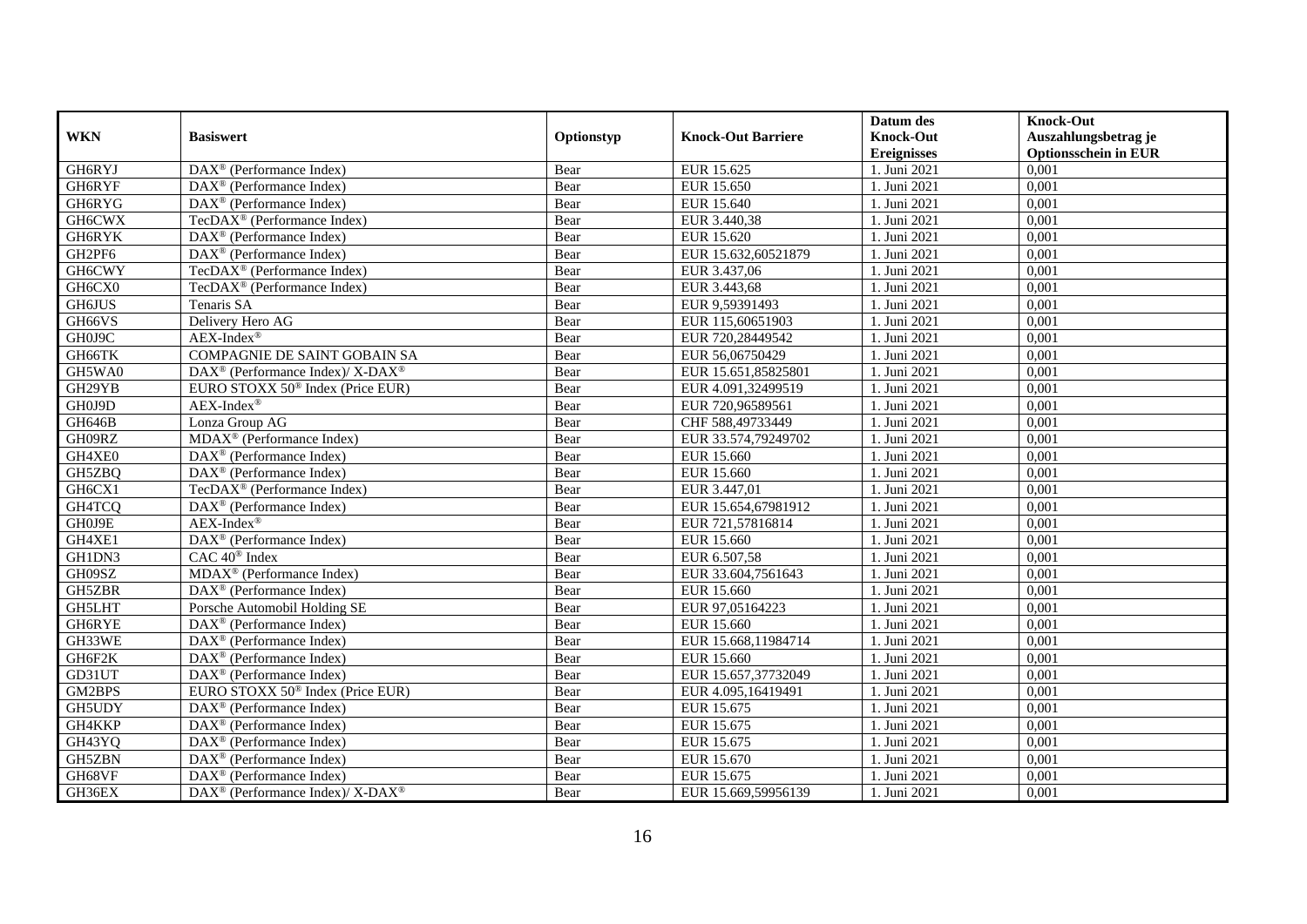| <b>WKN</b>    | <b>Basiswert</b>                                         | Optionstyp | <b>Knock-Out Barriere</b> | Datum des<br><b>Knock-Out</b><br><b>Ereignisses</b> | <b>Knock-Out</b><br>Auszahlungsbetrag je<br><b>Optionsschein in EUR</b> |
|---------------|----------------------------------------------------------|------------|---------------------------|-----------------------------------------------------|-------------------------------------------------------------------------|
| GH6RYD        | $\overline{\text{DAX}^{\otimes}}$ (Performance Index)    | Bear       | EUR 15.670                | 1. Juni 2021                                        | 0,001                                                                   |
| GH6F2H        | $DAX^{\circledR}$ (Performance Index)                    | Bear       | EUR 15.670                | 1. Juni 2021                                        | 0,001                                                                   |
| GH6F2J        | DAX <sup>®</sup> (Performance Index)                     | Bear       | EUR 15.670                | 1. Juni 2021                                        | 0,001                                                                   |
| GH6RYC        | $DAX^{\circledast}$ (Performance Index)                  | Bear       | EUR 15.675                | 1. Juni 2021                                        | 0,001                                                                   |
| GH5ZBK        | DAX <sup>®</sup> (Performance Index)                     | Bear       | EUR 15.675                | 1. Juni 2021                                        | 0,001                                                                   |
| GH1DN5        | CAC 40 <sup>®</sup> Index                                | Bear       | EUR 6.515,93              | 1. Juni 2021                                        | 0,001                                                                   |
| GH1PL7        | DAX <sup>®</sup> (Performance Index)                     | Bear       | EUR 15.677,2943467        | 1. Juni 2021                                        | 0,001                                                                   |
| GH1TW8        | MDAX <sup>®</sup> (Performance Index)                    | Bear       | EUR 33.654,20462953       | 1. Juni 2021                                        | 0,001                                                                   |
| GH42E4        | <b>GEA Group AG</b>                                      | Bear       | EUR 36,50301236           | 1. Juni 2021                                        | 0,001                                                                   |
| GH6F2F        | DAX <sup>®</sup> (Performance Index)                     | Bear       | <b>EUR 15.680</b>         | 1. Juni 2021                                        | 0,001                                                                   |
| GH6F2G        | DAX <sup>®</sup> (Performance Index)                     | Bear       | <b>EUR 15.680</b>         | 1. Juni 2021                                        | 0,001                                                                   |
| GH5LJ3        | Zalando SE                                               | Bear       | EUR 89,93343363           | 1. Juni 2021                                        | 0,001                                                                   |
| GH6RYB        | $\overline{\text{DAX}^{\otimes}}$ (Performance Index)    | Bear       | <b>EUR 15.680</b>         | 1. Juni 2021                                        | 0,001                                                                   |
| GH5ZBJ        | DAX <sup>®</sup> (Performance Index)                     | Bear       | <b>EUR 15.680</b>         | 1. Juni 2021                                        | 0,001                                                                   |
| GH162Q        | Merck KGaA                                               | Bear       | EUR 149,46964744          | 1. Juni 2021                                        | 0,001                                                                   |
| <b>GH586N</b> | DAX <sup>®</sup> (Performance Index)/ X-DAX <sup>®</sup> | Bear       | EUR 15.684,44215065       | 1. Juni 2021                                        | 0,001                                                                   |
| GH169T        | EURO STOXX 50 <sup>®</sup> Index (Price EUR)             | Bear       | EUR 4.101,10923469        | 1. Juni 2021                                        | 0,001                                                                   |
| GH3NW3        | Continental AG                                           | Bear       | EUR 124,66876368          | 1. Juni 2021                                        | 0,001                                                                   |
| GH5LJ1        | Zalando SE                                               | Bear       | EUR 90,36107245           | 1. Juni 2021                                        | 0,001                                                                   |
| GH647S        | Lonza Group AG                                           | Bear       | CHF 592,7994199           | 1. Juni 2021                                        | 0,001                                                                   |
| GH6R2K        | Ceconomy AG                                              | Bear       | <b>EUR 4,77</b>           | 1. Juni 2021                                        | 0,001                                                                   |
| GF22DV        | Bayerische Motoren Werke AG (BMW)                        | Bear       | EUR 89,2942402            | 1. Juni 2021                                        | 0,001                                                                   |
| GH4G1P        | ASML Holding N.V.                                        | Bear       | EUR 559,73194571          | 1. Juni 2021                                        | 0,001                                                                   |
| GH5LJ2        | Zalando SE                                               | Bear       | EUR 90,79865634           | 1. Juni 2021                                        | 0,001                                                                   |
| GH5LJ0        | Zalando SE                                               | Bear       | EUR 91,23624022           | 1. Juni 2021                                        | 0,001                                                                   |
| GH3NV7        | Continental AG                                           | Bear       | EUR 125,25466911          | 1. Juni 2021                                        | 0,001                                                                   |
| GH645L        | Microchip Technology Incorporated                        | Bear       | USD 158,80931635          | 1. Juni 2021                                        | 0,001                                                                   |
| GH67D3        | Dow Jones Industrial Average® Index                      | Bear       | <b>USD 34.720</b>         | 1. Juni 2021                                        | 0,001                                                                   |
| GH5YR1        | Morgan Stanley                                           | Bear       | USD 92,03551229           | 1. Juni 2021                                        | 0,001                                                                   |
| GH6JMN        | Schlumberger N.V. (Schlumberger Limited)                 | Bear       | USD 32,30702007           | 1. Juni 2021                                        | 0.001                                                                   |
| GH62H8        | Dow Jones Industrial Average® Index                      | Bear       | <b>USD 34.650</b>         | 1. Juni 2021                                        | 0,001                                                                   |
| GH6JN0        | Schlumberger N.V. (Schlumberger Limited)                 | Bear       | USD 32,04716413           | 1. Juni 2021                                        | 0,001                                                                   |
| GH62H9        | Dow Jones Industrial Average® Index                      | Bear       | <b>USD 34.650</b>         | 1. Juni 2021                                        | 0,001                                                                   |
| <b>GH5TQU</b> | NIO Inc                                                  | Bear       | USD 40,46405898           | 1. Juni 2021                                        | 0,001                                                                   |
| <b>GH5A41</b> | PPG Industries, Inc.                                     | Bear       | USD 181,68273208          | 1. Juni 2021                                        | 0,001                                                                   |
| GH6S24        | NASDAQ-100 Index®                                        | Bear       | <b>USD 13.700</b>         | 1. Juni 2021                                        | 0,001                                                                   |
| GH5GWZ        | Marsh & McLennan Companies Inc                           | Bear       | USD 139,31986054          | 1. Juni 2021                                        | 0,001                                                                   |
| GH5Z9Z        | Dow Jones Industrial Average® Index                      | Bear       | <b>USD 34.800</b>         | 1. Juni 2021                                        | 0,001                                                                   |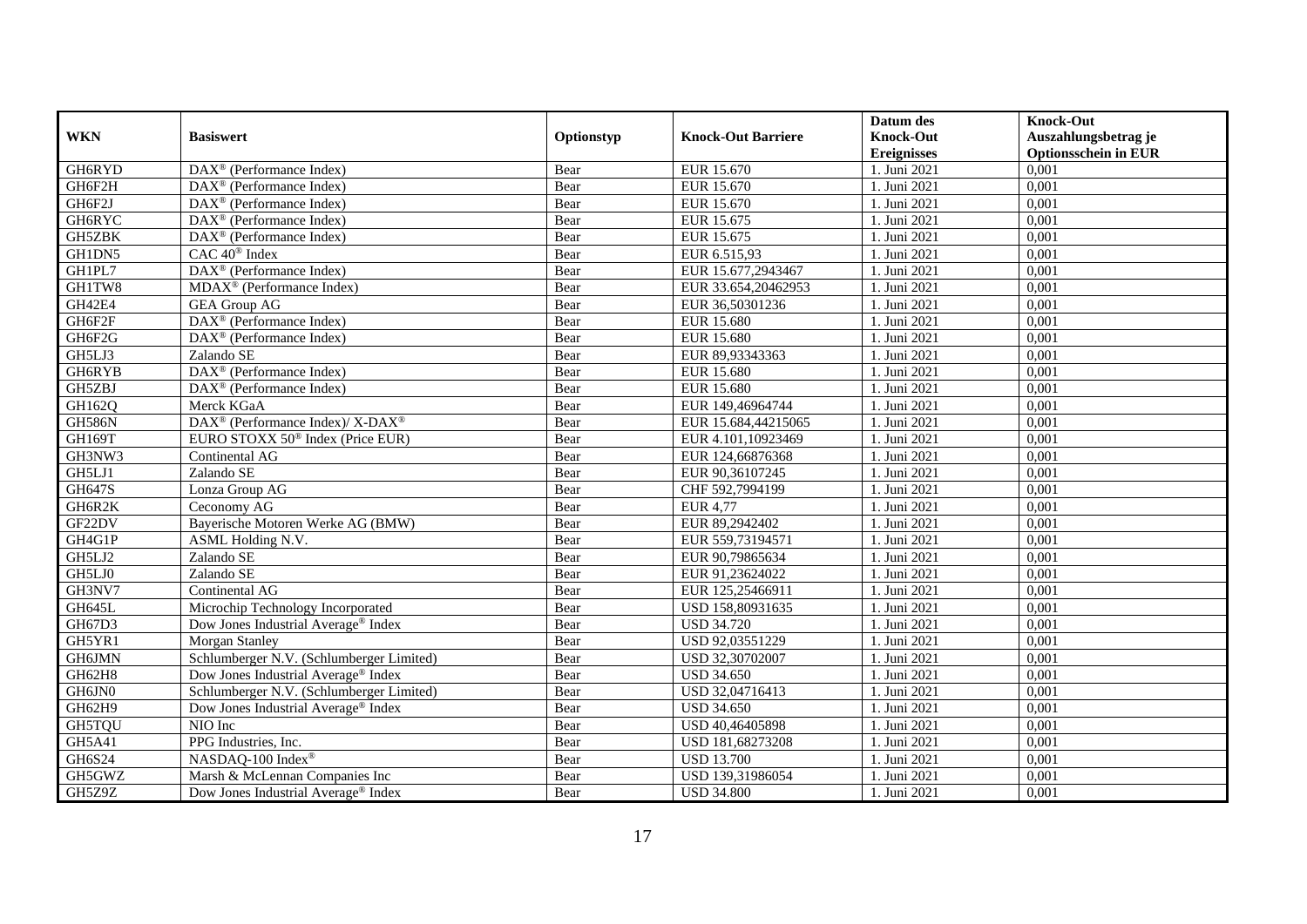|               |                                                 |            |                           | Datum des          | <b>Knock-Out</b>            |
|---------------|-------------------------------------------------|------------|---------------------------|--------------------|-----------------------------|
| <b>WKN</b>    | <b>Basiswert</b>                                | Optionstyp | <b>Knock-Out Barriere</b> | <b>Knock-Out</b>   | Auszahlungsbetrag je        |
|               |                                                 |            |                           | <b>Ereignisses</b> | <b>Optionsschein in EUR</b> |
| GH5NW3        | Applied Materials, Inc.                         | Bear       | USD 140,48091097          | 1. Juni 2021       | 0,001                       |
| GH5TQV        | NIO Inc                                         | Bear       | USD 40,0768906            | 1. Juni 2021       | 0,001                       |
| GH62H6        | Dow Jones Industrial Average® Index             | Bear       | <b>USD 34.680</b>         | 1. Juni 2021       | 0,001                       |
| GH67JH        | S&P 500 <sup>®</sup> Index                      | Bear       | <b>USD 4.222,5</b>        | 1. Juni 2021       | 0,001                       |
| GH5ZA0        | Dow Jones Industrial Average <sup>®</sup> Index | Bear       | <b>USD 34.800</b>         | 1. Juni 2021       | 0,001                       |
| GH6S22        | NASDAQ-100 Index®                               | Bear       | <b>USD 13.740</b>         | 1. Juni 2021       | 0,001                       |
| <b>GH5TPL</b> | NIO Inc                                         | Bear       | USD 40,84129999           | 1. Juni 2021       | 0,001                       |
| GH4BRS        | Air Products and Chemicals, Inc.                | Bear       | USD 303,08890378          | 1. Juni 2021       | 0,001                       |
| GH6S2C        | S&P 500 <sup>®</sup> Index                      | Bear       | <b>USD 4.215</b>          | 1. Juni 2021       | 0,001                       |
| GH62H7        | Dow Jones Industrial Average <sup>®</sup> Index | Bear       | <b>USD 34.680</b>         | 1. Juni 2021       | 0,001                       |
| GH6PRT        | Dow Jones Industrial Average <sup>®</sup> Index | Bear       | <b>USD 34.560</b>         | 1. Juni 2021       | 0,001                       |
| GH6S23        | NASDAQ-100 Index®                               | Bear       | <b>USD 13.720</b>         | 1. Juni 2021       | 0,001                       |
| GH6PTL        | S&P 500 <sup>®</sup> Index                      | Bear       | <b>USD 4.210</b>          | 1. Juni 2021       | 0,001                       |
| GH5TPF        | NIO Inc                                         | Bear       | USD 39,88827013           | 1. Juni 2021       | 0,001                       |
| GF6ZYQ        | S&P 500 <sup>®</sup> Index                      | Bear       | USD 4.231,48384267        | . Juni 2021        | 0,001                       |
| GH6PRU        | Dow Jones Industrial Average <sup>®</sup> Index | Bear       | <b>USD 34.540</b>         | 1. Juni 2021       | 0,001                       |
| GH61UH        | Dow Jones Industrial Average® Index             | Bear       | <b>USD 34.840</b>         | 1. Juni 2021       | 0,001                       |
| GH6PTM        | S&P 500 <sup>®</sup> Index                      | Bear       | <b>USD 4.205</b>          | 1. Juni 2021       | 0,001                       |
| <b>GH6PRX</b> | Dow Jones Industrial Average® Index             | Bear       | <b>USD 34.480</b>         | 1. Juni 2021       | 0,001                       |
| GH5TPR        | NIO Inc                                         | Bear       | USD 40,65267948           | 1. Juni 2021       | 0,001                       |
| GH6BH9        | Chevron Corporation                             | Bear       | USD 106,2353786           | 1. Juni 2021       | 0,001                       |
| <b>GH6JLB</b> | <b>CUREVAC NV</b>                               | Bull       | USD 108,65818119          | 1. Juni 2021       | 0,001                       |
| GH5ZA1        | Dow Jones Industrial Average® Index             | Bear       | <b>USD 34.780</b>         | 1. Juni 2021       | 0,001                       |
| GH5TPP        | NIO Inc                                         | Bear       | USD 40,2655111            | 1. Juni 2021       | 0,001                       |
| <b>GH1TVX</b> | Agilent Technologies, Inc.                      | Bear       | USD 139,9392732           | 1. Juni 2021       | 0,001                       |
| GH61UJ        | Dow Jones Industrial Average <sup>®</sup> Index | Bear       | <b>USD 34.820</b>         | 1. Juni 2021       | 0,001                       |
| GH5ZA2        | Dow Jones Industrial Average® Index             | Bear       | <b>USD 34.780</b>         | 1. Juni $2021$     | 0,001                       |
| <b>GH6JJT</b> | <b>CUREVAC NV</b>                               | Bull       | USD 107,4971321           | 1. Juni 2021       | 0,001                       |
| GH6PRV        | Dow Jones Industrial Average <sup>®</sup> Index | Bear       | <b>USD 34.520</b>         | 1. Juni 2021       | 0,001                       |
| GH6CSZ        | S&P 500 <sup>®</sup> Index                      | Bear       | USD 4.219,98732766        | 1. Juni 2021       | 0,001                       |
| GH61UG        | Dow Jones Industrial Average® Index             | Bear       | <b>USD 34.840</b>         | 1. Juni 2021       | 0,001                       |
| GH6PRW        | Dow Jones Industrial Average <sup>®</sup> Index | Bear       | <b>USD 34.500</b>         | 1. Juni 2021       | 0,001                       |
| <b>GH642D</b> | Cognizant Technology Solutions Corporation      | Bear       | USD 72,39871092           | 1. Juni 2021       | 0,001                       |
| <b>GH648Z</b> | Lennar Corporation                              | Bear       | USD 100,62451192          | 1. Juni 2021       | 0,001                       |
| GH6PRR        | Dow Jones Industrial Average® Index             | Bear       | <b>USD 34.600</b>         | 1. Juni 2021       | 0,001                       |
| $\,$ GH6JJK   | <b>CUREVAC NV</b>                               | Bull       | USD 108,07765665          | 1. Juni 2021       | 0,001                       |
| GH62HA        | Dow Jones Industrial Average <sup>®</sup> Index | Bear       | <b>USD 34.640</b>         | 1. Juni 2021       | 0,001                       |
| GH6PRS        | Dow Jones Industrial Average® Index             | Bear       | <b>USD 34.580</b>         | 1. Juni 2021       | 0,001                       |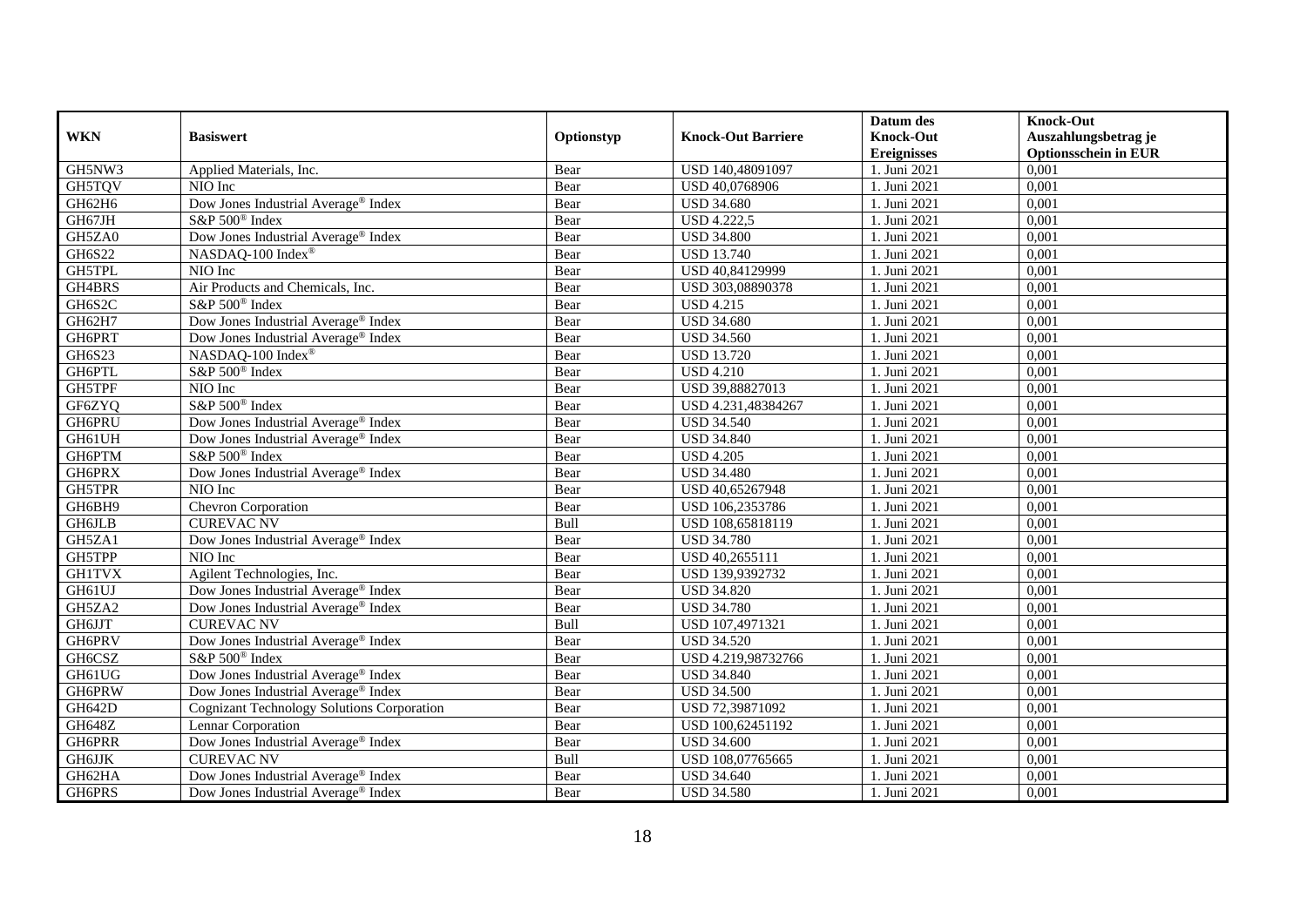|               |                                                   |            |                           | Datum des          | <b>Knock-Out</b>            |
|---------------|---------------------------------------------------|------------|---------------------------|--------------------|-----------------------------|
| <b>WKN</b>    | <b>Basiswert</b>                                  | Optionstyp | <b>Knock-Out Barriere</b> | <b>Knock-Out</b>   | Auszahlungsbetrag je        |
|               |                                                   |            |                           | <b>Ereignisses</b> | <b>Optionsschein in EUR</b> |
| GH6RAJ        | <b>Halliburton Company</b>                        | Bear       | <b>USD 23</b>             | 1. Juni 2021       | 0,001                       |
| GH5471        | The Boeing Company                                | Bear       | USD 253,20041358          | 1. Juni 2021       | 0,001                       |
| <b>GH1ZLR</b> | Nvidia Corporation                                | Bear       | USD 651,0169495           | 1. Juni 2021       | 0,001                       |
| GH6RX8        | Dow Jones Industrial Average® Index               | Bear       | <b>USD 34.620</b>         | 1. Juni 2021       | 0,001                       |
| GH6RBN        | <b>Halliburton Company</b>                        | Bear       | <b>USD 23,27</b>          | 1. Juni 2021       | 0,001                       |
| GH62HB        | Dow Jones Industrial Average® Index               | Bear       | <b>USD 34.640</b>         | 1. Juni 2021       | 0,001                       |
| GH6JLG        | <b>CUREVAC NV</b>                                 | Bull       | USD 106,9266166           | 1. Juni 2021       | 0,001                       |
| <b>GH547Y</b> | The Boeing Company                                | Bear       | USD 254,3653087           | 1. Juni 2021       | 0,001                       |
| GH6BGW        | <b>Lam Research Corporation</b>                   | Bear       | USD 656,92796436          | 1. Juni 2021       | 0,001                       |
| GH62H4        | Dow Jones Industrial Average <sup>®</sup> Index   | Bear       | <b>USD 34.700</b>         | 1. Juni 2021       | 0,001                       |
| GH6JL5        | <b>CUREVAC NV</b>                                 | Bull       | USD 105,77557654          | 1. Juni 2021       | 0,001                       |
| GH6RAF        | <b>Halliburton Company</b>                        | Bear       | <b>USD 22,73</b>          | 1. Juni 2021       | 0,001                       |
| GH62H5        | Dow Jones Industrial Average® Index               | Bear       | <b>USD 34.700</b>         | 1. Juni 2021       | 0,001                       |
| GH6R15        | <b>CUREVAC NV</b>                                 | Bull       | <b>USD 106.53</b>         | 1. Juni 2021       | 0,001                       |
| GH6BQA        | NASDAQ-100 Index®                                 | Bear       | USD 13.765,01             | 1. Juni 2021       | 0,001                       |
| GH67D2        | Dow Jones Industrial Average <sup>®</sup> Index   | Bear       | <b>USD 34.720</b>         | 1. Juni 2021       | 0,001                       |
| GH66RN        | Capital One Financial Corporation                 | Bear       | USD 163,64401505          | 1. Juni 2021       | 0,001                       |
| GH39XW        | JPMorgan Chase & Co.                              | Bear       | USD 165,96505837          | 1. Juni 2021       | 0,001                       |
| GH61UK        | Dow Jones Industrial Average <sup>®</sup> Index   | Bear       | <b>USD 34.820</b>         | 1. Juni 2021       | 0,001                       |
| GH6438        | <b>Cognizant Technology Solutions Corporation</b> | Bear       | USD 72,01981643           | 1. Juni 2021       | 0,001                       |
| GH61UL        | Dow Jones Industrial Average® Index               | Bear       | <b>USD 34.750</b>         | 1. Juni $2021$     | 0,001                       |
| GH62PV        | S&P 500 <sup>®</sup> Index                        | Bear       | <b>USD 4.230</b>          | 1. Juni 2021       | 0,001                       |
| GH3H1C        | CME Group Inc.                                    | Bear       | USD 219,65976729          | 1. Juni 2021       | 0,001                       |
| GH61UM        | Dow Jones Industrial Average <sup>®</sup> Index   | Bear       | <b>USD 34.750</b>         | 1. Juni 2021       | 0,001                       |
| GH6JJR        | <b>CUREVAC NV</b>                                 | Bull       | USD 109,22869671          | 1. Juni 2021       | 0,001                       |
| GH67JG        | S&P 500 <sup>®</sup> Index                        | Bear       | <b>USD 4.222,5</b>        | 1. Juni 2021       | 0,001                       |
| GH6448        | Xilinx Inc.                                       | Bear       | USD 128,22091137          | 1. Juni 2021       | 0,001                       |
| GH67JC        | S&P 500 <sup>®</sup> Index                        | Bear       | <b>USD 4.232,5</b>        | 1. Juni 2021       | 0,001                       |
| GH67JD        | S&P 500 <sup>®</sup> Index                        | Bear       | <b>USD 4.232,5</b>        | 1. Juni 2021       | 0,001                       |
| GH3X7W        | Honeywell International Inc.                      | Bear       | USD 233,09980563          | 1. Juni 2021       | 0,001                       |
| GH67JE        | S&P 500 <sup>®</sup> Index                        | Bear       | <b>USD 4.227,5</b>        | 1. Juni 2021       | 0,001                       |
| GH6RBK        | <b>Baker Hughes Company</b>                       | Bear       | <b>USD 24,8</b>           | 1. Juni 2021       | 0,001                       |
| GH6R46        | Amgen Inc.                                        | Bear       | <b>USD 241,02</b>         | 1. Juni 2021       | 0,001                       |
| GH3UH5        | Emerson Electric Co.                              | Bear       | USD 97,1660764            | 1. Juni 2021       | 0,001                       |
| GH67JF        | S&P 500 <sup>®</sup> Index                        | Bear       | <b>USD 4.227,5</b>        | 1. Juni 2021       | 0,001                       |
| GH6RBQ        | <b>Baker Hughes Company</b>                       | Bear       | <b>USD 25,19</b>          | 1. Juni 2021       | 0,001                       |
| GH5YQ7        | Mettler-Toledo International                      | Bear       | USD 1.315,45893809        | . Juni 2021        | 0,001                       |
| GH62Q0        | S&P 500 <sup>®</sup> Index                        | Bear       | <b>USD 4.220</b>          | 1. Juni 2021       | 0,001                       |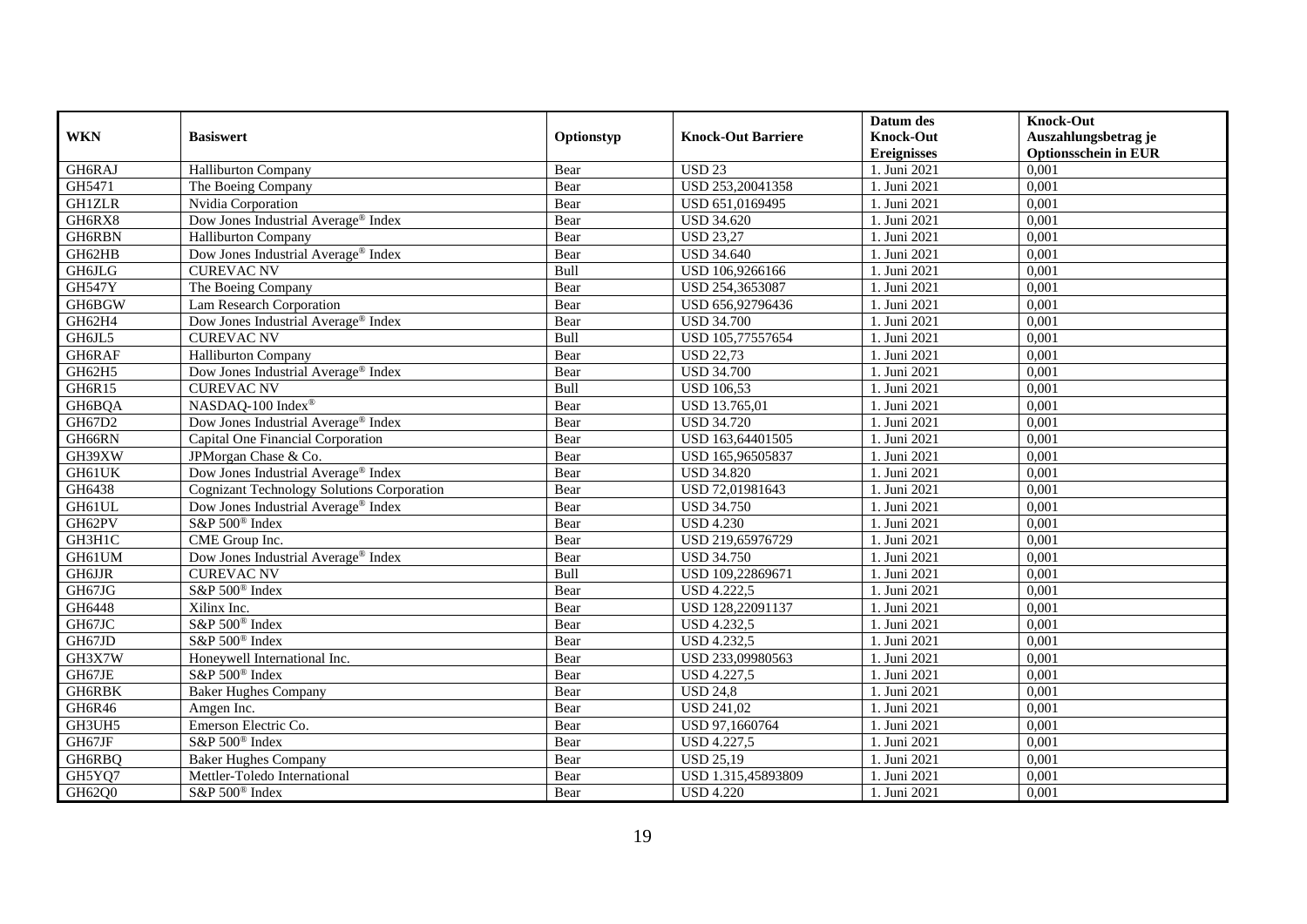| <b>WKN</b>    | <b>Basiswert</b>                                | Optionstyp | <b>Knock-Out Barriere</b> | Datum des<br><b>Knock-Out</b> | <b>Knock-Out</b><br>Auszahlungsbetrag je |
|---------------|-------------------------------------------------|------------|---------------------------|-------------------------------|------------------------------------------|
|               |                                                 |            |                           | <b>Ereignisses</b>            | <b>Optionsschein in EUR</b>              |
| GH6JWG        | Ameriprise Financial Inc.                       | Bear       | USD 262,32633689          | 1. Juni 2021                  | 0,001                                    |
| GH5RQA        | The Estee Lauder Companies Inc.                 | Bear       | USD 308,64946473          | 1. Juni 2021                  | 0,001                                    |
| GH3H58        | Marathon Petroleum Corporation                  | Bear       | USD 62,20652135           | 1. Juni 2021                  | 0,001                                    |
| GH62PW        | S&P 500 <sup>®</sup> Index                      | Bear       | <b>USD 4.230</b>          | 1. Juni 2021                  | 0,001                                    |
| GH62PX        | S&P 500 <sup>®</sup> Index                      | Bear       | <b>USD 4.225</b>          | 1. Juni 2021                  | 0,001                                    |
| <b>GH6JVB</b> | VF Corporation                                  | Bear       | USD 80,51976442           | 1. Juni 2021                  | 0,001                                    |
| GH62PY        | S&P 500 <sup>®</sup> Index                      | Bear       | <b>USD 4.225</b>          | 1. Juni 2021                  | 0,001                                    |
| GH6JUM        | EOG Resources Inc.                              | Bear       | USD 82,66991405           | 1. Juni 2021                  | 0,001                                    |
| GH62PZ        | S&P 500 <sup>®</sup> Index                      | Bear       | <b>USD 4.220</b>          | 1. Juni 2021                  | 0,001                                    |
| GH6R4T        | General Electric Company                        | Bear       | <b>USD 14,32</b>          | 1. Juni 2021                  | 0,001                                    |
| <b>GH5NHK</b> | American Express Company                        | Bear       | USD 160,79429584          | 1. Juni 2021                  | 0,001                                    |
| GH6JNU        | <b>Exxon Mobil Corporation</b>                  | Bear       | USD 59,86345109           | 1. Juni 2021                  | 0,001                                    |
| GH6BP4        | Dow Jones Industrial Average <sup>®</sup> Index | Bear       | USD 34.742,67409373       | 1. Juni 2021                  | 0,001                                    |
| GH6R4R        | General Electric Company                        | Bear       | <b>USD 14,23</b>          | 1. Juni 2021                  | 0,001                                    |
| GH07C6        | S&P 500 <sup>®</sup> Index                      | Bear       | USD 4.227,16740249        | . Juni 2021                   | 0,001                                    |
| GH6BR8        | Dow Jones Industrial Average <sup>®</sup> Index | Bear       | USD 34.827,08692955       | 1. Juni 2021                  | 0,001                                    |
| GH6BPP        | Dow Jones Industrial Average <sup>®</sup> Index | Bear       | USD 34.624,78186241       | 1. Juni 2021                  | 0,001                                    |
| GH6BM9        | Constellation Brands, Inc.                      | Bear       | USD 241,79798428          | 1. Juni 2021                  | 0,001                                    |
| GH5TR9        | Advanced Micro Devices, Inc.                    | Bear       | USD 81,66254752           | 1. Juni 2021                  | 0,001                                    |
| GH6BP1        | Dow Jones Industrial Average <sup>®</sup> Index | Bear       | USD 34.658,36116659       | 1. Juni 2021                  | 0,001                                    |
| GH2UZX        | American International Group, Inc.              | Bear       | USD 53,15425688           | 1. Juni 2021                  | 0,001                                    |
| GH6BR3        | Dow Jones Industrial Average® Index             | Bear       | USD 34.793,29781712       | 1. Juni 2021                  | 0,001                                    |
| GH64CT        | <b>BioNTech SE - ADR</b>                        | Bear       | USD 209,17885846          | 1. Juni 2021                  | 0,001                                    |
| GH5YR7        | The Charles Schwab Corporation                  | Bear       | USD 75,02705096           | 1. Juni 2021                  | 0,001                                    |
| GH6BPQ        | Dow Jones Industrial Average® Index             | Bear       | USD 34.641,66642775       | 1. Juni 2021                  | 0,001                                    |
| GH6BP8        | Dow Jones Industrial Average® Index             | Bear       | USD 34.810,30227288       | 1. Juni 2021                  | 0,001                                    |
| GH5NX6        | Applied Materials, Inc.                         | Bear       | USD 139,81313783          | 1. Juni 2021                  | 0,001                                    |
| GH6BP9        | Dow Jones Industrial Average® Index             | Bear       | USD 34.759,46874127       | 1. Juni 2021                  | 0,001                                    |
| GH5TPG        | Advanced Micro Devices, Inc.                    | Bear       | USD 81,27443647           | 1. Juni 2021                  | 0,001                                    |
| GH6BP3        | Dow Jones Industrial Average® Index             | Bear       | USD 34.776,46320614       | 1. Juni 2021                  | 0.001                                    |
| GH6BPB        | Dow Jones Industrial Average <sup>®</sup> Index | Bear       | USD 34.843,99147661       | 1. Juni 2021                  | 0,001                                    |
| GH6BQZ        | Dow Jones Industrial Average <sup>®</sup> Index | Bear       | USD 34.692,10032468       | 1. Juni 2021                  | 0,001                                    |
| GH6BP6        | Dow Jones Industrial Average <sup>®</sup> Index | Bear       | USD 34.709,11477127       | 1. Juni 2021                  | 0,001                                    |
| GH6BP7        | Dow Jones Industrial Average® Index             | Bear       | USD 34.725,77953754       | 1. Juni 2021                  | 0,001                                    |
| GH6BR2        | Dow Jones Industrial Average® Index             | Bear       | USD 34.675,36562233       | 1. Juni 2021                  | 0,001                                    |
| GH6444        | Xilinx Inc.                                     | Bear       | USD 130,06660609          | 1. Juni 2021                  | 0,001                                    |
| GH6JMP        | Schlumberger N.V. (Schlumberger Limited)        | Bear       | USD 32,56687601           | 1. Juni 2021                  | 0,001                                    |
| GH4VU5        | Delta Air Lines, Inc.                           | Bear       | USD 48,40197639           | 1. Juni 2021                  | 0,001                                    |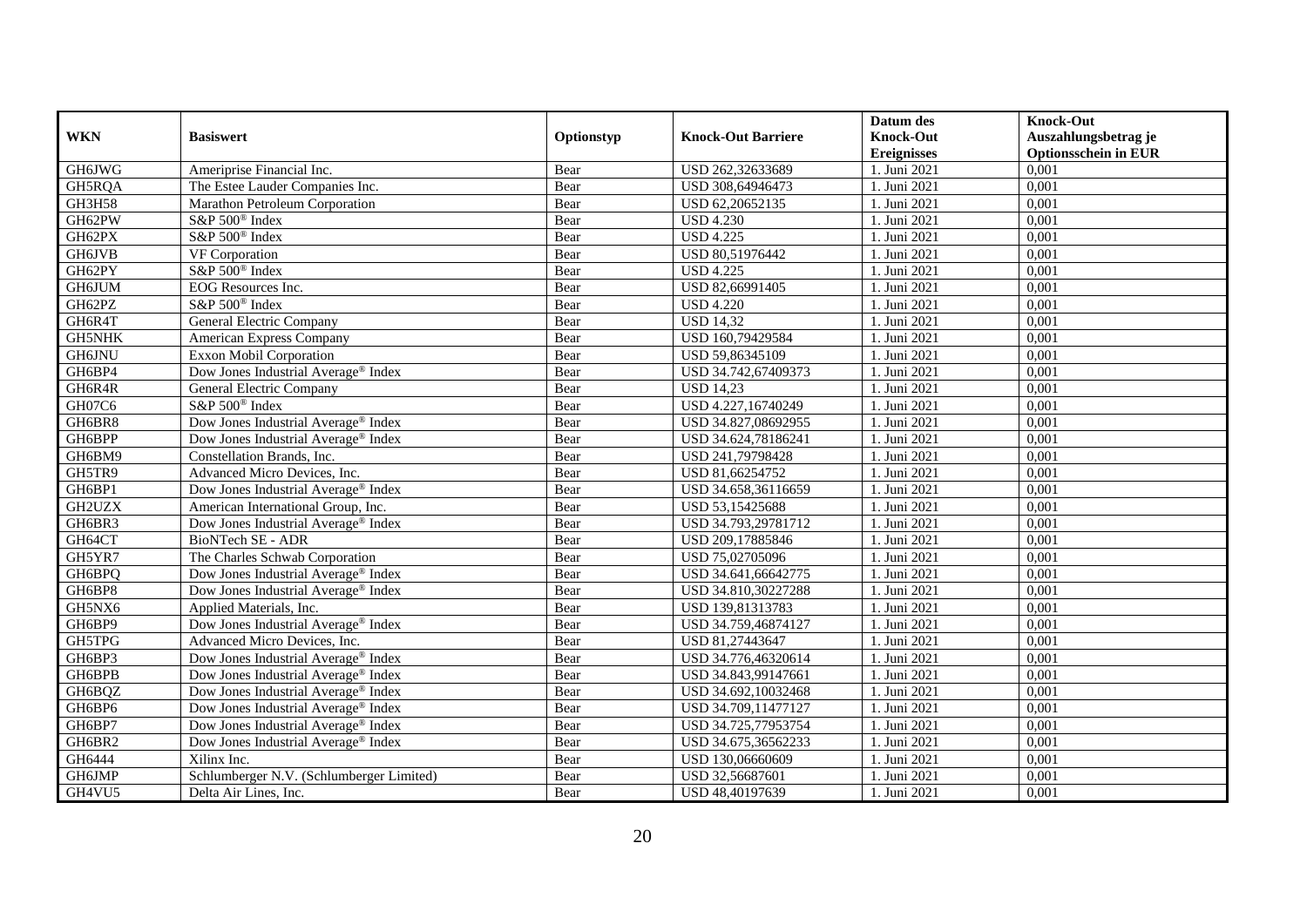|               |                                          |            |                           | Datum des          | <b>Knock-Out</b>            |
|---------------|------------------------------------------|------------|---------------------------|--------------------|-----------------------------|
| <b>WKN</b>    | <b>Basiswert</b>                         | Optionstyp | <b>Knock-Out Barriere</b> | <b>Knock-Out</b>   | Auszahlungsbetrag je        |
|               |                                          |            |                           | <b>Ereignisses</b> | <b>Optionsschein in EUR</b> |
| GH5TNZ        | Advanced Micro Devices, Inc.             | Bear       | USD 82,44872122           | 1. Juni 2021       | 0,001                       |
| GH5ZGG        | NASDAQ-100 Index®                        | Bear       | <b>USD 13.770</b>         | 1. Juni 2021       | 0,001                       |
| GH66X9        | Pfizer Inc.                              | Bull       | USD 38,58799647           | 1. Juni 2021       | 0,001                       |
| GH5TNX        | Advanced Micro Devices, Inc.             | Bear       | USD 82,06061018           | 1. Juni 2021       | 0,001                       |
| GH6R7V        | Ulta Beauty, Inc.                        | Bull       | <b>USD 342,53</b>         | 1. Juni 2021       | 0,001                       |
| GH6BNC        | Pioneer Natural Resources Co             | Bear       | USD 159,85050734          | 1. Juni 2021       | 0,001                       |
| GH5ZGH        | NASDAQ-100 Index®                        | Bear       | <b>USD 13.770</b>         | 1. Juni 2021       | 0,001                       |
| GH5NW4        | Applied Materials, Inc.                  | Bear       | USD 141,80649051          | 1. Juni 2021       | 0,001                       |
| GH6JQ6        | <b>Exxon Mobil Corporation</b>           | Bear       | USD 60,33332121           | 1. Juni 2021       | 0,001                       |
| GH6BHM        | Lam Research Corporation                 | Bear       | USD 664,98689853          | 1. Juni 2021       | 0,001                       |
| GH6R7G        | Ulta Beauty, Inc.                        | Bull       | <b>USD 339,06</b>         | 1. Juni 2021       | 0,001                       |
| GH5NW8        | Applied Materials, Inc.                  | Bear       | USD 141,13871735          | 1. Juni 2021       | 0,001                       |
| GH6JTX        | EOG Resources Inc.                       | Bear       | USD 84,51901743           | 1. Juni 2021       | 0,001                       |
| GH5TRD        | Advanced Micro Devices, Inc.             | Bear       | USD 82,84678385           | 1. Juni 2021       | 0.001                       |
| GH6BKD        | Lam Research Corporation                 | Bear       | USD 672,9759287           | 1. Juni 2021       | 0,001                       |
| GH60Z4        | <b>QUALCOMM</b> Incorporated             | Bear       | USD 135,89055874          | 1. Juni 2021       | 0,001                       |
| GH6JQJ        | <b>Imperial Brands PLC</b>               | Bull       | GBP 15,91336375           | 1. Juni 2021       | 0,001                       |
| GH4G1S        | ASML Holding N.V.                        | Bear       | EUR 562,35190016          | 1. Juni 2021       | 0,001                       |
| GH6R3A        | Ceconomy AG                              | Bear       | <b>EUR 4,8</b>            | 1. Juni 2021       | 0,001                       |
| GH5YQM        | Morgan Stanley                           | Bear       | USD 92,82367548           | 1. Juni 2021       | 0,001                       |
| GH6R1M        | Ceconomy AG                              | Bear       | <b>EUR 4,83</b>           | 1. Juni 2021       | 0,001                       |
| GH66RK        | Capital One Financial Corporation        | Bear       | USD 165,68107749          | 1. Juni 2021       | 0,001                       |
| GH6BM0        | Cummins Inc.                             | Bear       | USD 263,05929095          | 1. Juni 2021       | 0,001                       |
| GH6JMT        | Schlumberger N.V. (Schlumberger Limited) | Bear       | USD 32,81673749           | 1. Juni 2021       | 0,001                       |
| GH6BJS        | Chevron Corporation                      | Bear       | USD 107,30472814          | 1. Juni 2021       | 0,001                       |
| GH6JPV        | S&P Global Inc                           | Bull       | USD 375,73703171          | 1. Juni 2021       | 0,001                       |
| GH6R2E        | <b>CUREVAC NV</b>                        | Bull       | <b>USD 104,91</b>         | 1. Juni 2021       | 0,001                       |
| GH6MRV        | NASDAQ-100 Index®                        | Bull       | <b>USD 13.680</b>         | 1. Juni 2021       | 0,001                       |
| GH6F9B        | NASDAQ-100 Index®                        | Bull       | <b>USD 13.640</b>         | 1. Juni 2021       | 0,001                       |
| GH5448        | Publicis Groupe SA                       | Bear       | EUR 56,80669425           | 1. Juni 2021       | 0,001                       |
| GH6MRW        | NASDAQ-100 Index®                        | Bull       | <b>USD 13.660</b>         | 1. Juni 2021       | 0,001                       |
| <b>GH1PTW</b> | Aalberts Industries N.V.                 | Bear       | EUR 47,28174264           | 1. Juni 2021       | 0,001                       |
| GH6S2D        | S&P 500 <sup>®</sup> Index               | Bull       | <b>USD 4.200</b>          | 1. Juni 2021       | 0,001                       |
| <b>GH6JTV</b> | Sodexo S.A.                              | Bear       | EUR 81,52695589           | 1. Juni 2021       | 0,001                       |
| GH6JU5        | Parker-Hannifin Corporation              | Bear       | USD 313,76605189          | 1. Juni 2021       | 0,001                       |
| GH6F9D        | NASDAQ-100 Index®                        | Bull       | <b>USD 13.620</b>         | 1. Juni 2021       | 0,001                       |
| GH6JN5        | Lanxess AG                               | Bear       | EUR 62,73712409           | 1. Juni 2021       | 0,001                       |
| GH6BNN        | The Allstate Corporation                 | Bear       | USD 139,22273247          | 1. Juni 2021       | 0,001                       |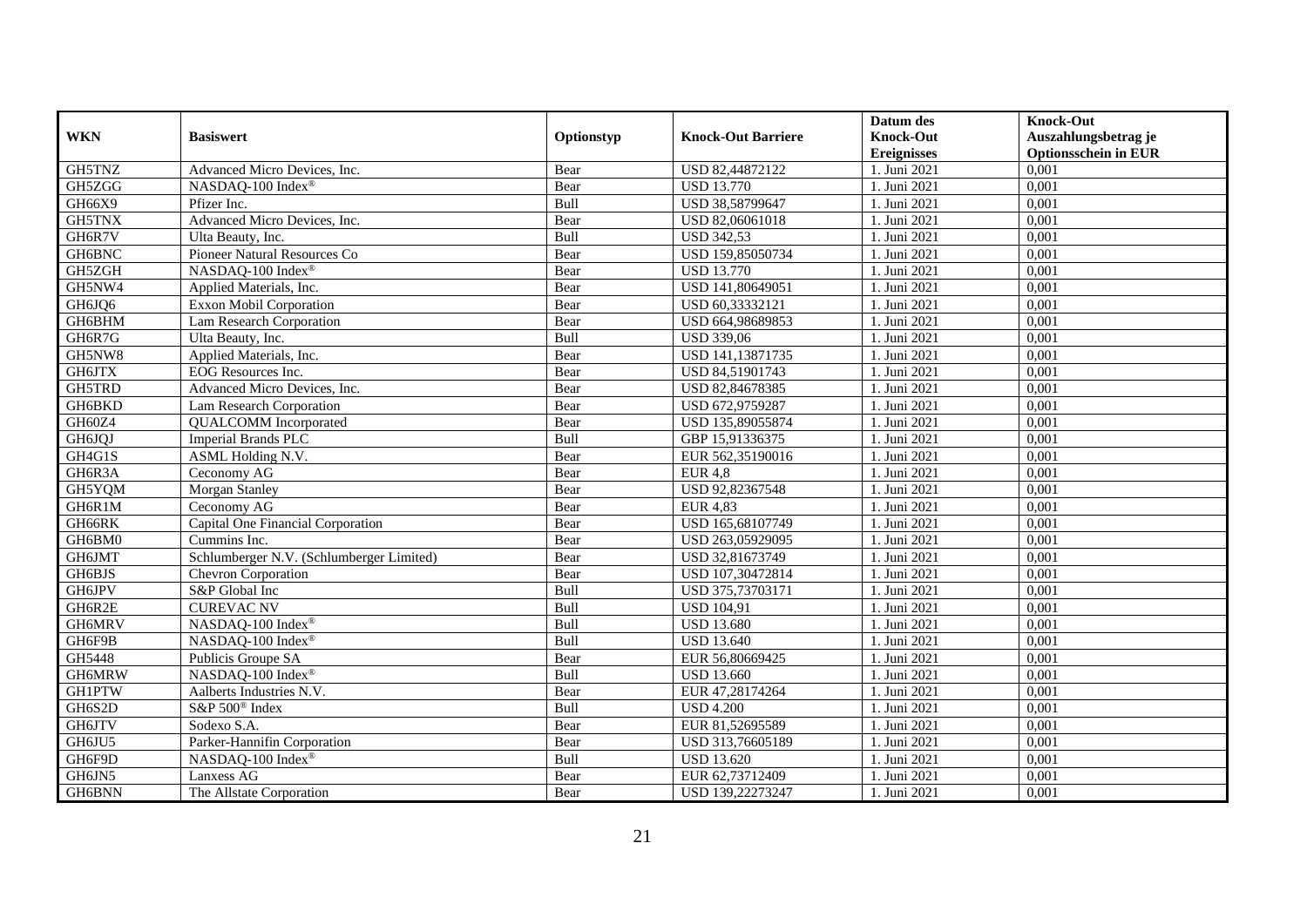| <b>WKN</b>    | <b>Basiswert</b>                                                         | Optionstyp  | <b>Knock-Out Barriere</b> | Datum des<br><b>Knock-Out</b><br><b>Ereignisses</b> | <b>Knock-Out</b><br>Auszahlungsbetrag je<br><b>Optionsschein in EUR</b> |
|---------------|--------------------------------------------------------------------------|-------------|---------------------------|-----------------------------------------------------|-------------------------------------------------------------------------|
| GH6F9E        | NASDAQ-100 Index®                                                        | Bull        | <b>USD 13.610</b>         | 1. Juni 2021                                        | 0,001                                                                   |
| GH6F9C        | NASDAQ-100 Index®                                                        | Bull        | <b>USD 13.630</b>         | 1. Juni 2021                                        | 0,001                                                                   |
| GH6RBT        | Moody's Corporation                                                      | Bull        | <b>USD 331,49</b>         | 1. Juni 2021                                        | 0,001                                                                   |
| <b>GH6JUY</b> | WEC Energy Group Inc.                                                    | Bull        | USD 93,01887538           | 1. Juni 2021                                        | 0,001                                                                   |
| GH6RB5        | <b>Baker Hughes Company</b>                                              | Bear        | <b>USD 25,58</b>          | 1. Juni 2021                                        | 0,001                                                                   |
| <b>GH1ZKX</b> | Nvidia Corporation                                                       | Bear        | USD 655,05680192          | 1. Juni 2021                                        | 0,001                                                                   |
| GH5475        | The Boeing Company                                                       | Bear        | USD 255,52024748          | 1. Juni 2021                                        | 0,001                                                                   |
| GH6JPZ        | S&P Global Inc                                                           | Bull        | USD 373,36604079          | 1. Juni 2021                                        | 0,001                                                                   |
| <b>GH6UJL</b> | DAX <sup>®</sup> (Performance Index)/X-DAX <sup>®</sup>                  | Bull        | <b>EUR 15.600</b>         | 2. Juni 2021                                        | 0,001                                                                   |
| GH6UJM        | DAX <sup>®</sup> (Performance Index)/ X-DAX <sup>®</sup>                 | Bull        | EUR 15.600                | 2. Juni 2021                                        | 0,001                                                                   |
| GH6UKT        | ICE Brent Crude Oil Future (Generic Front Month<br>Future)               | Bull        | <b>USD 70,92</b>          | 2. Juni 2021                                        | 0,001                                                                   |
| GH6UKU        | ICE Brent Crude Oil Future (Generic Front Month<br>Future)               | Bull        | <b>USD 70,42</b>          | 2. Juni 2021                                        | 0,001                                                                   |
| <b>GH6UKR</b> | <b>EUREX Euro Bund Future (Generic Front Month</b><br>Future)            | Bear        | EUR 169,96                | 2. Juni 2021                                        | 0,001                                                                   |
| GH6TP8        | 1 Feinunze Silber, Feinheit mind. 0,999                                  | Bull        | USD 27,7655375            | 2. Juni 2021                                        | 0,001                                                                   |
| GH6U7F        | $\text{DAX}^{\circledast}$ (Performance Index)/X-DAX <sup>®</sup>        | Bull        | EUR 15.735                | 2. Juni 2021                                        | 0,001                                                                   |
| GH6U6Y        | DAX <sup>®</sup> (Performance Index)/X-DAX <sup>®</sup>                  | Bull        | EUR 15.725                | 2. Juni 2021                                        | 0,001                                                                   |
| GH6U76        | $\overline{\text{DAX}^{\otimes}}$ (Performance Index)/X-DAX <sup>®</sup> | Bull        | <b>EUR 15.680</b>         | 2. Juni 2021                                        | 0,001                                                                   |
| GH6U78        | $DAX^{\circledast}$ (Performance Index)/ X-DAX <sup>®</sup>              | Bull        | EUR 15.690                | 2. Juni 2021                                        | 0,001                                                                   |
| GH6U7D        | $\text{DAX}^{\circledR}$ (Performance Index)/ X-DAX <sup>®</sup>         | Bull        | <b>EUR 15.700</b>         | 2. Juni 2021                                        | 0,001                                                                   |
| GH6U71        | $DAX^{\circledcirc}$ (Performance Index)/X-DAX <sup>®</sup>              | <b>Bull</b> | EUR 15.730                | 2. Juni 2021                                        | 0,001                                                                   |
| GH6U7L        | DAX <sup>®</sup> (Performance Index)/ X-DAX <sup>®</sup>                 | Bull        | EUR 15.715                | 2. Juni 2021                                        | 0,001                                                                   |
| GH6U79        | DAX <sup>®</sup> (Performance Index)/ X-DAX <sup>®</sup>                 | Bull        | EUR 15.675                | 2. Juni 2021                                        | 0,001                                                                   |
| GH6U7A        | DAX <sup>®</sup> (Performance Index)/ X-DAX <sup>®</sup>                 | Bull        | EUR 15.710                | 2. Juni 2021                                        | 0,001                                                                   |
| GH6U7H        | DAX <sup>®</sup> (Performance Index)/ X-DAX <sup>®</sup>                 | Bull        | EUR 15.685                | 2. Juni 2021                                        | 0,001                                                                   |
| GH6TJL        | $\text{DAX}^{\circledR}$ (Performance Index)/ X-DAX <sup>®</sup>         | Bear        | EUR 15.573,3              | 2. Juni 2021                                        | 0,001                                                                   |
| GH6TJM        | DAX <sup>®</sup> (Performance Index)/ X-DAX <sup>®</sup>                 | Bear        | EUR 15.581,01             | 2. Juni 2021                                        | 0,001                                                                   |
| GH6U74        | DAX <sup>®</sup> (Performance Index)/ X-DAX <sup>®</sup>                 | Bull        | EUR 15.695                | 2. Juni 2021                                        | 0,001                                                                   |
| GH6U75        | DAX <sup>®</sup> (Performance Index)/ X-DAX <sup>®</sup>                 | Bull        | EUR 15.720                | 2. Juni 2021                                        | 0,001                                                                   |
| GH6U7N        | $DAX^{\circledast}$ (Performance Index)/ X-DAX <sup>®</sup>              | Bull        | <b>EUR 15.705</b>         | 2. Juni 2021                                        | 0,001                                                                   |
| GH6TJW        | $DAX^{\circledast}$ (Performance Index)/ X-DAX <sup>®</sup>              | Bear        | EUR 15.604,17             | 2. Juni 2021                                        | 0,001                                                                   |
| GH6TJX        | DAX <sup>®</sup> (Performance Index)/ X-DAX <sup>®</sup>                 | Bear        | EUR 15.596,45             | 2. Juni 2021                                        | 0,001                                                                   |
| <b>GH5LHU</b> | Porsche Automobil Holding SE                                             | Bear        | EUR 97,57886596           | 2. Juni 2021                                        | 0,001                                                                   |
| GH6U7E        | DAX <sup>®</sup> (Performance Index)                                     | Bull        | EUR 15.730                | 2. Juni 2021                                        | 0,001                                                                   |
| GH6JP4        | Lanxess AG                                                               | Bear        | EUR 63,1860793            | 2. Juni 2021                                        | 0,001                                                                   |
| GH1WFQ        | $MDAX^{\circledR}$ (Performance Index)                                   | Bear        | EUR 33.698,38380623       | 2. Juni 2021                                        | 0,001                                                                   |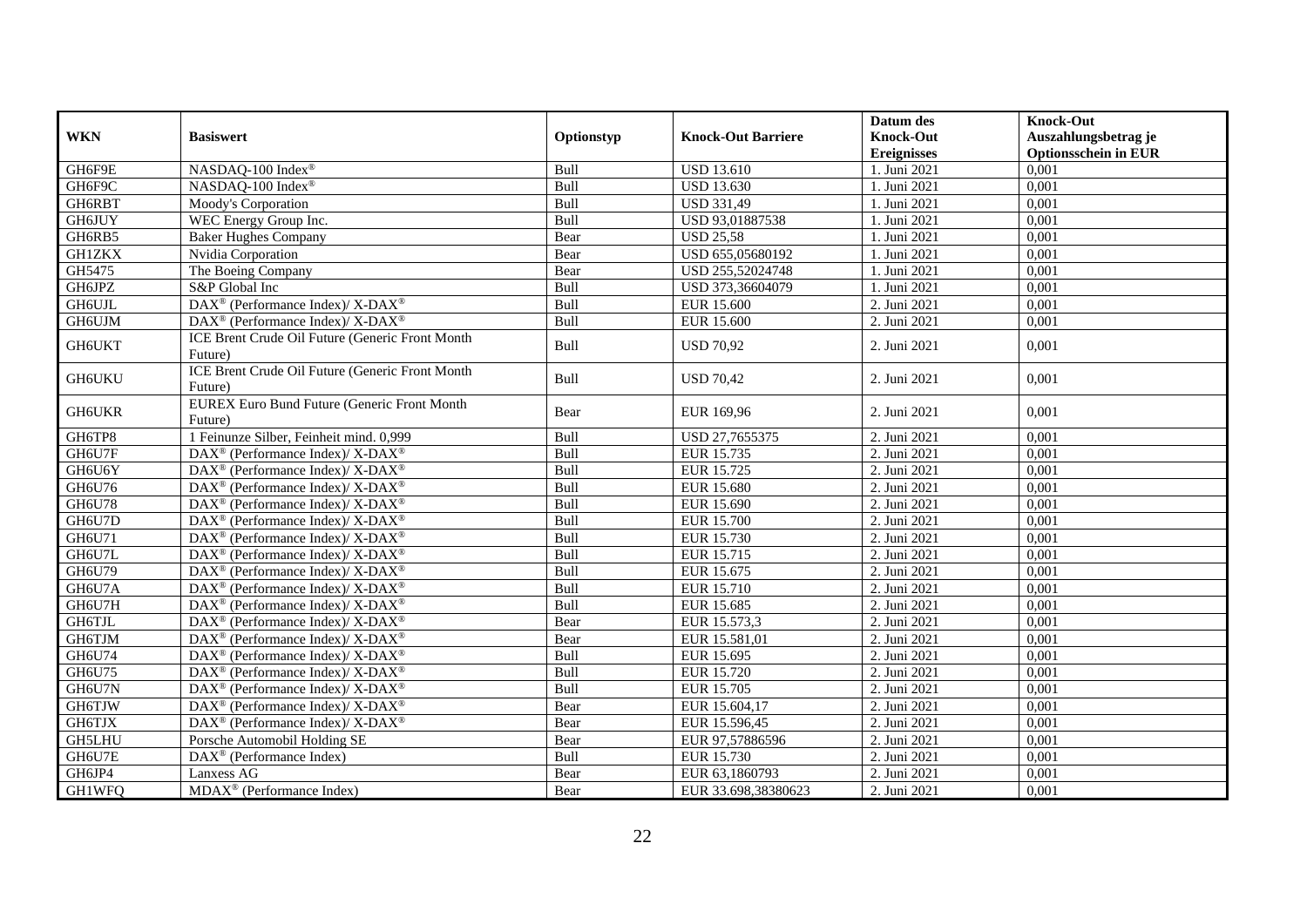|                                  |                                                             |            |                           | Datum des          | <b>Knock-Out</b>            |
|----------------------------------|-------------------------------------------------------------|------------|---------------------------|--------------------|-----------------------------|
| <b>WKN</b>                       | <b>Basiswert</b>                                            | Optionstyp | <b>Knock-Out Barriere</b> | <b>Knock-Out</b>   | Auszahlungsbetrag je        |
|                                  |                                                             |            |                           | <b>Ereignisses</b> | <b>Optionsschein in EUR</b> |
| GH6TK8                           | Daimler AG                                                  | Bear       | <b>EUR 78,21</b>          | 2. Juni 2021       | 0,001                       |
| GH6TAW                           | Barclays PLC                                                | Bear       | GBP 1,84                  | 2. Juni 2021       | 0,001                       |
| GH6TLK                           | DAX <sup>®</sup> (Performance Index)/ X-DAX <sup>®</sup>    | Bear       | EUR 15.588,73             | 2. Juni 2021       | 0,001                       |
| GH6TL6                           | Daimler AG                                                  | Bear       | <b>EUR 77,07</b>          | 2. Juni 2021       | 0,001                       |
| GH6U7C                           | DAX <sup>®</sup> (Performance Index)                        | Bull       | EUR 15.735                | 2. Juni 2021       | 0,001                       |
| GH6TJS                           | $DAX^{\circledast}$ (Performance Index)/ X-DAX <sup>®</sup> | Bear       | EUR 15.619,59             | 2. Juni 2021       | 0,001                       |
| GH6TL7                           | Daimler AG                                                  | Bear       | <b>EUR 77,83</b>          | 2. Juni 2021       | 0,001                       |
| GH6TL2                           | Daimler AG                                                  | Bear       | <b>EUR 77,45</b>          | 2. Juni 2021       | 0,001                       |
| GH6U77                           | DAX <sup>®</sup> (Performance Index)                        | Bull       | <b>EUR 15.720</b>         | 2. Juni 2021       | 0,001                       |
| <b>GH6TKR</b>                    | Airbus SE                                                   | Bear       | EUR 109,1                 | 2. Juni 2021       | 0,001                       |
| GH6TKT                           | Airbus SE                                                   | Bear       | EUR 108,03                | 2. Juni 2021       | 0,001                       |
| GH6U7J                           | DAX <sup>®</sup> (Performance Index)                        | Bull       | <b>EUR 15.680</b>         | 2. Juni 2021       | 0,001                       |
| GH <sub>2</sub> A <sub>1</sub> D | Airbus SE                                                   | Bear       | EUR 109,65172809          | 2. Juni 2021       | 0,001                       |
| GH6U7K                           | $DAX^{\circledR}$ (Performance Index)                       | Bull       | EUR 15.675                | 2. Juni 2021       | 0.001                       |
| GH6U7M                           | DAX <sup>®</sup> (Performance Index)                        | Bull       | EUR 15.690                | 2. Juni 2021       | 0,001                       |
| GF25DC                           | Deutsche Wohnen AG                                          | Bear       | EUR 51,47753704           | 2. Juni 2021       | 0,001                       |
| GH6U7G                           | DAX <sup>®</sup> (Performance Index)                        | Bull       | EUR 15.710                | 2. Juni 2021       | 0,001                       |
| GH6U7B                           | $DAX^{\circledast}$ (Performance Index)                     | Bull       | EUR 15.725                | 2. Juni 2021       | 0,001                       |
| GH6U72                           | DAX <sup>®</sup> (Performance Index)                        | Bull       | EUR 15.715                | 2. Juni 2021       | 0,001                       |
| GH6U73                           | $DAX^{\circledast}$ (Performance Index)                     | Bull       | EUR 15.700                | 2. Juni 2021       | 0,001                       |
| GH6U6Z                           | DAX <sup>®</sup> (Performance Index)                        | Bull       | <b>EUR 15.705</b>         | 2. Juni 2021       | 0,001                       |
| <b>GH6U70</b>                    | $DAX^{\circledcirc}$ (Performance Index)                    | Bull       | EUR 15.695                | 2. Juni 2021       | 0,001                       |
| GH6U7P                           | $DAX^{\circledR}$ (Performance Index)                       | Bull       | EUR 15.685                | 2. Juni 2021       | 0,001                       |
| GH646C                           | Alstom S.A.                                                 | Bear       | EUR 46,89113559           | 2. Juni 2021       | 0,001                       |
| <b>GH6TNR</b>                    | 1 Feinunze Silber, Feinheit mind. 0,999                     | Bull       | USD 27,69526609           | 2. Juni 2021       | 0,001                       |
| <b>GH6UCG</b>                    | DAX <sup>®</sup> (Performance Index)                        | Bull       | EUR 15.610                | 2. Juni 2021       | 0,001                       |
| <b>GH6UCP</b>                    | $\overline{\text{DAX}}^{\textcirc}$ (Performance Index)     | Bull       | <b>EUR 15.600</b>         | 2. Juni 2021       | 0,001                       |
| GH6UD0                           | DAX <sup>®</sup> (Performance Index)                        | Bull       | EUR 15.590                | 2. Juni 2021       | 0,001                       |
| <b>GH6UCR</b>                    | $DAX^{\circledast}$ (Performance Index)                     | Bull       | EUR 15.600                | 2. Juni 2021       | 0,001                       |
| GH6UD5                           | $DAX^{\circledast}$ (Performance Index)                     | Bull       | <b>EUR 15.580</b>         | 2. Juni 2021       | 0,001                       |
| <b>GH6UCY</b>                    | $DAX^{\circledR}$ (Performance Index)                       | Bull       | <b>EUR 15.590</b>         | 2. Juni 2021       | 0,001                       |
| <b>GH6UCZ</b>                    | DAX <sup>®</sup> (Performance Index)                        | Bull       | <b>EUR 15.590</b>         | 2. Juni 2021       | 0,001                       |
| GH6UD8                           | $DAX^{\circledR}$ (Performance Index)                       | Bear       | EUR 15.575                | 2. Juni 2021       | 0,001                       |
| GH6UD9                           | $\overline{\text{DAX}}^{\textcirc}$ (Performance Index)     | Bull       | EUR 15.575                | 2. Juni 2021       | 0,001                       |
| GH6UCS                           | $DAX^{\circledast}$ (Performance Index)                     | Bull       | <b>EUR 15.600</b>         | 2. Juni 2021       | 0,001                       |
| GH6UCT                           | $DAX^{\circledast}$ (Performance Index)                     | Bull       | EUR 15.600                | 2. Juni 2021       | 0,001                       |
| <b>GH6UCU</b>                    | DAX <sup>®</sup> (Performance Index)                        | Bull       | EUR 15.600                | 2. Juni 2021       | 0,001                       |
| <b>GH6UCV</b>                    | $DAX^{\circledast}$ (Performance Index)                     | Bull       | <b>EUR 15.600</b>         | 2. Juni 2021       | 0,001                       |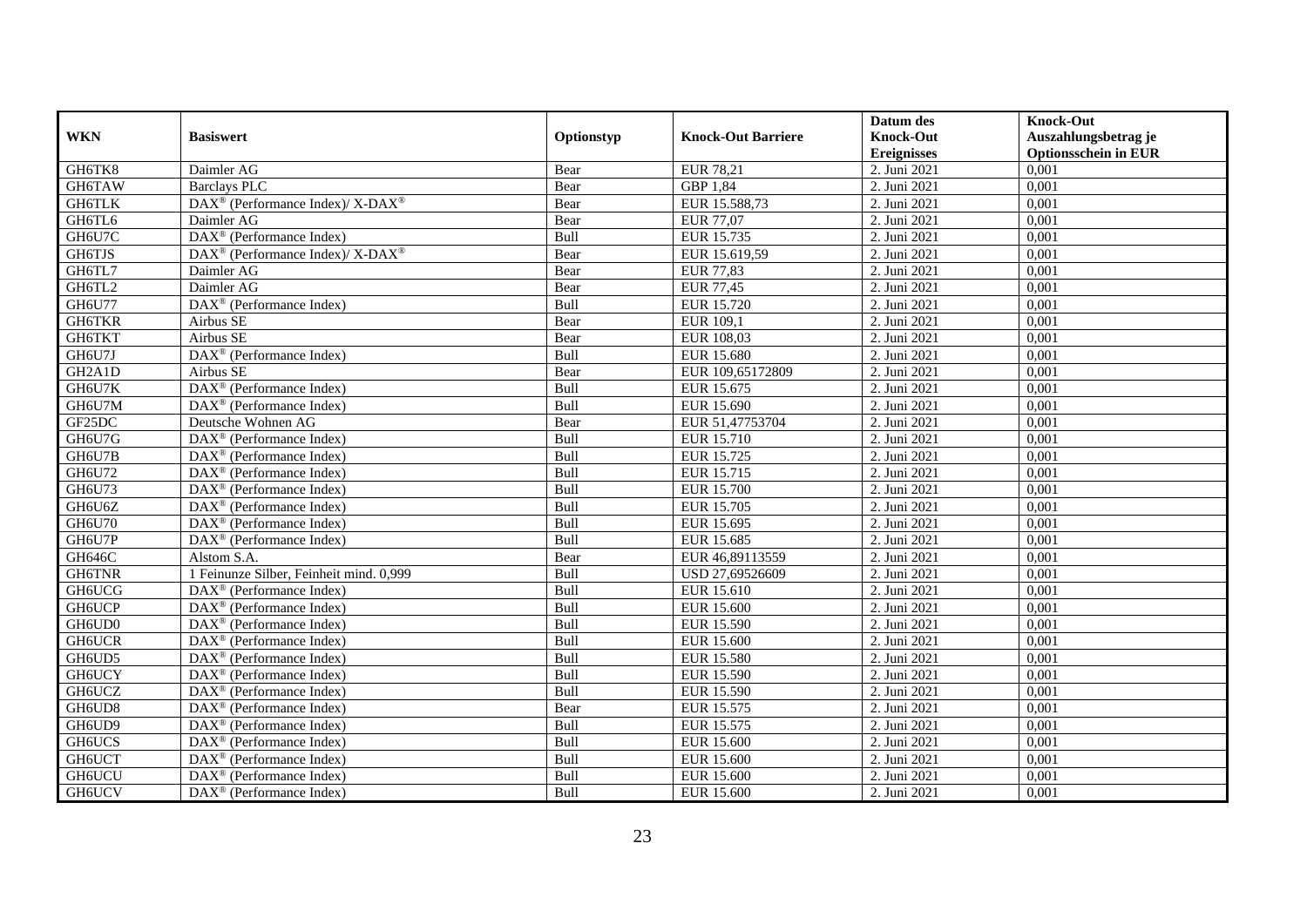|                                  |                                                          |             |                           | Datum des                              | <b>Knock-Out</b>                                    |
|----------------------------------|----------------------------------------------------------|-------------|---------------------------|----------------------------------------|-----------------------------------------------------|
| <b>WKN</b>                       | <b>Basiswert</b>                                         | Optionstyp  | <b>Knock-Out Barriere</b> | <b>Knock-Out</b><br><b>Ereignisses</b> | Auszahlungsbetrag je<br><b>Optionsschein in EUR</b> |
| GH6UCW                           | $\overline{\text{DAX}^{\otimes}}$ (Performance Index)    | Bull        | EUR 15.590                | 2. Juni 2021                           | 0,001                                               |
| GH6UD2                           | $DAX^{\circledR}$ (Performance Index)                    | Bull        | EUR 15.590                | 2. Juni 2021                           | 0,001                                               |
| GH6UD3                           | DAX <sup>®</sup> (Performance Index)                     | Bull        | <b>EUR 15.580</b>         | 2. Juni 2021                           | 0,001                                               |
| <b>GH6UDE</b>                    | $DAX^{\circledast}$ (Performance Index)                  | Bull        | EUR 15.570                | 2. Juni 2021                           | 0,001                                               |
| GH6UDF                           | DAX <sup>®</sup> (Performance Index)                     | Bear        | EUR 15.570                | 2. Juni 2021                           | 0,001                                               |
| GH6UDG                           | $DAX^{\circledast}$ (Performance Index)                  | Bull        | EUR 15.570                | 2. Juni 2021                           | 0,001                                               |
| <b>GH6UDH</b>                    | $\text{DAX}^{\textcircled{}}$ (Performance Index)        | Bull        | EUR 15.570                | 2. Juni 2021                           | 0,001                                               |
| GH6UDA                           | $DAX^{\circledR}$ (Performance Index)                    | Bull        | EUR 15.575                | 2. Juni 2021                           | 0,001                                               |
|                                  |                                                          |             |                           |                                        |                                                     |
| <b>GH6UDB</b>                    | $DAX^{\circledR}$ (Performance Index)                    | Bull        | EUR 15.575                | 2. Juni 2021                           | 0,001                                               |
| GH6UDJ                           | DAX <sup>®</sup> (Performance Index)                     | Bull        | EUR 15.570                | 2. Juni 2021                           | 0,001                                               |
| GH4VT6                           | Compagnie Generale des Etablissements Michelin SCA       | Bear        | EUR 128,19979501          | 2. Juni 2021                           | 0,001                                               |
| <b>GH6UDK</b>                    | DAX <sup>®</sup> (Performance Index)                     | Bull        | <b>EUR 15.570</b>         | 2. Juni 2021                           | 0,001                                               |
| GH6UD1                           | DAX <sup>®</sup> (Performance Index)                     | Bull        | <b>EUR 15.590</b>         | 2. Juni 2021                           | 0,001                                               |
| GH6UDC                           | DAX <sup>®</sup> (Performance Index)                     | Bull        | EUR 15.575                | 2. Juni 2021                           | 0,001                                               |
| GH6UDD                           | $DAX^{\circledast}$ (Performance Index)                  | Bull        | EUR 15.575                | 2. Juni 2021                           | 0,001                                               |
| GH6UD6                           | $DAX^{\circledast}$ (Performance Index)                  | Bull        | <b>EUR 15.580</b>         | 2. Juni 2021                           | 0,001                                               |
| GH6UD7                           | $DAX^{\circledast}$ (Performance Index)                  | Bull        | EUR 15.575                | 2. Juni 2021                           | 0,001                                               |
| <b>GH6UDL</b>                    | $\overline{\text{DAX}}^{\textcirc}$ (Performance Index)  | <b>Bull</b> | EUR 15.570                | 2. Juni 2021                           | 0,001                                               |
| GH60PU                           | Solvay SA                                                | Bear        | EUR 113,60564743          | 2. Juni 2021                           | 0,001                                               |
| GH6T9G                           | <b>OMV AG</b>                                            | Bear        | <b>EUR 48,4</b>           | 2. Juni 2021                           | 0,001                                               |
| GH5YK9                           | Anheuser-Busch InBev SA/NV                               | Bear        | EUR 62,89429329           | 2. Juni 2021                           | 0,001                                               |
| <b>GH6TKG</b>                    | $K+SAG$                                                  | Bear        | EUR 11,49                 | 2. Juni 2021                           | 0,001                                               |
| GH2A0Z                           | Aeroports de Paris SA                                    | Bear        | EUR 116,74205035          | 2. Juni 2021                           | 0,001                                               |
| GH <sub>2</sub> A <sub>1</sub> N | Airbus SE                                                | Bear        | EUR 110,15553331          | 2. Juni 2021                           | 0,001                                               |
| GH6RBL                           | ENI S.p.A.                                               | Bear        | EUR 10,33839988           | 2. Juni 2021                           | 0,001                                               |
| <b>GH346B</b>                    | ABN AMRO Bank N.V.                                       | Bear        | EUR 11,22691184           | 2. Juni 2021                           | 0,001                                               |
| GH3NVE                           | Continental AG                                           | Bear        | EUR 125,83798255          | 2. Juni 2021                           | 0,001                                               |
| GH6TAJ                           | <b>OMV AG</b>                                            | Bear        | <b>EUR 48,97</b>          | 2. Juni 2021                           | 0,001                                               |
| GH6TA2                           | <b>OMV AG</b>                                            | Bear        | <b>EUR 48,68</b>          | 2. Juni 2021                           | 0,001                                               |
| GH64CP                           | Commerzbank AG                                           | Bear        | EUR 6,77992168            | 2. Juni 2021                           | 0,001                                               |
| GH64DR                           | Commerzbank AG                                           | Bear        | EUR 6,74996621            | 2. Juni 2021                           | 0,001                                               |
| GC8DBZ                           | Aurubis AG                                               | Bear        | EUR 80,13429393           | 2. Juni 2021                           | 0,001                                               |
| GH6JT3                           | Royal Dutch Shell plc                                    | Bear        | GBP 13,85318738           | 2. Juni 2021                           | 0,001                                               |
| <b>GH6UCE</b>                    | DAX <sup>®</sup> (Performance Index)                     | Bear        | EUR 15.625                | 2. Juni 2021                           | 0,001                                               |
| <b>GH6UCF</b>                    | $DAX^{\circledast}$ (Performance Index)                  | Bear        | EUR 15.620                | 2. Juni 2021                           | 0,001                                               |
| <b>GH6UCH</b>                    | $DAX^{\circledast}$ (Performance Index)                  | Bear        | EUR 15.610                | 2. Juni 2021                           | 0,001                                               |
| GH5YKT                           | Anheuser-Busch InBev SA/NV                               | Bear        | EUR 63,20342969           | 2. Juni 2021                           | 0,001                                               |
| GH6TJQ                           | DAX <sup>®</sup> (Performance Index)/ X-DAX <sup>®</sup> | Bear        | EUR 15.611,89             | 2. Juni 2021                           | 0,001                                               |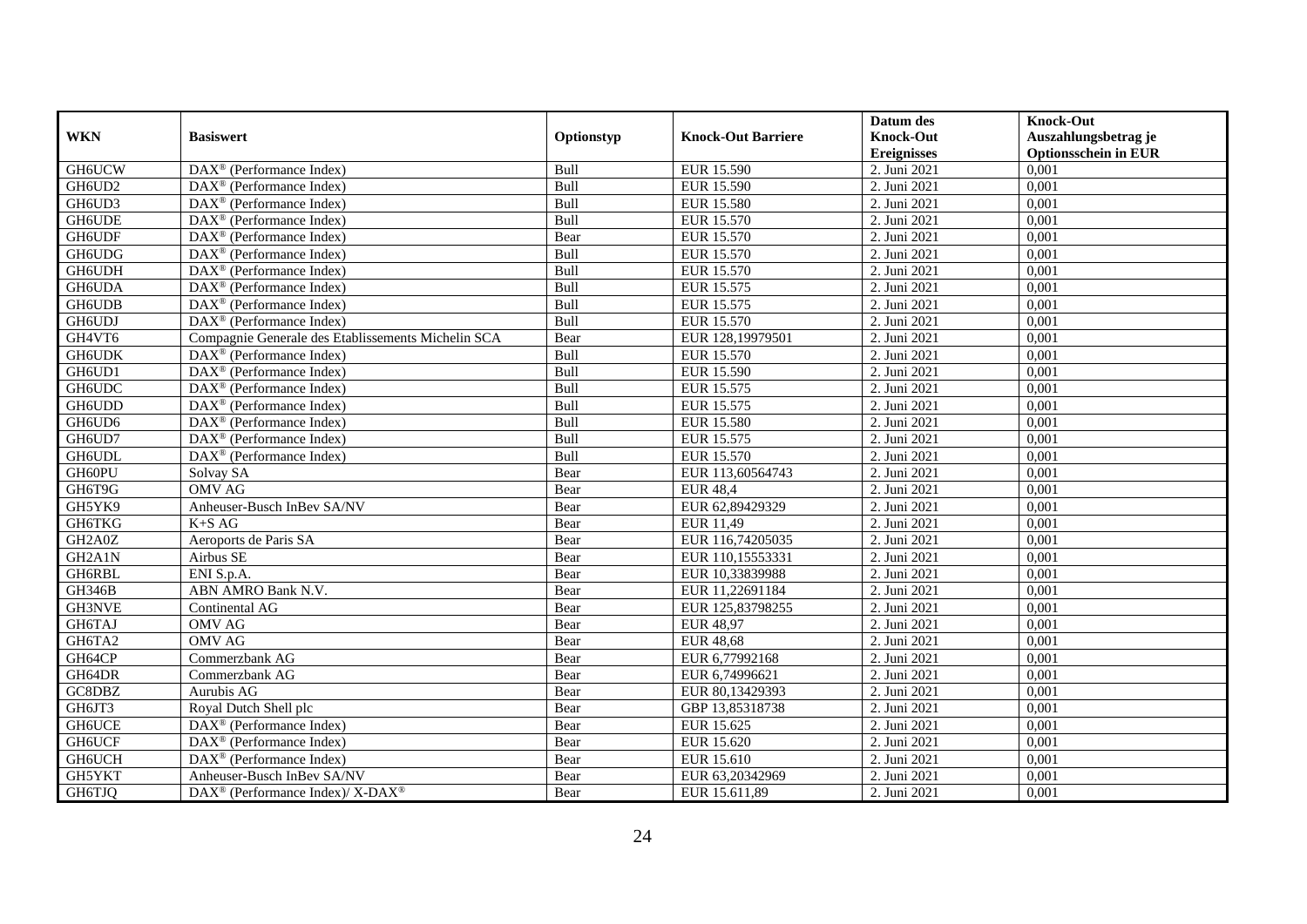|               |                                                         |            |                           | Datum des          | <b>Knock-Out</b>            |
|---------------|---------------------------------------------------------|------------|---------------------------|--------------------|-----------------------------|
| <b>WKN</b>    | <b>Basiswert</b>                                        | Optionstyp | <b>Knock-Out Barriere</b> | <b>Knock-Out</b>   | Auszahlungsbetrag je        |
|               |                                                         |            |                           | <b>Ereignisses</b> | <b>Optionsschein in EUR</b> |
| GH6TLB        | Airbus SE                                               | Bear       | EUR 108,57                | 2. Juni 2021       | 0,001                       |
| <b>GH6UCN</b> | DAX <sup>®</sup> (Performance Index)                    | Bear       | EUR 15.610                | 2. Juni 2021       | 0,001                       |
| GH6TB5        | <b>OMV AG</b>                                           | Bear       | EUR 49,26                 | 2. Juni 2021       | 0,001                       |
| GH6UCQ        | $DAX^{\otimes}$ (Performance Index)                     | Bear       | <b>EUR 15.600</b>         | 2. Juni 2021       | 0,001                       |
| GH6UD4        | DAX <sup>®</sup> (Performance Index)                    | Bear       | <b>EUR 15.580</b>         | 2. Juni 2021       | 0,001                       |
| <b>GH6UCX</b> | $\text{DAX}^{\textcircled{p}}$ (Performance Index)      | Bear       | EUR 15.590                | 2. Juni 2021       | 0,001                       |
| <b>GH6UCJ</b> | $DAX^{\otimes}$ (Performance Index)                     | Bear       | EUR 15.610                | 2. Juni 2021       | 0,001                       |
| <b>GH6UCK</b> | $\overline{\text{DAX}}^{\textcirc}$ (Performance Index) | Bear       | EUR 15.610                | 2. Juni 2021       | 0,001                       |
| GH6UCL        | $\text{DAX}^{\textcircled{n}}$ (Performance Index)      | Bear       | EUR 15.610                | 2. Juni 2021       | 0,001                       |
| GH6UCM        | $\text{DAX}^{\otimes}$ (Performance Index)              | Bear       | EUR 15.610                | 2. Juni 2021       | 0,001                       |
| GH6UDQ        | $\overline{\text{DAX}}^{\textcirc}$ (Performance Index) | Bull       | EUR 15.560                | 2. Juni 2021       | 0,001                       |
| <b>GH6UDR</b> | DAX <sup>®</sup> (Performance Index)                    | Bull       | <b>EUR 15.560</b>         | 2. Juni 2021       | 0,001                       |
| <b>GH6UDS</b> | DAX <sup>®</sup> (Performance Index)                    | Bull       | EUR 15.560                | 2. Juni 2021       | 0,001                       |
| GH6UDM        | $DAX^{\circledR}$ (Performance Index)                   | Bull       | EUR 15.560                | 2. Juni 2021       | 0,001                       |
| GH6UDN        | $\text{DAX}^{\otimes}$ (Performance Index)              | Bull       | EUR 15.560                | 2. Juni 2021       | 0,001                       |
| <b>GH6UDP</b> | DAX <sup>®</sup> (Performance Index)                    | Bull       | EUR 15.560                | 2. Juni 2021       | 0,001                       |
| GH5TR3        | Kion Group AG                                           | Bear       | EUR 90,6375295            | 2. Juni 2021       | 0,001                       |
| GH5CLV        | Volkswagen AG                                           | Bear       | EUR 236,70402699          | 2. Juni 2021       | 0,001                       |
| GH5CLW        | Volkswagen AG                                           | Bear       | EUR 237,82915024          | 2. Juni 2021       | 0,001                       |
| GH6TLY        | Volkswagen AG                                           | Bear       | EUR 234,94                | 2. Juni 2021       | 0,001                       |
| GH6TMK        | Volkswagen AG                                           | Bear       | EUR 231,51                | 2. Juni 2021       | 0,001                       |
| GH5CLX        | Volkswagen AG                                           | Bear       | EUR 238,96423033          | 2. Juni 2021       | 0,001                       |
| GH6TML        | Volkswagen AG                                           | Bear       | EUR 232,65                | 2. Juni 2021       | 0,001                       |
| GH6TMM        | Volkswagen AG                                           | Bear       | <b>EUR 233,8</b>          | 2. Juni 2021       | 0,001                       |
| GH6JSZ        | Roval Dutch Shell plc                                   | Bear       | GBP 14,0231038            | 2. Juni 2021       | 0.001                       |
| GH6TFT        | Infineon Technologies AG                                | Bull       | <b>EUR 32,94</b>          | 2. Juni 2021       | 0,001                       |
| GH6RAD        | ENI S.p.A.                                              | Bear       | EUR 10,45838131           | 2. Juni 2021       | 0,001                       |
| GH6TBH        | <b>OMV AG</b>                                           | Bear       | <b>EUR 49,54</b>          | 2. Juni 2021       | 0,001                       |
| <b>GH6TCR</b> | Bayer AG                                                | Bear       | EUR 52,23                 | 2. Juni 2021       | 0,001                       |
| GH6THJ        | Delivery Hero AG                                        | Bull       | EUR 111,86                | 2. Juni 2021       | 0,001                       |
| GH66SV        | Banco Bilbao Vizcaya Argentaria S.A.                    | Bear       | EUR 5,2516913             | 2. Juni 2021       | 0,001                       |
| <b>GF464T</b> | Commerzbank AG                                          | Bear       | EUR 6,82696707            | 2. Juni 2021       | 0,001                       |
| GH6THP        | Delivery Hero AG                                        | Bull       | EUR 111,29                | 2. Juni 2021       | 0,001                       |
| GH4T29        | Sartorius AG                                            | Bull       | EUR 394,43                | 2. Juni 2021       | 0,001                       |
| GH6BMC        | Intesa Sanpaolo S.p.A.                                  | Bear       | EUR 2,46886399            | 2. Juni 2021       | 0,001                       |
| GH5CLY        | Volkswagen AG                                           | Bear       | EUR 240,08935358          | 2. Juni 2021       | 0,001                       |
| GH29VQ        | EURO STOXX <sup>®</sup> Banks (Price EUR) Index         | Bear       | EUR 99,88297766           | 2. Juni 2021       | 0,001                       |
| GH5LHV        | Porsche Automobil Holding SE                            | Bear       | EUR 98,18686502           | 2. Juni 2021       | 0,001                       |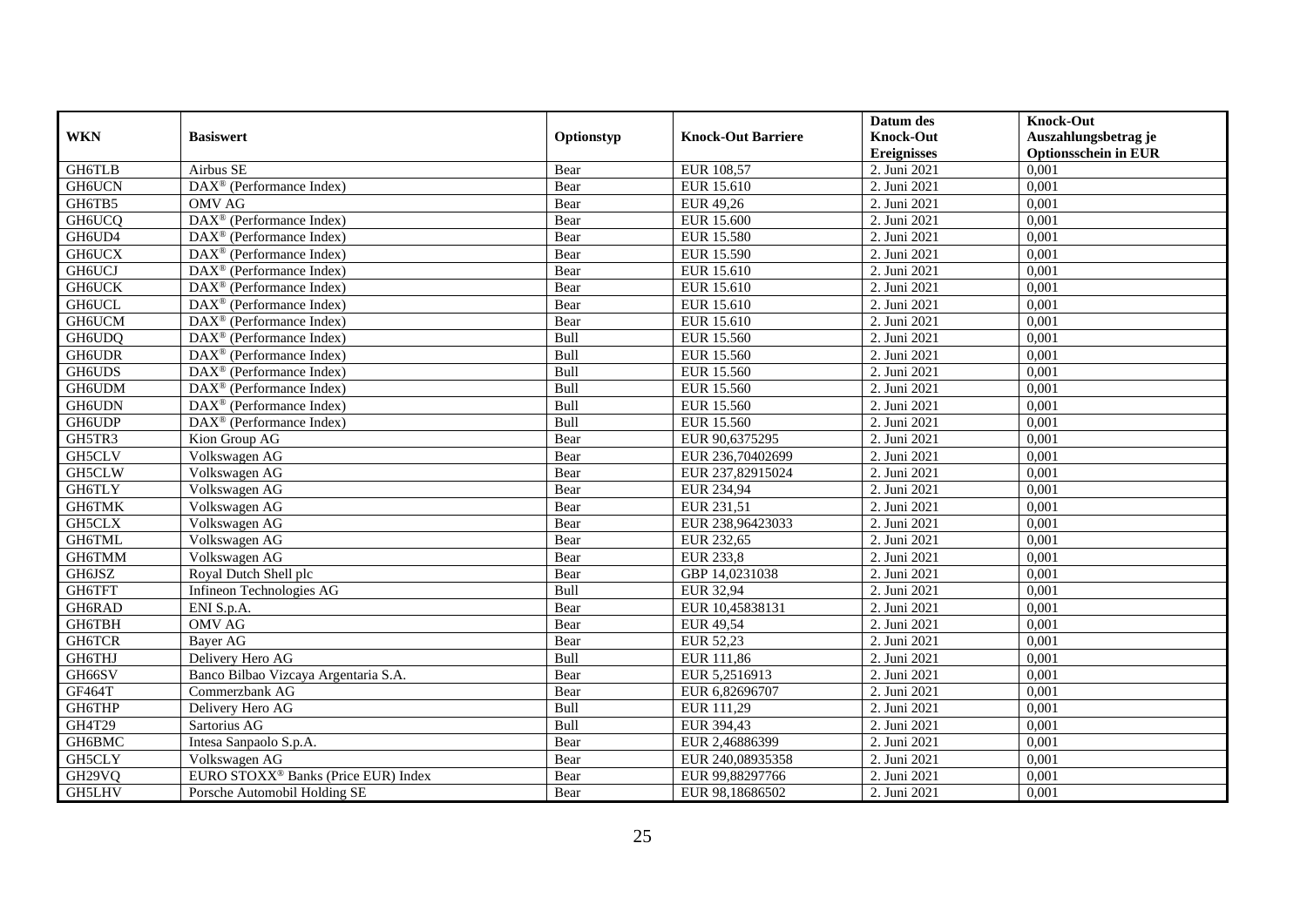|               |                                                 |            |                           | Datum des          | <b>Knock-Out</b>            |
|---------------|-------------------------------------------------|------------|---------------------------|--------------------|-----------------------------|
| <b>WKN</b>    | <b>Basiswert</b>                                | Optionstyp | <b>Knock-Out Barriere</b> | <b>Knock-Out</b>   | Auszahlungsbetrag je        |
|               |                                                 |            |                           | <b>Ereignisses</b> | <b>Optionsschein in EUR</b> |
| GH5YLR        | Nokia Oyj                                       | Bear       | EUR 4,36512851            | 2. Juni 2021       | 0,001                       |
| GH2PSL        | ABN AMRO Bank N.V.                              | Bear       | EUR 11,33801494           | 2. Juni 2021       | 0,001                       |
| GH2SSR        | EURO STOXX <sup>®</sup> Banks (Price EUR) Index | Bear       | EUR 100,02302587          | 2. Juni 2021       | 0,001                       |
| GH51GA        | Volkswagen AG                                   | Bear       | EUR 242,62013361          | 2. Juni 2021       | 0,001                       |
| GH51GR        | Volkswagen AG                                   | Bear       | EUR 245,00734383          | 2. Juni 2021       | 0,001                       |
| GH51GP        | Volkswagen AG                                   | Bear       | EUR 243,81373874          | 2. Juni 2021       | 0,001                       |
| GH51FU        | Volkswagen AG                                   | Bear       | EUR 241,4265285           | 2. Juni 2021       | 0,001                       |
| GH649J        | Schindler Holding AG                            | Bear       | CHF 271,56805985          | 2. Juni 2021       | 0,001                       |
| GH60WM        | $K+SAG$                                         | Bear       | EUR 11,57220369           | 2. Juni 2021       | 0,001                       |
| GH6TFG        | Infineon Technologies AG                        | Bull       | EUR 32,77                 | 2. Juni 2021       | 0,001                       |
| <b>GH6R29</b> | Ceconomy AG                                     | Bear       | EUR 4,85945041            | 2. Juni 2021       | 0,001                       |
| GH60WW        | MorphoSys AG                                    | Bull       | EUR 64,36372702           | 2. Juni 2021       | 0,001                       |
| GH6TJ8        | MorphoSys AG                                    | Bull       | EUR 64,85                 | 2. Juni 2021       | 0,001                       |
| GH6THB        | MorphoSys AG                                    | Bull       | EUR 69,85                 | 2. Juni 2021       | 0,001                       |
| GH6TGQ        | MorphoSys AG                                    | Bull       | EUR 63,74                 | 2. Juni 2021       | 0,001                       |
| GH6TMS        | MorphoSys AG                                    | Bull       | EUR 66,63                 | 2. Juni 2021       | 0,001                       |
| GH6TGM        | MorphoSys AG                                    | Bull       | EUR 65,21                 | 2. Juni 2021       | 0,001                       |
| GH6THG        | MorphoSys AG                                    | Bull       | EUR 66,99                 | 2. Juni 2021       | 0,001                       |
| <b>GH6THH</b> | MorphoSys AG                                    | Bull       | EUR 65,56                 | 2. Juni 2021       | 0,001                       |
| <b>GH6THC</b> | MorphoSys AG                                    | Bull       | <b>EUR 68,78</b>          | 2. Juni 2021       | 0,001                       |
| GH6THD        | MorphoSys AG                                    | Bull       | EUR 68,42                 | 2. Juni 2021       | 0,001                       |
| GH6TH9        | MorphoSys AG                                    | Bull       | EUR 68,07                 | 2. Juni 2021       | 0,001                       |
| GH6TH2        | MorphoSys AG                                    | Bull       | <b>EUR 70,57</b>          | 2. Juni 2021       | 0,001                       |
| GH6TK6        | MorphoSys AG                                    | Bull       | EUR 65,92                 | 2. Juni 2021       | 0,001                       |
| GH6TK7        | MorphoSys AG                                    | Bull       | EUR 69,14                 | 2. Juni 2021       | 0,001                       |
| GH6TMA        | MorphoSys AG                                    | Bull       | EUR 67,71                 | 2. Juni 2021       | 0,001                       |
| GH4XV6        | National Grid plc                               | Bear       | GBP 9,62601194            | 2. Juni 2021       | 0,001                       |
| GH6TH4        | MorphoSys AG                                    | Bull       | EUR 70,21                 | 2. Juni 2021       | 0,001                       |
| GH6TJZ        | MorphoSys AG                                    | Bull       | EUR 69,49                 | 2. Juni 2021       | 0,001                       |
| GH6THE        | MorphoSys AG                                    | Bull       | EUR 67,35                 | 2. Juni 2021       | 0,001                       |
| GH6THF        | MorphoSys AG                                    | Bull       | EUR 66,28                 | 2. Juni 2021       | 0,001                       |
| GH5LJ9        | Zalando SE                                      | Bear       | EUR 91,64584637           | 2. Juni 2021       | 0,001                       |
| GF6LG7        | Beiersdorf AG                                   | Bear       | EUR 100,06240313          | 2. Juni 2021       | 0,001                       |
| GC7B6S        | Beiersdorf AG                                   | Bear       | EUR 100,36718875          | 2. Juni 2021       | 0,001                       |
| GH5TRC        | MorphoSys AG                                    | Bull       | EUR 61,54107542           | 2. Juni 2021       | 0,001                       |
| GH60VX        | MorphoSys AG                                    | Bull       | EUR 62,01629684           | 2. Juni 2021       | 0,001                       |
| GH60W7        | MorphoSys AG                                    | Bull       | EUR 61,00308977           | 2. Juni 2021       | 0,001                       |
| GH6TGP        | MorphoSys AG                                    | Bull       | EUR 63,3                  | 2. Juni 2021       | 0,001                       |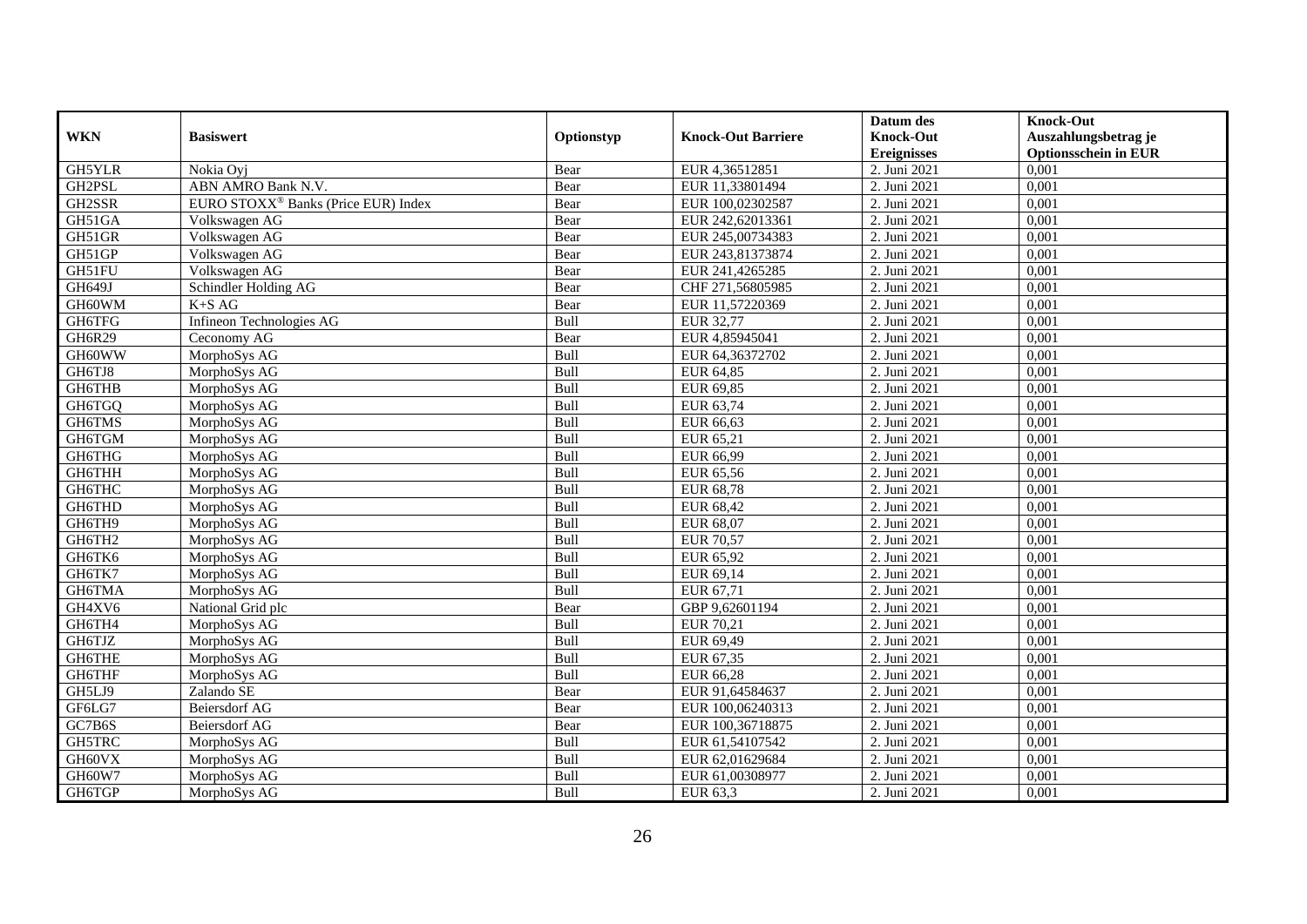| <b>WKN</b>          | <b>Basiswert</b>                                |            | <b>Knock-Out Barriere</b> | Datum des<br><b>Knock-Out</b> | <b>Knock-Out</b><br>Auszahlungsbetrag je |
|---------------------|-------------------------------------------------|------------|---------------------------|-------------------------------|------------------------------------------|
|                     |                                                 | Optionstyp |                           | <b>Ereignisses</b>            | <b>Optionsschein in EUR</b>              |
| GH6TJE              | MorphoSys AG                                    | Bull       | EUR 62,81                 | 2. Juni 2021                  | 0,001                                    |
| GH6R31              | Ceconomy AG                                     | Bear       | EUR 4,88944702            | 2. Juni 2021                  | 0,001                                    |
| GH5LJ5              | Zalando SE                                      | Bear       | EUR 92,08334413           | 2. Juni 2021                  | 0,001                                    |
| GH6UJY              | S&P 500 <sup>®</sup> Index                      | Bear       | <b>USD 4.205</b>          | 2. Juni 2021                  | 0,001                                    |
| GH47XR              | MorphoSys AG                                    | Bull       | EUR 60,35559404           | 2. Juni 2021                  | 0,001                                    |
| <b>GH6THK</b>       | Delivery Hero AG                                | Bull       | EUR 110,73                | 2. Juni 2021                  | 0,001                                    |
| GH36QK              | Bayerische Motoren Werke AG (BMW)               | Bear       | EUR 90,11952107           | 2. Juni 2021                  | 0,001                                    |
| GH5YMA              | Nokia Ovi                                       | Bear       | EUR 4,39502665            | 2. Juni 2021                  | 0,001                                    |
| GH6RBP              | <b>Halliburton Company</b>                      | Bear       | USD 23,54640862           | 2. Juni 2021                  | 0,001                                    |
| GH6TCP              | HP Inc.                                         | Bear       | <b>USD 29,56</b>          | 2. Juni 2021                  | 0,001                                    |
| GH6U7Y              | Dow Jones Industrial Average® Index             | Bear       | <b>USD 34.560</b>         | 2. Juni 2021                  | 0,001                                    |
| GH6TBP              | HP Inc.                                         | Bear       | <b>USD 29,79</b>          | 2. Juni 2021                  | 0,001                                    |
| GH6TGE              | <b>BioNTech SE - ADR</b>                        | Bear       | <b>USD 207,84</b>         | 2. Juni 2021                  | 0,001                                    |
| GH6TN5              | 1 Feinunze Palladium, Feinheit mind. 0,9995     | Bear       | USD 2.867,759             | 2. Juni 2021                  | 0,001                                    |
| GH6U7Z              | Dow Jones Industrial Average <sup>®</sup> Index | Bear       | <b>USD 34.540</b>         | 2. Juni 2021                  | 0,001                                    |
| GH <sub>2</sub> A0H | Airbus SE                                       | Bear       | EUR 110,66921712          | 2. Juni 2021                  | 0,001                                    |
| GH6R54              | <b>SGS SA</b>                                   | Bull       | CHF 2.780,02426035        | 2. Juni 2021                  | 0,001                                    |
| GH2K96              | American International Group, Inc.              | Bear       | USD 53,84209547           | 2. Juni 2021                  | 0,001                                    |
| GH6U7W              | Dow Jones Industrial Average® Index             | Bear       | <b>USD 34.600</b>         | 2. Juni 2021                  | 0,001                                    |
| GH6TBW              | MetLife, Inc.                                   | Bear       | <b>USD 66,53</b>          | 2. Juni 2021                  | 0,001                                    |
| GH6U7X              | Dow Jones Industrial Average <sup>®</sup> Index | Bear       | <b>USD 34.580</b>         | 2. Juni 2021                  | 0,001                                    |
| GH6U7V              | Dow Jones Industrial Average <sup>®</sup> Index | Bear       | <b>USD 34.620</b>         | 2. Juni 2021                  | 0,001                                    |
| <b>GH6UHP</b>       | NASDAQ-100 Index®                               | Bull       | <b>USD 13.680</b>         | 2. Juni 2021                  | 0,001                                    |
| GH39X5              | JPMorgan Chase & Co.                            | Bear       | USD 167,36642             | 2. Juni 2021                  | 0,001                                    |
| <b>GH6UHQ</b>       | NASDAQ-100 Index®                               | Bull       | <b>USD 13.660</b>         | 2. Juni 2021                  | 0,001                                    |
| GH5YUC              | <b>Discover Financial Services</b>              | Bear       | USD 121,40319253          | 2. Juni 2021                  | 0,001                                    |
| GH6T9X              | American Express Company                        | Bear       | <b>USD 163,68</b>         | 2. Juni 2021                  | 0,001                                    |
| GH6RED              | <b>Dollar General Corporation</b>               | Bull       | USD 200,4378904           | 2. Juni 2021                  | 0,001                                    |
| GH6TJB              | <b>Ballard Power Systems Inc</b>                | Bull       | <b>USD 17,16</b>          | 2. Juni 2021                  | 0,001                                    |
| GH6TAG              | American Express Company                        | Bear       | <b>USD 164.7</b>          | 2. Juni 2021                  | 0,001                                    |
| GH5473              | The Boeing Company                              | Bear       | USD 256,65700887          | 2. Juni 2021                  | 0,001                                    |
| GH6TA5              | <b>American Express Company</b>                 | Bear       | <b>USD 162,66</b>         | 2. Juni 2021                  | 0,001                                    |
| GH6T9A              | Ford Motor Company                              | Bear       | <b>USD 14,67</b>          | 2. Juni 2021                  | 0,001                                    |
| GH6T9T              | Ford Motor Company                              | Bear       | <b>USD 14,81</b>          | 2. Juni 2021                  | 0,001                                    |
| GH5TJ9              | Prudential Financial, Inc.                      | Bear       | USD 108,71359819          | 2. Juni 2021                  | 0,001                                    |
| GH5YW1              | Williams Companies Inc.                         | Bear       | USD 27,05052313           | 2. Juni 2021                  | 0,001                                    |
| GH1TU8              | Moderna Inc                                     | Bear       | USD 189,05139618          | 2. Juni 2021                  | 0,001                                    |
| GH1TU5              | Moderna Inc                                     | Bear       | USD 187,89473203          | 2. Juni 2021                  | 0,001                                    |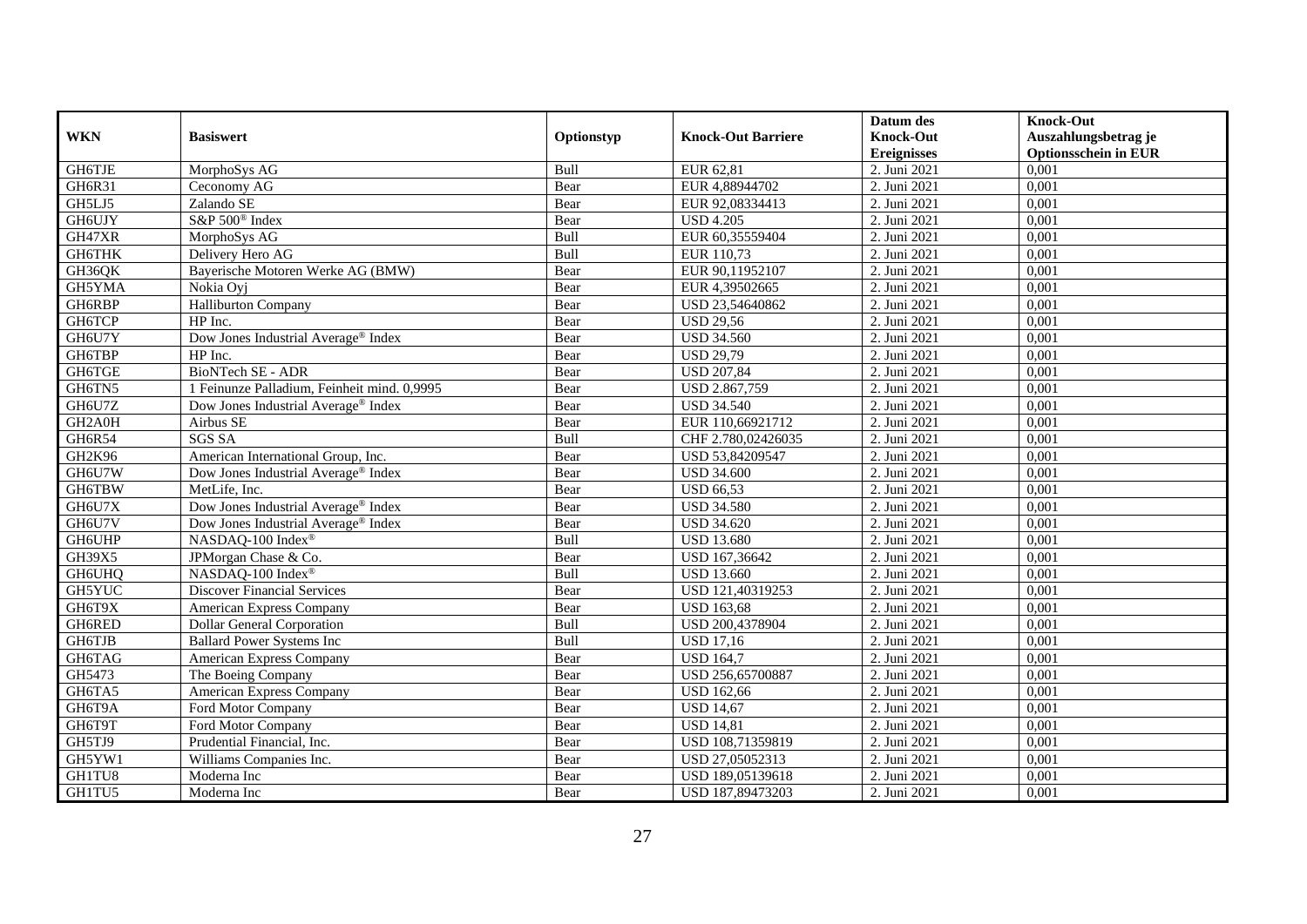|               |                                  |             |                           | Datum des          | <b>Knock-Out</b>            |
|---------------|----------------------------------|-------------|---------------------------|--------------------|-----------------------------|
| <b>WKN</b>    | <b>Basiswert</b>                 | Optionstyp  | <b>Knock-Out Barriere</b> | <b>Knock-Out</b>   | Auszahlungsbetrag je        |
|               |                                  |             |                           | <b>Ereignisses</b> | <b>Optionsschein in EUR</b> |
| GH6TB6        | HP Inc.                          | Bear        | <b>USD 30,03</b>          | 2. Juni 2021       | 0,001                       |
| GH6UHN        | NASDAQ-100 Index®                | Bear        | <b>USD 13.700</b>         | 2. Juni 2021       | 0,001                       |
| GH6R7B        | Workday, Inc.                    | Bear        | USD 231,52790321          | 2. Juni 2021       | 0,001                       |
| GH6RAH        | <b>Halliburton Company</b>       | Bear        | USD 23,81636745           | 2. Juni 2021       | 0,001                       |
| GH6UJX        | S&P 500 <sup>®</sup> Index       | Bear        | <b>USD 4.210</b>          | 2. Juni 2021       | 0,001                       |
| GH3NU4        | Continental AG                   | Bear        | EUR 126,43375933          | 2. Juni 2021       | 0,001                       |
| GH6JP0        | <b>Exxon Mobil Corporation</b>   | Bear        | USD 60,79983024           | 2. Juni 2021       | 0,001                       |
| GH6R5Y        | Charter Communications, Inc.     | Bull        | USD 686,25690353          | 2. Juni 2021       | 0,001                       |
| GH5CQS        | Moderna Inc                      | Bear        | USD 191,43442232          | 2. Juni 2021       | 0,001                       |
| GH5YKE        | Nokia Ovi                        | Bear        | EUR 4,43489084            | 2. Juni 2021       | 0,001                       |
| <b>GH1TVW</b> | Moderna Inc                      | Bear        | USD 190,37329793          | 2. Juni 2021       | 0,001                       |
| GF6B7N        | Nvidia Corporation               | Bear        | USD 661,35642387          | 2. Juni 2021       | 0,001                       |
| GH6TA6        | Ford Motor Company               | Bear        | <b>USD 14,95</b>          | 2. Juni 2021       | 0,001                       |
| GH3UMA        | NIO Inc                          | Bear        | USD 42.83469932           | 2. Juni 2021       | 0.001                       |
| GH5NPF        | PayPal Holdings, Inc.            | Bear        | USD 263,42717611          | 2. Juni 2021       | 0,001                       |
| GH5NQX        | PayPal Holdings, Inc.            | Bear        | USD 264,71423083          | 2. Juni 2021       | 0,001                       |
| GH6RAU        | Just Eat Takeaway.com N.V.       | Bull        | EUR 72,80996754           | 2. Juni 2021       | 0,001                       |
| GH6JTN        | <b>DXC Technology Company</b>    | Bear        | USD 39,24734117           | 2. Juni 2021       | 0,001                       |
| GH6TGS        | <b>Ballard Power Systems Inc</b> | Bull        | <b>USD 16,99</b>          | 2. Juni 2021       | 0,001                       |
| GH6TCJ        | Tesla Inc                        | Bull        | <b>USD 615,91</b>         | 2. Juni 2021       | 0,001                       |
| GH6TGR        | <b>Ballard Power Systems Inc</b> | Bull        | <b>USD 17,07</b>          | 2. Juni 2021       | 0,001                       |
| GH6TFH        | Tesla Inc                        | Bull        | <b>USD 612,79</b>         | 2. Juni 2021       | 0,001                       |
| <b>GH6UJW</b> | S&P 500 <sup>®</sup> Index       | Bear        | <b>USD 4.215</b>          | 2. Juni 2021       | 0,001                       |
| GH5WJ5        | Sartorius AG                     | Bull        | EUR 389,454               | 2. Juni 2021       | 0,001                       |
| <b>GH6TGU</b> | <b>Ballard Power Systems Inc</b> | Bull        | <b>USD 16,9</b>           | 2. Juni 2021       | 0,001                       |
| GH6RAZ        | Baker Hughes Company             | Bear        | USD 25,96712165           | 2. Juni $2021$     | 0,001                       |
| GH1TU9        | Moderna Inc                      | Bear        | USD 192,7352254           | 2. Juni 2021       | 0,001                       |
| <b>GH3NUF</b> | Continental AG                   | Bear        | EUR 127,01960653          | 2. Juni 2021       | 0,001                       |
| GH6BQ3        | Pioneer Natural Resources Co     | Bear        | USD 165,51205942          | 2. Juni 2021       | 0,001                       |
| GH6711        | Nordex SE                        | Bull        | EUR 17,95836035           | 2. Juni 2021       | 0,001                       |
| GH6TGV        | <b>Ballard Power Systems Inc</b> | Bull        | <b>USD 16,81</b>          | 2. Juni 2021       | 0,001                       |
| GH36LX        | Daimler AG                       | Bear        | EUR 78,76030242           | 2. Juni 2021       | 0,001                       |
| <b>GH1ZLM</b> | Nvidia Corporation               | Bear        | USD 667,69609862          | 2. Juni 2021       | 0,001                       |
| GC1E3J        | Intuit Inc.                      | Bear        | USD 446,17898292          | 2. Juni 2021       | 0,001                       |
| GH6RAK        | <b>Halliburton Company</b>       | Bear        | USD 24,09632475           | 2. Juni 2021       | 0,001                       |
| GH6TCL        | Tesla Inc                        | Bull        | <b>USD 606,56</b>         | 2. Juni 2021       | 0,001                       |
| GH6R5X        | Charter Communications, Inc.     | <b>Bull</b> | USD 682,55654278          | 2. Juni 2021       | 0,001                       |
| GH6TCM        | Tesla Inc                        | Bull        | <b>USD 609,67</b>         | 2. Juni 2021       | 0,001                       |